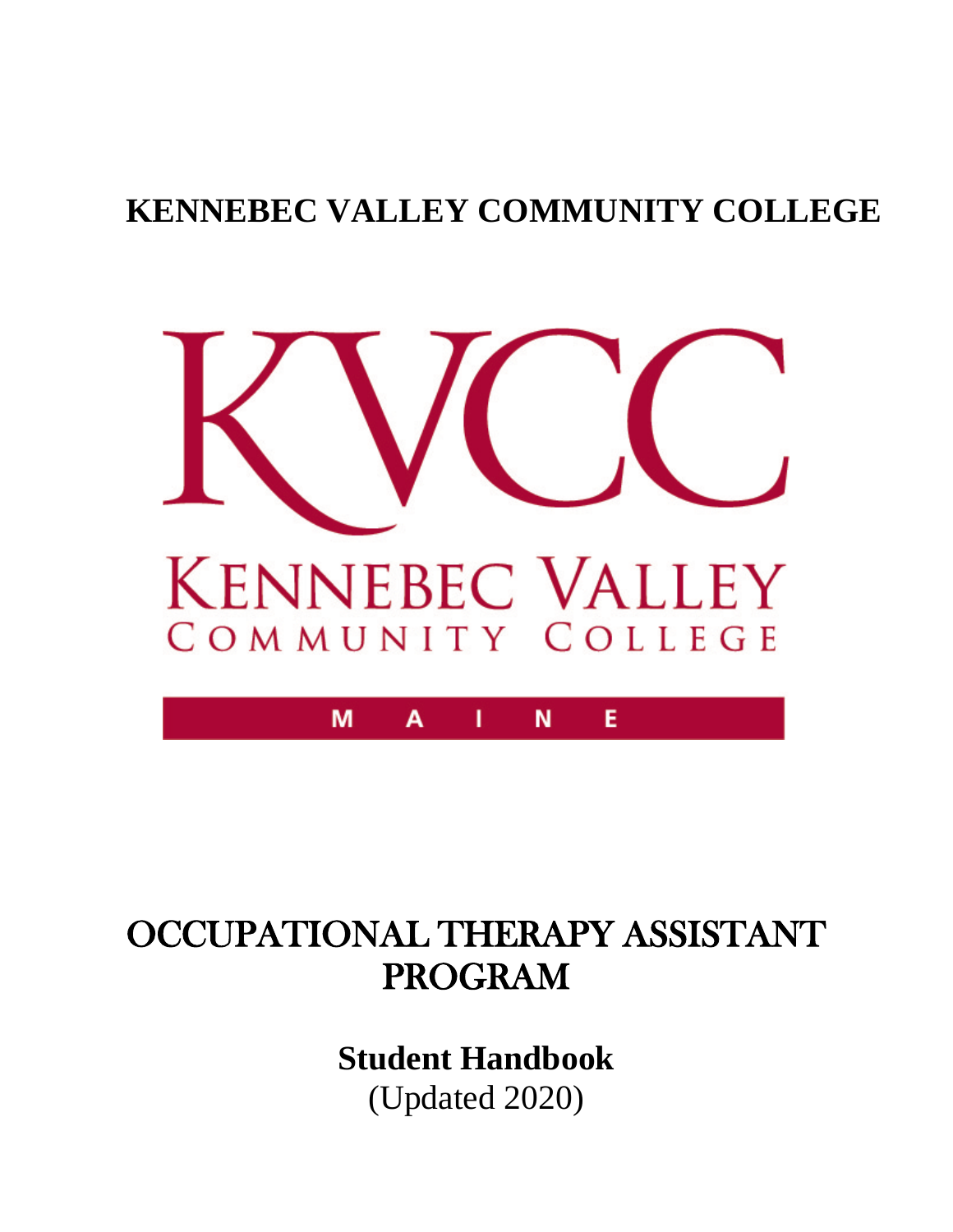#### Welcome

The OTA Faculty is pleased to welcome you into the Occupational Therapy profession and into the Occupational Therapy Assistant program at KVCC. The course of study you have chosen is a challenging yet rewarding one. We hope you find the next 20 months filled with exciting, unique, and life changing learning experiences.

Congratulations and Good Luck!!!

Julie and John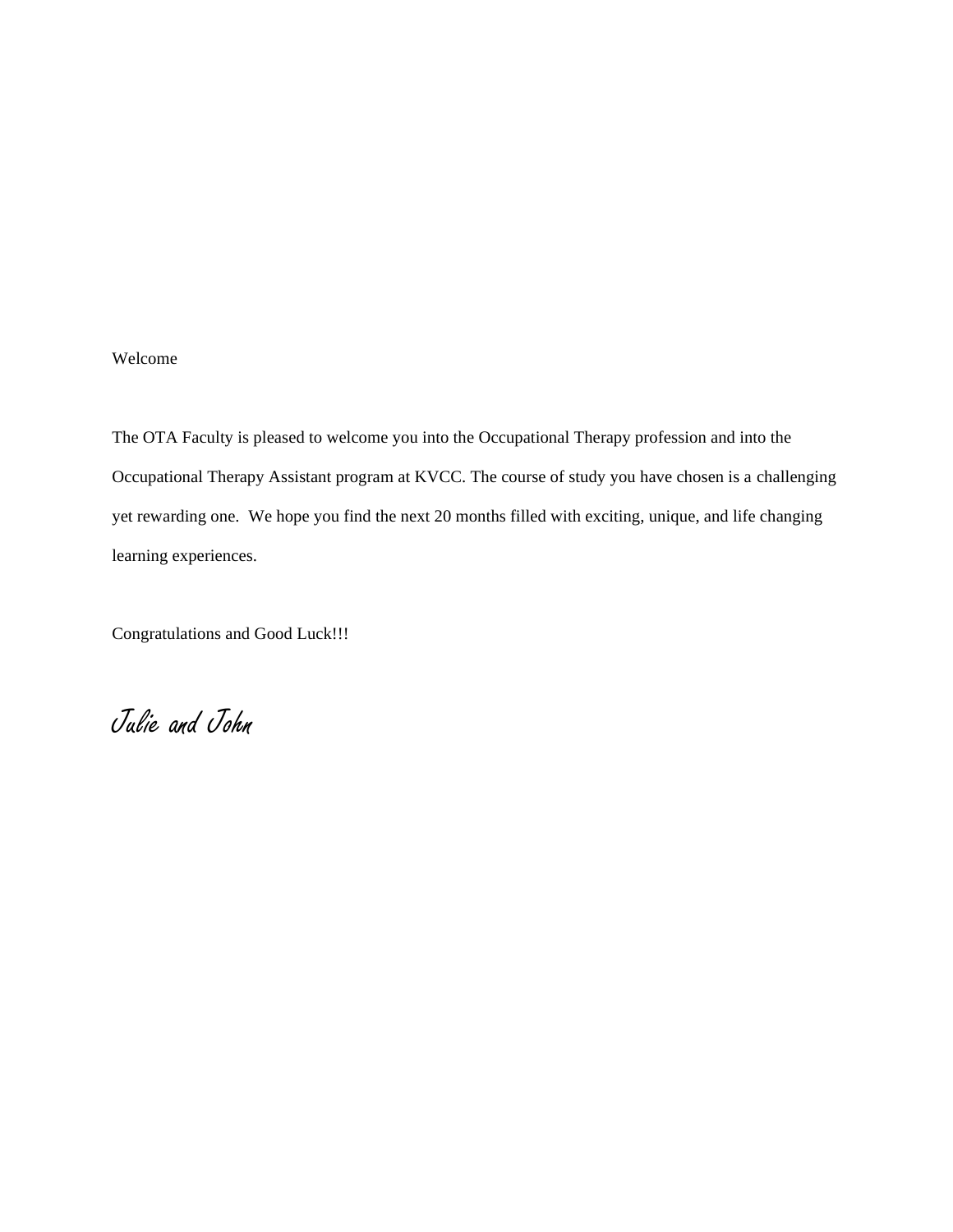# **TABLE OF CONTENTS**

| OTA Program Information: |  |  |  |
|--------------------------|--|--|--|
|                          |  |  |  |
|                          |  |  |  |
|                          |  |  |  |
|                          |  |  |  |
|                          |  |  |  |
|                          |  |  |  |
|                          |  |  |  |
|                          |  |  |  |
|                          |  |  |  |
|                          |  |  |  |
| <b>OTA POLICIES</b>      |  |  |  |
|                          |  |  |  |
|                          |  |  |  |
|                          |  |  |  |
|                          |  |  |  |
|                          |  |  |  |
|                          |  |  |  |
|                          |  |  |  |
|                          |  |  |  |
|                          |  |  |  |
|                          |  |  |  |
|                          |  |  |  |
|                          |  |  |  |
|                          |  |  |  |
|                          |  |  |  |
|                          |  |  |  |
|                          |  |  |  |
|                          |  |  |  |
|                          |  |  |  |
|                          |  |  |  |
|                          |  |  |  |
|                          |  |  |  |
|                          |  |  |  |
|                          |  |  |  |
|                          |  |  |  |
|                          |  |  |  |
|                          |  |  |  |
|                          |  |  |  |
|                          |  |  |  |
|                          |  |  |  |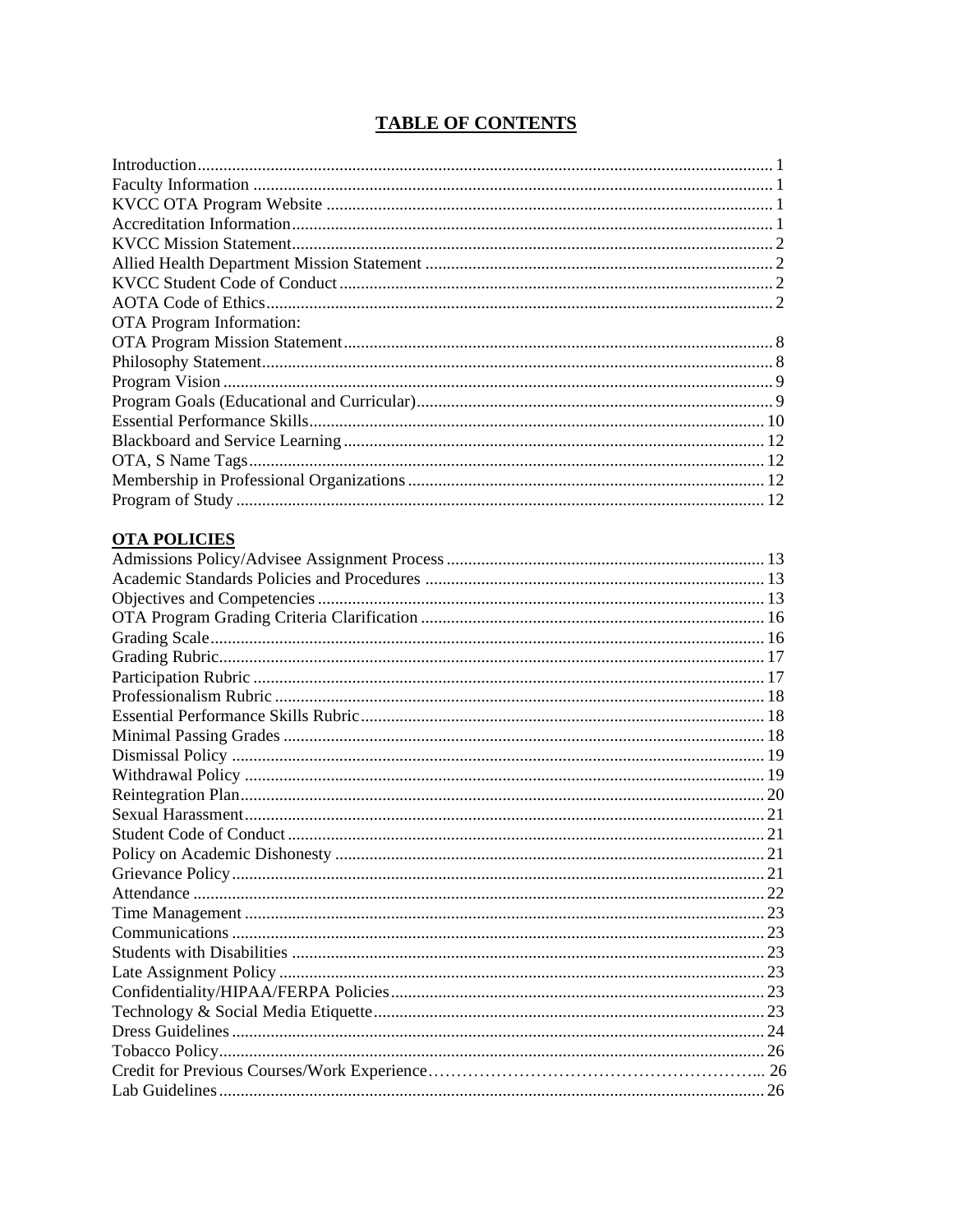# **LEGAL ISSUES**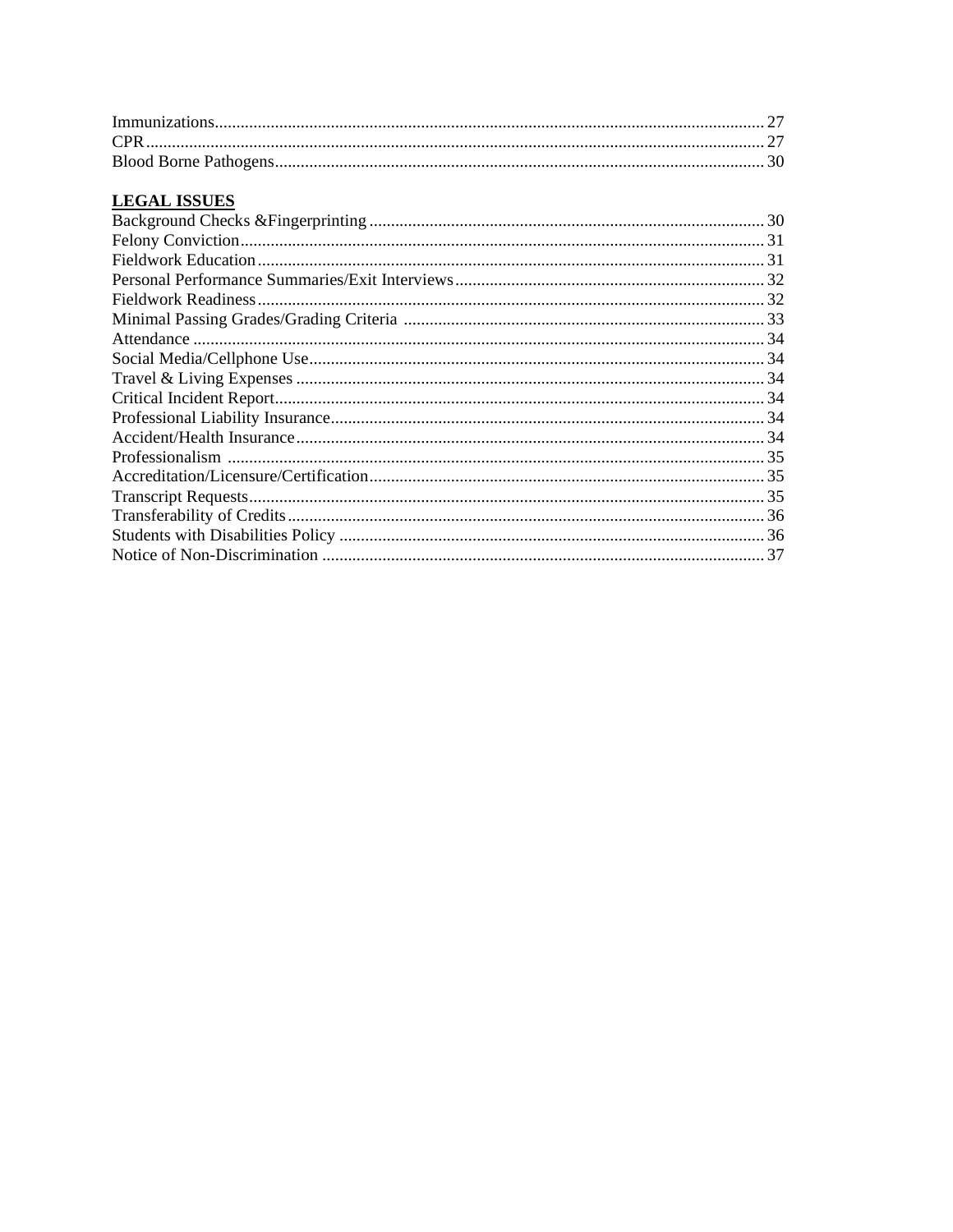#### **INTRODUCTION**

This handbook is written for the students enrolled in the Occupational Therapy Assistant (OTA) program at Kennebec Valley Community College. It is to be used in conjunction with the KVCC student handbook and general college catalog. It is designed to answer purpose, policy and procedural questions that might arise during the course of student life while enrolled in this program. Because it is designed for you, the student, we hope that you will share your input with the OTA faculty to help ensure the usefulness of this booklet.

The OTA faculty provides students with a caring, but stimulating environment in which to learn, live and thrive. We are focused on each student's success. We believe that in order to care for others that you make the commitment first to care for you—mind, body, and spirit.

Respect, teamwork, and collaboration between students and students, students and faculty, and students, faculty, and fieldwork educators are among the valued components of the program. Remember, we as faculty will commit to giving you an excellent education but you are the person in charge of your learning.

#### **FACULTY INFORMATION**

Julie Larouche, OTD, OTR/L OTA Program Director King Hall, Room 207 jlarouche@kvcc.me.edu 453-5023

John Krasnavage, BA, COTA/L Academic Fieldwork Coordinator King Hall, Room 207 [Jkrasnavage@kvcc.me.edu](mailto:Jkrasnavage@kvcc.me.edu) 453-5172

#### **KVCC OTA PROGRAM WEBSITE**

Home[: http://www.kvcc.me.edu/Pages/Occupational-Therapy-Assistant/Occupational-Therapy-Assistant-Home](http://www.kvcc.me.edu/Pages/Occupational-Therapy-Assistant/Occupational-Therapy-Assistant-Home)

Important Information: [www.kvcc.me.edu/Pages/Occupational-Therapy-Assistant/important-information](http://www.kvcc.me.edu/Pages/Occupational-Therapy-Assistant/important-information)

#### **ACCREDITATION INFORMATION**

KVCC is accredited by:

Commission on Institutions of Higher Learning New England Association of Schools and Colleges (NEASC) 209 Burlington Road Bedford, MA 01730-1433 781-271-0022 [www.cihe@neasc.org](http://www.cihe@neasc.org)

The Occupational Therapy Assistant Program is accredited by:

Accreditation Council for Occupational Therapy Education (ACOTE) 6116 Executive Boulevard, Suite 200, North Bethesda, MD 20852-4929. (301)652-2682 [www.acoteonline.org](http://www.acoteonline.org/)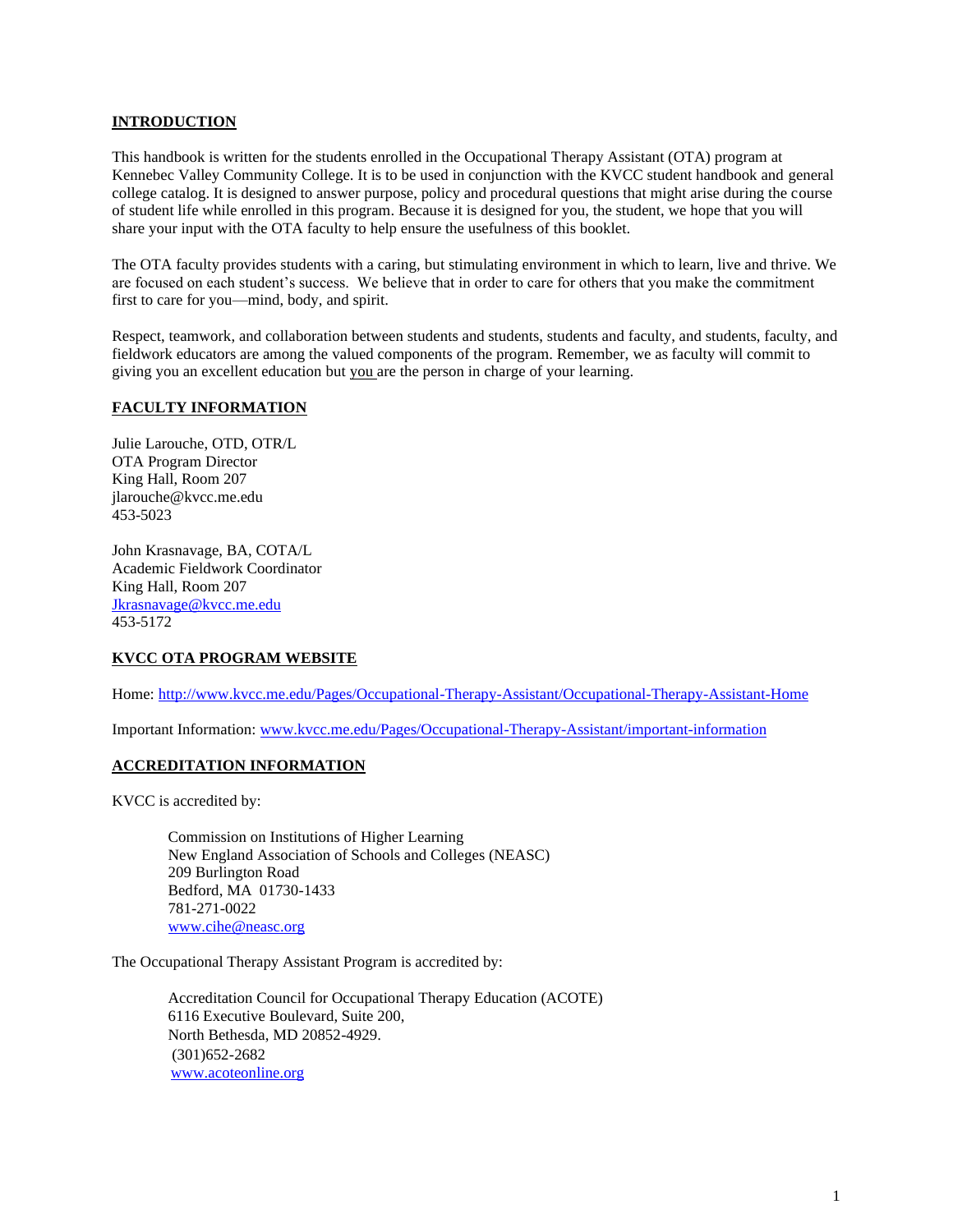## **KVCC MISSION STATEMENT**

Kennebec Valley Community College prepares students to achieve their educational, professional, and personal goals in a supportive environment inspired by shared values of responsibility, integrity, and respect.

#### **ALLIED HEALTH DEPARTMENT MISSION STATEMENT**

The mission of the Department is to educate qualified health care practitioners and to promote ethical and responsible behavior in Allied Health students and Faculty.

#### **KVCC STUDENT CODE OF CONDUCT**

See KVCC Student Handbook

#### **AOTA CODE OF ETHICS (2015)**

#### **Preamble**

The 2015 *Occupational Therapy Code of Ethics* (Code) of the American Occupational Therapy Association (AOTA) is designed to reflect the dynamic nature of the profession, the evolving health care environment, and emerging technologies that can present potential ethical concerns in research, education, and practice. AOTA members are committed to promoting inclusion, participation, safety, and well-being for all recipients in various stages of life, health, and illness and to empowering all beneficiaries of service to meet their occupational needs. Recipients of services may be individuals, groups, families, organizations, communities, or populations (AOTA, 2014b).

The Code is an AOTA Official Document and a public statement tailored to address the most prevalent ethical concerns of the occupational therapy profession. It outlines Standards of Conduct the public can expect from those in the profession. It should be applied to all areas of occupational therapy and shared with relevant stakeholders to promote ethical conduct.

The Code serves two purposes:

- 1. It provides aspirational Core Values that guide members toward ethical courses of action in professional and volunteer roles, and
- 2. It delineates enforceable Principles and Standards of Conduct that apply to AOTA members.

Whereas the Code helps guide and define decision-making parameters, ethical action goes beyond rote compliance with these Principles and is a manifestation of moral character and mindful reflection. It is a commitment to benefit others, to virtuous practice of artistry and science, to genuinely good behaviors, and to noble acts of courage. Recognizing and resolving ethical issues is a systematic process that includes analysis of the complex dynamics of situations, weighing of consequences, making reasoned decisions, acting, and reflecting on outcomes. Occupational therapy personnel, including students in occupational therapy programs, are expected to abide by the Principles and Standards of Conduct within this Code. Personnel roles include clinicians (e.g., direct service, consultation, administration); educators; researchers; entrepreneurs; business owners; and those in elected, appointed, or other professional volunteer service.

The process for addressing ethics violations by AOTA members (and associate members, where applicable) is outlined in the Code's Enforcement Procedures (AOTA, 2014a).

Although the Code can be used in conjunction with licensure board regulations and laws that guide standards of practice, the Code is meant to be a free-standing document, guiding ethical dimensions of professional behavior, responsibility, practice, and decision making. This Code is not exhaustive; that is, the Principles and Standards of Conduct cannot address every possible situation. Therefore, before making complex ethical decisions that require further expertise, occupational therapy personnel should seek out resources to assist in resolving ethical issues not addressed in this document. Resources can include, but are not limited to, ethics committees, ethics officers, the AOTA Ethics Commission or Ethics Program Manager, or an ethics consultant.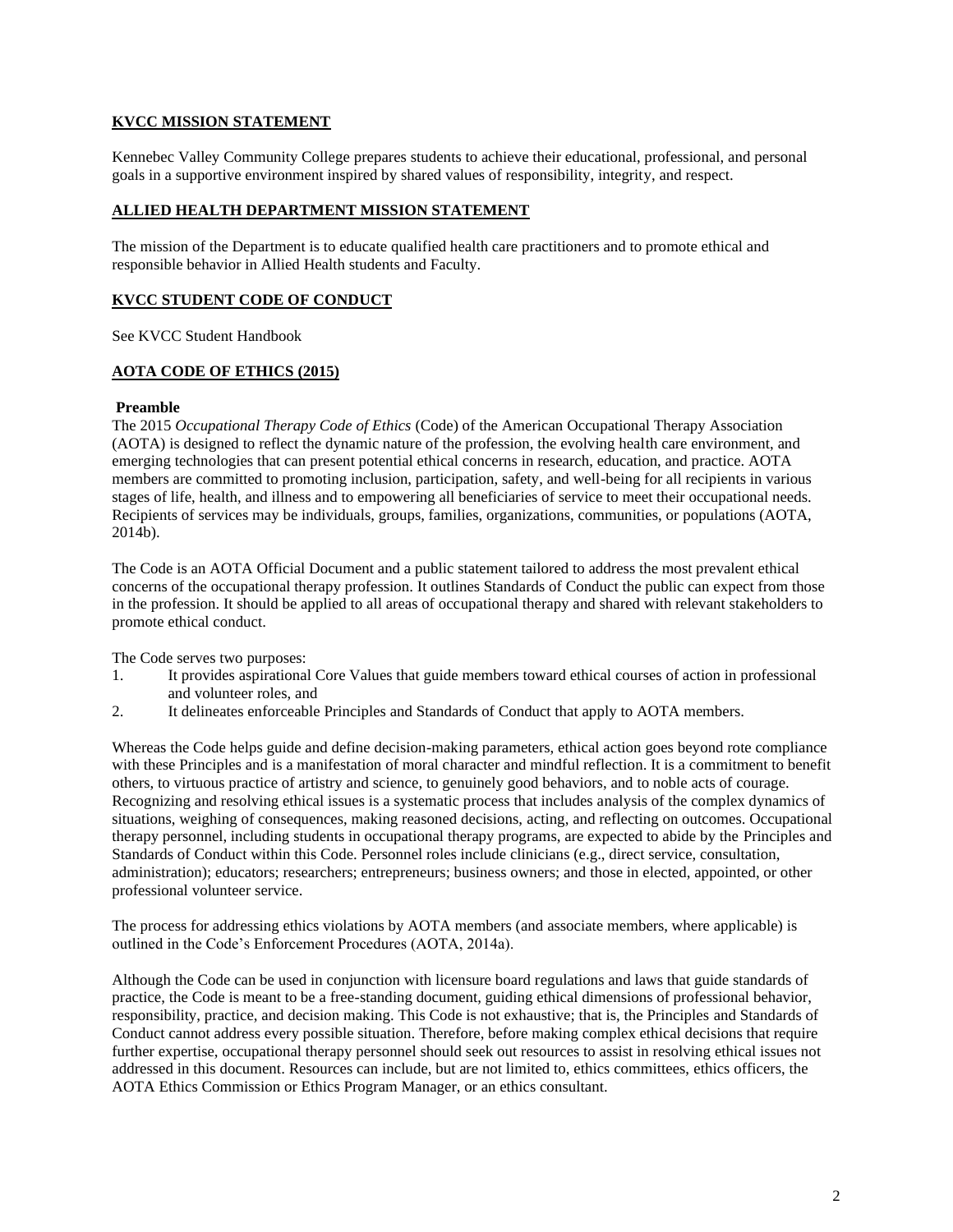#### **Core Values**

The profession is grounded in seven long-standing Core Values: (1) Altruism, (2) Equality, (3) Freedom, (4) Justice, (5) Dignity, (6) Truth, and (7) Prudence. *Altruism* involves demonstrating concern for the welfare of others. *Equality*  refers to treating all people impartially and free of bias. *Freedom* and personal choice are paramount in a profession in which the values and desires of the client guide our interventions. *Justice* expresses a state in which diverse communities are inclusive; diverse communities are organized and structured such that all members can function, flourish, and live a satisfactory life. Occupational therapy personnel, by virtue of the specific nature of the practice of occupational therapy, have a vested interest in addressing unjust inequities that limit opportunities for participation in society (Braveman & Bass-Haugen, 2009).

Inherent in the practice of occupational therapy is the promotion and preservation of the individuality and *Dignity* of the client, by treating him or her with respect in all interactions. In all situations, occupational therapy personnel must provide accurate information in oral, written, and electronic forms (*Truth*). Occupational therapy personnel use their clinical and ethical reasoning skills, sound judgment, and reflection to make decisions in professional and volunteer roles (*Prudence).* 

The seven Core Values provide a foundation to guide occupational therapy personnel in their interactions with others. Although the Core Values are not themselves enforceable standards, they should be considered when determining the most ethical course of action.

#### **Principles and Standards of Conduct**

The Principles and Standards of Conduct that are enforceable for professional behavior include (1) Beneficence, (2) Nonmaleficence, (3) Autonomy, (4) Justice, (5) Veracity, and (6) Fidelity. Reflection on the historical foundations of occupational therapy and related professions resulted in the inclusion of Principles that are consistently referenced as a guideline for ethical decision making.

#### **Beneficence**

#### **Principle 1. Occupational therapy personnel shall demonstrate a concern for the well-being and safety of the recipients of their services.**

Beneficence includes all forms of action intended to benefit other persons. The term *beneficence* connotes acts of mercy, kindness, and charity (Beauchamp & Childress, 2013). Beneficence requires acting by helping others, in other words, by promoting good, by preventing harm, and by removing harm. Examples of beneficence include protecting and defending the rights of others, preventing harm from occurring to others, removing conditions that will cause harm to others, helping persons with disabilities, and rescuing persons in danger (Beauchamp  $\&$ Childress, 2013).

#### **Related Standards of Conduct**

#### **Occupational therapy personnel shall**

- A. Provide appropriate evaluation and a plan of intervention for recipients of occupational therapy services specific to their needs.
- B. Reevaluate and reassess recipients of service in a timely manner to determine whether goals are being achieved and whether intervention plans should be revised.
- C. Use, to the extent possible, evaluation, planning, intervention techniques, assessments, and therapeutic equipment that are evidence based, current, and within the recognized scope of occupational therapy practice.
- D. Ensure that all duties delegated to other occupational therapy personnel are congruent with credentials, qualifications, experience, competency, and scope of practice with respect to service delivery, supervision, fieldwork education, and research.
- E. Provide occupational therapy services, including education and training that are within each practitioner's level of competence and scope of practice.
- F. Take steps (e.g., continuing education, research, supervision, training) to ensure proficiency, use careful judgment, and weigh potential for harm when generally recognized standards do not exist in emerging technology or areas of practice.
- G. Maintain competency by ongoing participation in education relevant to one's practice area.
- H. Terminate occupational therapy services in collaboration with the service recipient or responsible party when the services are no longer beneficial.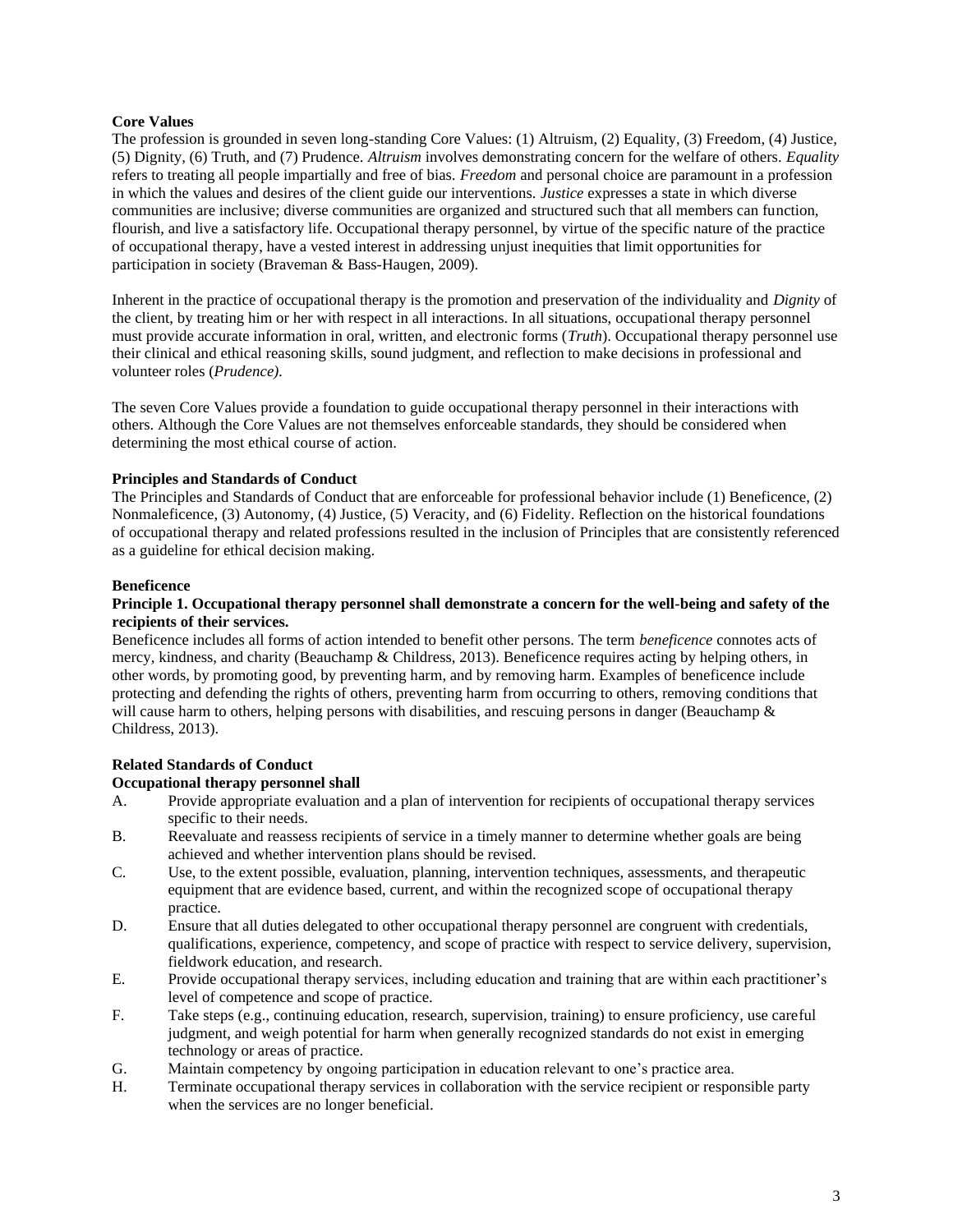- I. Refer to other providers when indicated by the needs of the client.
- J. Conduct and disseminate research in accordance with currently accepted ethical guidelines and standards for the protection of research participants, including determination of potential risks and benefits.

## **Nonmaleficence**

#### **Principle 2. Occupational therapy personnel shall refrain from actions that cause harm.**

*Nonmaleficence* "obligates us to abstain from causing harm to others" (Beauchamp & Childress, 2013, p. 150). The Principle of *Nonmaleficence* also includes an obligation to not impose risks of harm even if the potential risk is without malicious or harmful intent. This Principle often is examined under the context of due care. The standard of *due care* "requires that the goals pursued justify the risks that must be imposed to achieve those goals" (Beauchamp & Childress, 2013, p. 154). For example, in occupational therapy practice, this standard applies to situations in which the client might feel pain from a treatment intervention; however, the acute pain is justified by potential longitudinal, evidence-based benefits of the treatment.

#### **Related Standards of Conduct**

#### **Occupational therapy personnel shall**

- A. Avoid inflicting harm or injury to recipients of occupational therapy services, students, research participants, or employees.
- B. Avoid abandoning the service recipient by facilitating appropriate transitions when unable to provide services for any reason.
- C. Recognize and take appropriate action to remedy personal problems and limitations that might cause harm to recipients of service, colleagues, students, research participants, or others.
- D. Avoid any undue influences that may impair practice and compromise the ability to provide occupational therapy services, education, or research safely and competently.
- E. Address impaired practice and when necessary report to the appropriate authorities.
- F. Avoid dual relationships, conflicts of interest, and situations in which a practitioner, educator, student, researcher, or employer is unable to maintain clear professional boundaries or objectivity.
- G. Avoid engaging in sexual activity with a recipient of service, including the client's family or significant other, student, research participant, or employee, while a professional relationship exists.
- H. Avoid compromising rights or well-being of others based on arbitrary directives (e.g., unrealistic productivity expectations, falsification of documentation, inaccurate coding) by exercising professional judgment and critical analysis.
- I. Avoid exploiting any relationship established as an occupational therapy clinician, educator, or researcher to further one's own physical, emotional, financial, political, or business interests at the expense of recipients of services, students, research participants, employees, or colleagues.
- J. Avoid bartering for services when there is the potential for exploitation and conflict of interest.

#### **Autonomy**

#### **Principle 3. Occupational therapy personnel shall respect the right of the individual to self-determination, privacy, confidentiality, and consent.**

The Principle of *Autonomy* expresses the concept that practitioners have a duty to treat the client according to the client's desires, within the bounds of accepted standards of care, and to protect the client's confidential information. Often, respect for Autonomy is referred to as the *self-determination principle.* However, respecting a person's autonomy goes beyond acknowledging an individual as a mere agent and also acknowledges a person's right "to hold views, to make choices, and to take actions based on [his or her] values and beliefs" (Beauchamp & Childress, 2013, p. 106). Individuals have the right to make a determination regarding care decisions that directly affect their lives. In the event that a person lacks decision-making capacity, his or her autonomy should be respected through involvement of an authorized agent or surrogate decision maker.

#### **Related Standards of Conduct**

#### **Occupational therapy personnel shall**

- A. Respect and honor the expressed wishes of recipients of service.
- B. Fully disclose the benefits, risks, and potential outcomes of any intervention; the personnel who will be providing the intervention; and any reasonable alternatives to the proposed intervention.
- C. Obtain consent after disclosing appropriate information and answering any questions posed by the recipient of service or research participant to ensure voluntariness.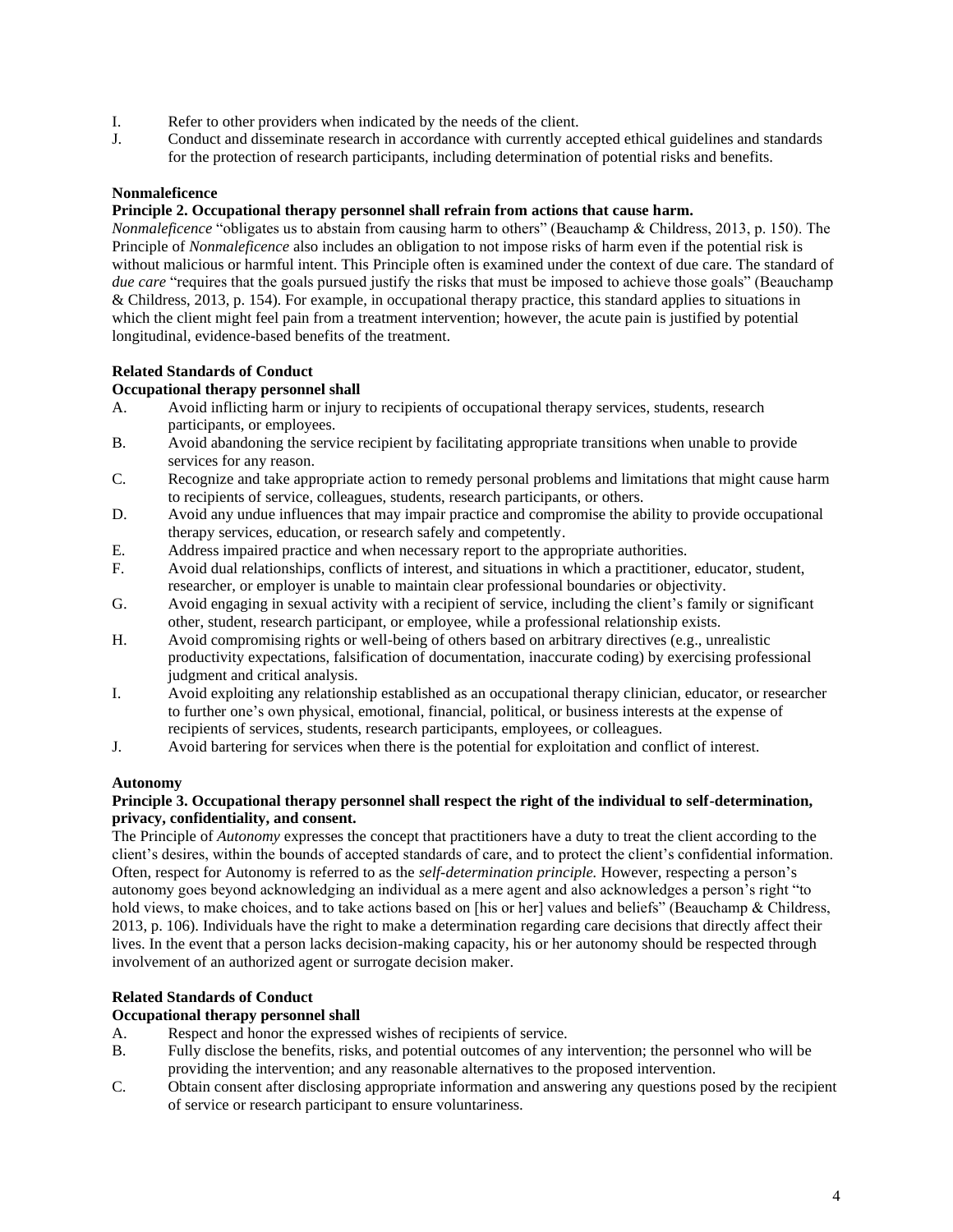- D. Establish a collaborative relationship with recipients of service and relevant stakeholders, to promote shared decision making.
- E. Respect the client's right to refuse occupational therapy services temporarily or permanently, even when that refusal has potential to result in poor outcomes.
- F. Refrain from threatening, coercing, or deceiving clients to promote compliance with occupational therapy recommendations.
- G. Respect a research participant's right to withdraw from a research study without penalty.
- H. Maintain the confidentiality of all verbal, written, electronic, augmentative, and nonverbal communications, in compliance with applicable laws, including all aspects of privacy laws and exceptions thereto (e.g., Health Insurance Portability and Accountability Act, Family Educational Rights and Privacy Act).
- I. Display responsible conduct and discretion when engaging in social networking, including but not limited to refraining from posting protected health information.
- J. Facilitate comprehension and address barriers to communication (e.g., aphasia; differences in language, literacy, culture) with the recipient of service (or responsible party), student, or research participant.

#### **Justice**

#### **Principle 4. Occupational therapy personnel shall promote fairness and objectivity in the provision of occupational therapy services.**

The Principle of *Justice* relates to the fair, equitable, and appropriate treatment of persons (Beauchamp & Childress, 2013). Occupational therapy personnel should relate in a respectful, fair, and impartial manner to individuals and groups with whom they interact. They should also respect the applicable laws and standards related to their area of practice. Justice requires the impartial consideration and consistent following of rules to generate unbiased decisions and promote fairness. As occupational therapy personnel, we work to uphold a society in which all individuals have an equitable opportunity to achieve occupational engagement as an essential component of their life.

## **Related Standards of Conduct**

## **Occupational therapy personnel shall**

- A. Respond to requests for occupational therapy services (e.g., a referral) in a timely manner as determined by law, regulation, or policy.
- B. Assist those in need of occupational therapy services to secure access through available means.
- C. Address barriers in access to occupational therapy services by offering or referring clients to financial aid, charity care, or pro bono services within the parameters of organizational policies.
- D. Advocate for changes to systems and policies that are discriminatory or unfairly limit or prevent access to occupational therapy services.
- E. Maintain awareness of current laws and AOTA policies and Official Documents that apply to the profession of occupational therapy.
- F. Inform employers, employees, colleagues, students, and researchers of applicable policies, laws, and Official Documents.
- G. Hold requisite credentials for the occupational therapy services they provide in academic, research, physical, or virtual work settings.
- H. Provide appropriate supervision in accordance with AOTA Official Documents and relevant laws, regulations, policies, procedures, standards, and guidelines.
- I. Obtain all necessary approvals prior to initiating research activities.
- J. Refrain from accepting gifts that would unduly influence the therapeutic relationship or have the potential to blur professional boundaries and adhere to employer policies when offered gifts.
- K. Report to appropriate authorities any acts in practice, education, and research that are unethical or illegal.
- L. Collaborate with employers to formulate policies and procedures in compliance with legal, regulatory, and ethical standards and work to resolve any conflicts or inconsistencies.
- M. Bill and collect fees legally and justly in a manner that is fair, reasonable, and commensurate with services delivered.
- N. Ensure compliance with relevant laws and promote transparency when participating in a business arrangement as owner, stockholder, partner, or employee.
- O. Ensure that documentation for reimbursement purposes is done in accordance with applicable laws, guidelines, and regulations.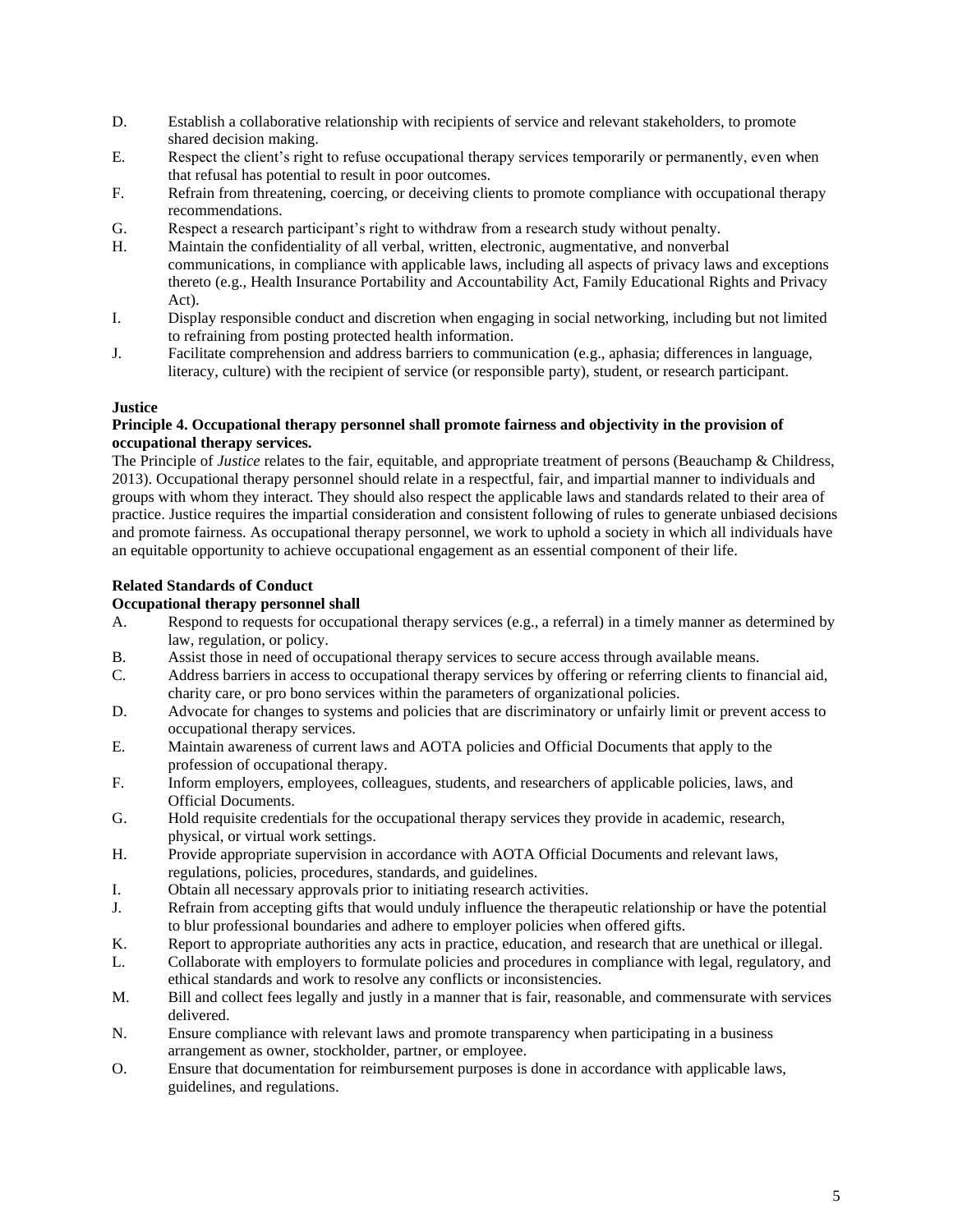P. Refrain from participating in any action resulting in unauthorized access to educational content or exams (including but not limited to sharing test questions, unauthorized use of or access to content or codes, or selling access or authorization codes).

## **Veracity**

#### **Principle 5. Occupational therapy personnel shall provide comprehensive, accurate, and objective information when representing the profession.**

Veracity is based on the virtues of truthfulness, candor, and honesty. The Principle of *Veracity* refers to comprehensive, accurate, and objective transmission of information and includes fostering understanding of such information (Beauchamp & Childress, 2013). Veracity is based on respect owed to others, including but not limited to recipients of service, colleagues, students, researchers, and research participants.

In communicating with others, occupational therapy personnel implicitly promise to be truthful and not deceptive. When entering into a therapeutic or research relationship, the recipient of service or research participant has a right to accurate information. In addition, transmission of information is incomplete without also ensuring that the recipient or participant understands the information provided.

Concepts of veracity must be carefully balanced with other potentially competing ethical principles, cultural beliefs, and organizational policies. Veracity ultimately is valued as a means to establish trust and strengthen professional relationships. Therefore, adherence to the Principle of Veracity also requires thoughtful analysis of how full disclosure of information may affect outcomes.

## **Related Standards of Conduct**

#### **Occupational therapy personnel shall**

- A. Represent credentials, qualifications, education, experience, training, roles, duties, competence, contributions, and findings accurately in all forms of communication.
- B. Refrain from using or participating in the use of any form of communication that contains false, fraudulent, deceptive, misleading, or unfair statements or claims.
- C. Record and report in an accurate and timely manner and in accordance with applicable regulations all information related to professional or academic documentation and activities.
- D. Identify and fully disclose to all appropriate person's errors or adverse events that compromise the safety of service recipients.
- E. Ensure that all marketing and advertising are truthful, accurate, and carefully presented to avoid misleading recipients of service, research participants, or the public.
- F. Describe the type and duration of occupational therapy services accurately in professional contracts, including the duties and responsibilities of all involved parties.
- G. Be honest, fair, accurate, respectful, and timely in gathering and reporting fact-based information regarding employee job performance and student performance.
- H. Give credit and recognition when using the ideas and work of others in written, oral, or electronic media (i.e., do not plagiarize).
- I. Provide students with access to accurate information regarding educational requirements and academic policies and procedures relative to the occupational therapy program or educational institution.
- J. Maintain privacy and truthfulness when utilizing telecommunication in delivery of occupational therapy services.

#### **Fidelity**

#### **Principle 6. Occupational therapy personnel shall treat clients, colleagues, and other professionals with respect, fairness, discretion, and integrity.**

The Principle of *Fidelity* comes from the Latin root *fidelis,* meaning loyal. *Fidelity* refers to the duty one has to keep a commitment once it is made (Veatch, Haddad, & English, 2010). In the health professions, this commitment refers to promises made between a provider and a client or patient based on an expectation of loyalty, staying with the patient in a time of need, and compliance with a code of ethics. These promises can be implied or explicit. The duty to disclose information that is potentially meaningful in making decisions is one obligation of the moral contract between provider and client or patient (Veatch et al., 2010).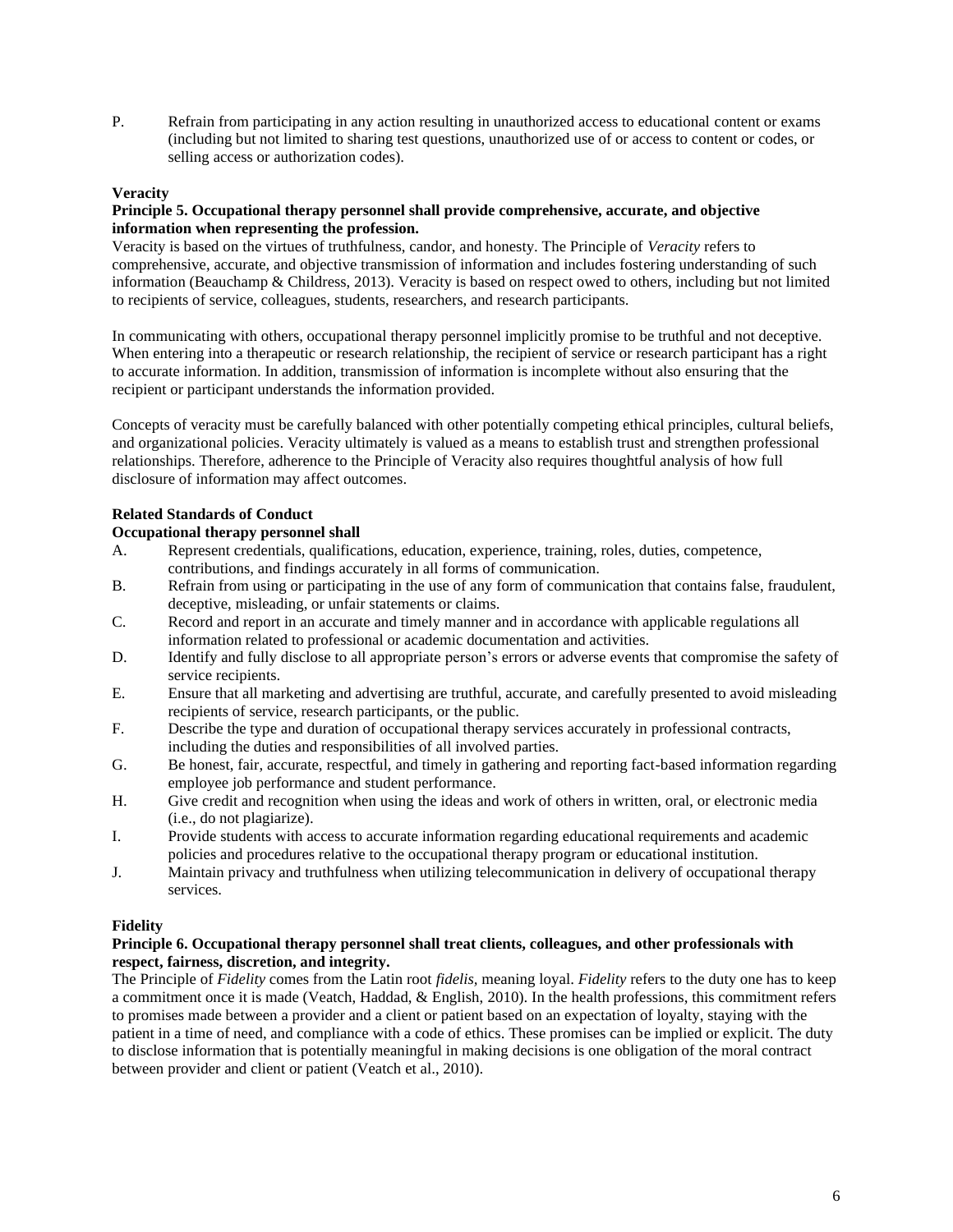Whereas respecting Fidelity requires occupational therapy personnel to meet the client's reasonable expectations, the Principle also addresses maintaining respectful collegial and organizational relationships (Purtilo & Doherty, 2011). Professional relationships are greatly influenced by the complexity of the environment in which occupational therapy personnel work. Practitioners, educators, and researchers alike must consistently balance their duties to service recipients, students, research participants, and other professionals as well as to organizations that may influence decision making and professional practice.

## **Related Standards of Conduct**

## **Occupational therapy personnel shall**

- A. Preserve, respect, and safeguard private information about employees, colleagues, and students unless otherwise mandated or permitted by relevant laws.
- B. Address incompetent, disruptive, unethical, illegal, or impaired practice that jeopardizes the safety or wellbeing of others and team effectiveness.
- C. Avoid conflicts of interest or conflicts of commitment in employment, volunteer roles, or research.
- D. Avoid using one's position (employee or volunteer) or knowledge gained from that position in such a manner as to give rise to real or perceived conflict of interest among the person, the employer, other AOTA members, or other organizations.
- E. Be diligent stewards of human, financial, and material resources of their employers, and refrain from exploiting these resources for personal gain.
- F. Refrain from verbal, physical, emotional, or sexual harassment of peers or colleagues.
- G. Refrain from communication that is derogatory, intimidating, or disrespectful and that unduly discourages others from participating in professional dialogue.
- H. Promote collaborative actions and communication as a member of interprofessional teams to facilitate quality care and safety for clients.
- I. Respect the practices, competencies, roles, and responsibilities of their own and other professions to promote a collaborative environment reflective of interprofessional teams.
- J. Use conflict resolution and internal and alternative dispute resolution resources as needed to resolve organizational and interpersonal conflicts, as well as perceived institutional ethics violations.
- K. Abide by policies, procedures, and protocols when serving or acting on behalf of a professional organization or employer to represent the organization's official and authorized positions fully and accurately.
- L. Refrain from actions that reduce the public's trust in occupational therapy.
- M. Self-identify when personal, cultural, or religious values preclude, or are anticipated to negatively affect, the professional relationship or provision of services, while adhering to organizational policies when requesting an exemption from service to an individual or group on the basis of conflict of conscience.

## **References**

American Occupational Therapy Association. (2014a). Enforcement procedures for the *Occupational therapy code of ethics and ethics standards*. *American Journal of Occupational Therapy, 68*(Suppl. 3), S3–S15. http://dx.doi.org/10.5014/ajot.2014.686S02

American Occupational Therapy Association. (2014b). Occupational therapy practice framework: Domain and process (3rd Ed.). *American Journal of Occupational Therapy, 68* (Suppl. 1), S1–S48.

http://dx.doi.org/10.5014/ajot.2014.682006

Beauchamp, T. L., & Childress, J. F. (2013). *Principles of biomedical ethics* (7th ed.). New York: Oxford University Press.

Braveman, B., & Bass-Haugen, J. D. (2009). Social justice and health disparities: An evolving discourse in occupational therapy research and intervention. *American Journal of Occupational Therapy, 63,* 7–12. http://dx.doi.org/10.5014/ajot.63.1.7

Purtilo, R., & Doherty, R. (2011). *Ethical dimensions in the health professions* (5th ed.). Philadelphia: Saunders/Elsevier.

Veatch, R. M., Haddad, A. M., & English, D. C. (2010). *Case studies in biomedical ethics*. New York: Oxford University Press.

## **Ethics Commission (EC)**

Yvette Hachtel, JD, OTR/L, EC Chair (2013–2014) Lea Cheyney Brandt, OTD, MA, OTR/L, EC Chair (2014–2015)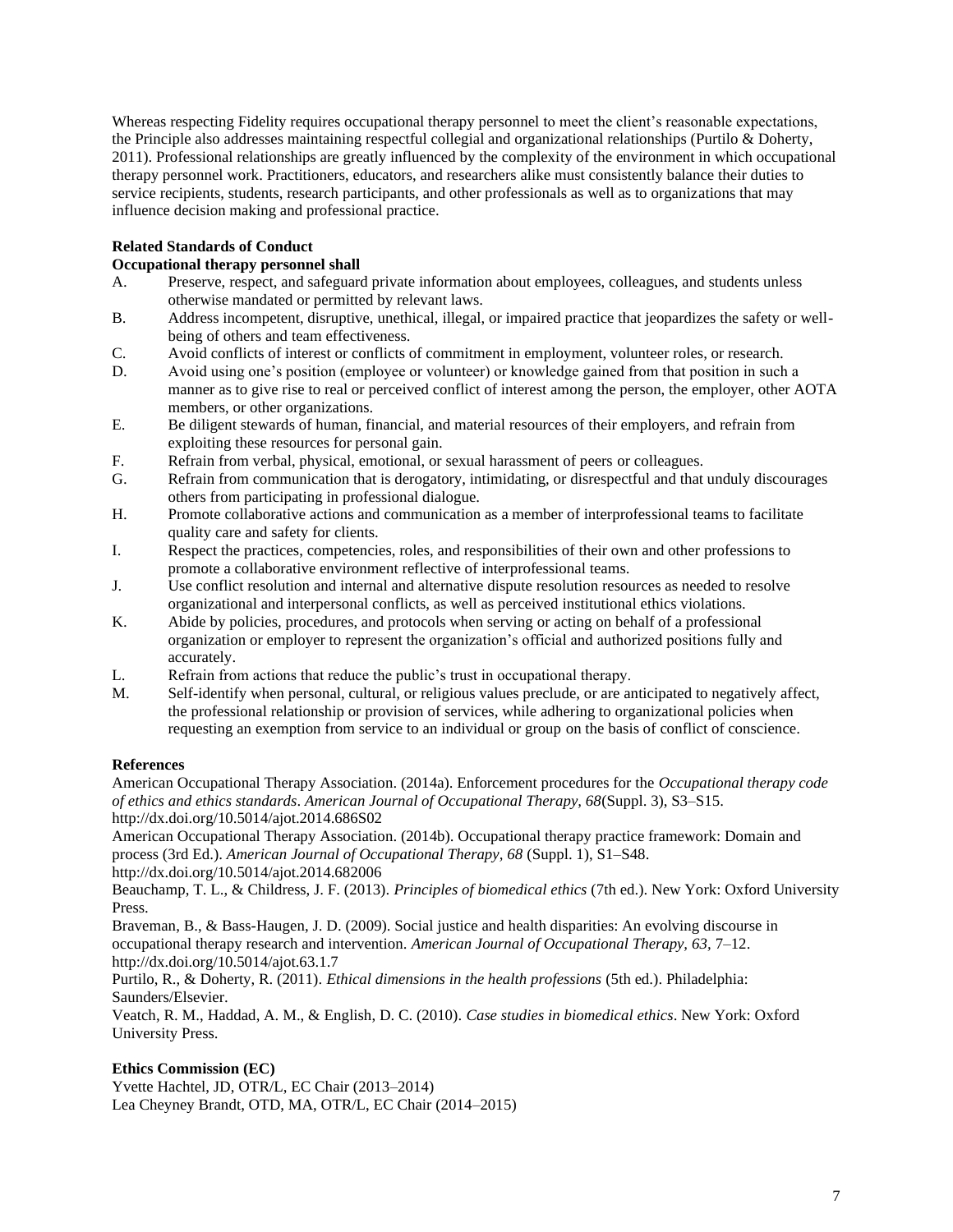Ann Moodey Ashe, MHS, OTR/L (2011–2014) Joanne Estes, PhD, OTR/L (2012–2015) Loretta Jean Foster, MS, COTA/L (2011–2014) Wayne L. Winistorfer, MPA, OTR (2014–2017) Linda Scheirton, PhD, RDH (2012–2015) Kate Payne, JD, RN (2013–2014) Margaret R. Moon, MD, MPH, FAAP (2014–2016)

## **OTA PROGRAM INFORMATION**

#### **OTA Program Mission (2015)**

The mission of the Occupational Therapy Assistant Program is to prepare students to become competent Occupational Therapy Assistants who will provide Maine with a cadre of qualified and dedicated occupational therapy practitioners to assist its citizens in achieving independence, wellness and quality of life while maintaining individual choice, human dignity and personal satisfaction.

## **OTA Philosophy Statement (2015)**

Major Tenets:

- 1. Human are unique occupational beings.
- 2. Meaningful occupation is the core of Occupational Therapy practice.
- 3. People impact and change their lives through intrinsic motivation, participation, and engagement in occupation, and through continuous integration and adaptation
- 4. Education is an integration of formal and informal "learnings".
- 5. Education is multifaceted: individual, social, and cultural. It promotes clinical reasoning and integrates professional values, ethics, skills, and theoretical constructs.
- 6. The teaching/learning process is a dynamic transaction and is done through experimentation, practice, and feedback.
- 7. Being, belonging and becoming are essential to the successfully enculturating new members into Occupational Therapy profession. Education is the process by which we acquire our professional identity.
- 8. OT mentors must promote passion for OT to help form thinkers, doers, and effective communicators.
- 9. Professional education prepares students to assist future clients to achieve health, wellbeing, and participation in life's occupations.

The philosophy of the Occupational Therapy Assistant Program is consistent with the Philosophical Base of Occupational Therapy (2011) and the Philosophy of Occupational Therapy Education Statement (2014).

The Philosophy of the OTA Program at KVCC is an integrated perspective. It is grounded in Occupational Therapy principles, guided by the Model of Human Occupation and the Quality of Life Framework, and cultivated by the wisdom of philosopher and educator John Dewey.

We expect this educational experience to be evolutionary. We view human beings as holistic and unique entities who can impact and change their lives through intrinsic motivation, engagement, and participation and through continuous integration and adaptation. We value the concepts of mindfulness, integrity, commitment, and choice while promoting the importance of being, belonging and becoming.

The domain of Occupational Therapy is Occupation and the "just right fit" between humans, their occupations, and contexts. We acknowledge this "fit" as integral to the educational process. Education is seen as a lifelong process which integrates individual experience, the academic process and social connectedness. Learning is done through experimentation, practice, and feedback. Meaning supports learning.

The OTA faculty is committed to the belief that meaningful occupation is at the core of Occupational Therapy practice. We see health and wellness on a continuum and view individuality, belonging and collaboration as tools to support (becoming) the socialization process into Occupational Therapy practice. We believe in creating a safe, respectful, and participatory learning environment to promote creative problem solving and critical thinking.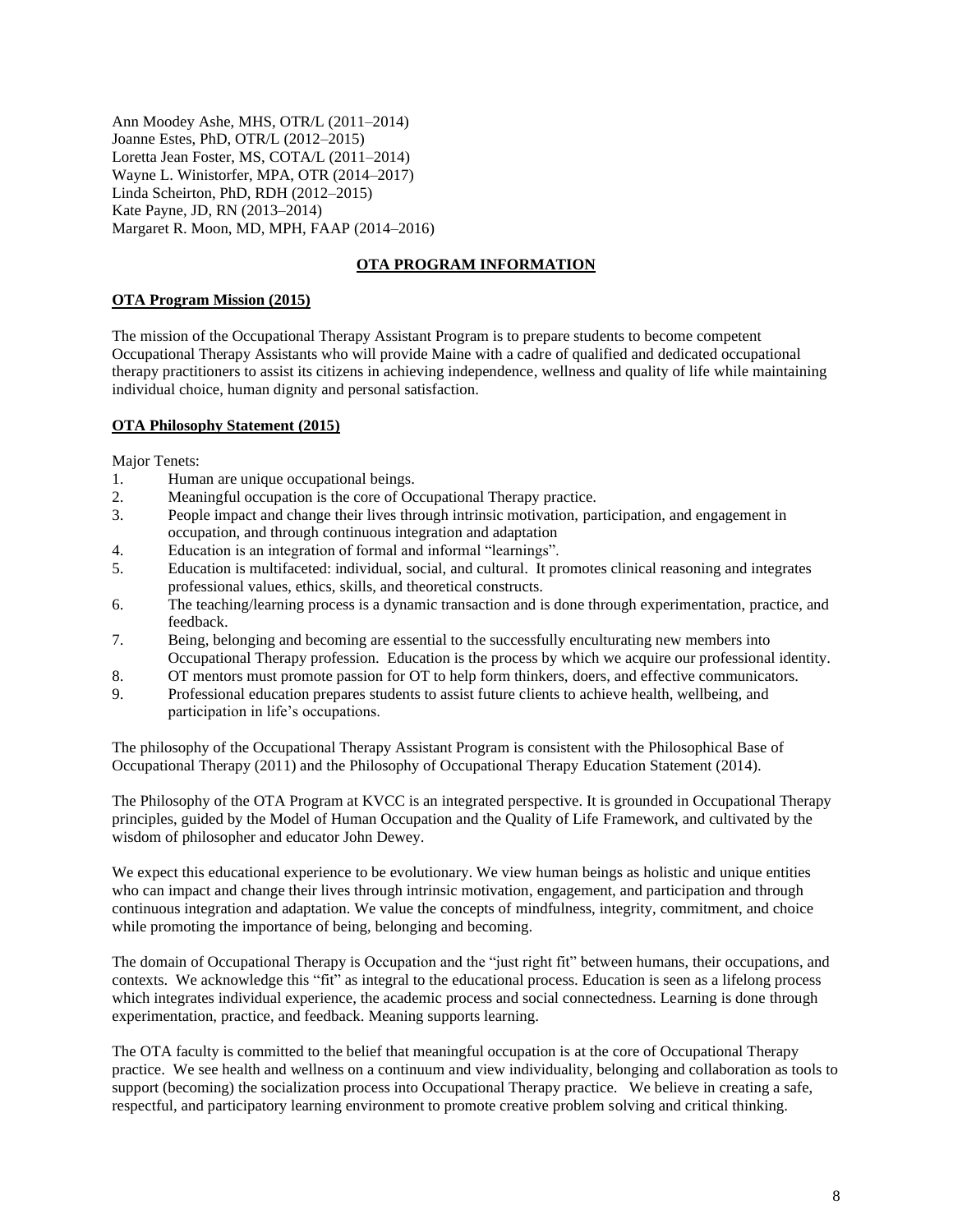## **OTA Program Vision (2015)**

We envision all occupational therapy assistants (OTA), who are educated at KVCC, to be respected professionals, dedicated to person-centered and culturally competent care. We see OTAs as leaders and advocates who are creative problem solvers, expert communicators, passionate practitioners, and logical thinkers ready to address Maine's occupational health needs of the present and future. Occupational Therapy Assistants will continue to be vibrant and valued partners in the Maine healthcare/wellness community ready to navigate as occupational therapy partners in a changing world.

#### **PROGRAM GOALS: Educational Outcomes:**

Upon successful completion of the Occupational Therapy Assistant program, a graduate is expected to:

- 1. Successfully pass the National Board for Certification in Occupational Therapy (NBCOT) exam.
- 2. Demonstrate the use of professional values consistent with the American Occupational Therapy Association Core Values and Ethics Statements, that allow them to function ethically and responsibly by demonstrating tolerance and respect for diversity of culture, age, gender, and ability.
- 3. Demonstrate effective communication with clients, families, supervisors, and other members of their work environment using cultural competence.
- 4. Employ critical thinking, logic, critical analysis, problem solving, and creativity within their scope of professional practice.
- 5. Participate in lifelong learning and professional competency activities as they relate to occupational therapy practice and professional choices.
- 6. Demonstrate entry level competence as an Occupational Therapy assistant.

## **Curriculum Goals**

The OTA program at KVCC provides students with technical knowledge and skills and promotes the facilitation of professionalism in order that graduates may be competent OT professionals. These outcomes will be evidenced as graduates:

- 1. Enter the Occupational Therapy profession prepared to work competently at entry level of practice.
- 2. Are eligible for certification by the NBCOT.
- 3. Are eligible for licensure by the State of Maine and/or chosen state of practice.
- 4. Incorporate values and attitudes congruent with the profession's standards and ethics into practice.
- 5. Provide occupational therapy services with necessary supervision in collaboration with occupational therapists and members of the health care community.
- 6. Implement a variety of effective communication skills when interacting with peers, clients, family members, and other health care providers.
- 7. Utilize individual creativity, problem solving, critical thinking and clinical reasoning skills in all OT transactions and interventions.
- 8. Employ meaningful, culturally relevant, age suitable occupation as the focus of practice.
- 9. Articulate and promote awareness and understanding of the profession of Occupational Therapy and the Occupational Therapy Assistant's role within the profession to individuals with varied knowledge of the profession.
- 10. Assume responsibility for continued learning and skills development in Occupational Therapy practice to maintain service competency & currency with best practice.
- 11. Participate in the evaluation, planning, and implementation and outcome satisfaction under the supervision of an OT.
- 12. Participate in a systematic, ongoing evaluation of the OTA program to ensure quality of education.
- 13. Promote health, wellbeing, and participation in life through engagement in occupation for all people who have or are at risk of developing an illness, disability, condition, or restriction in occupational performance.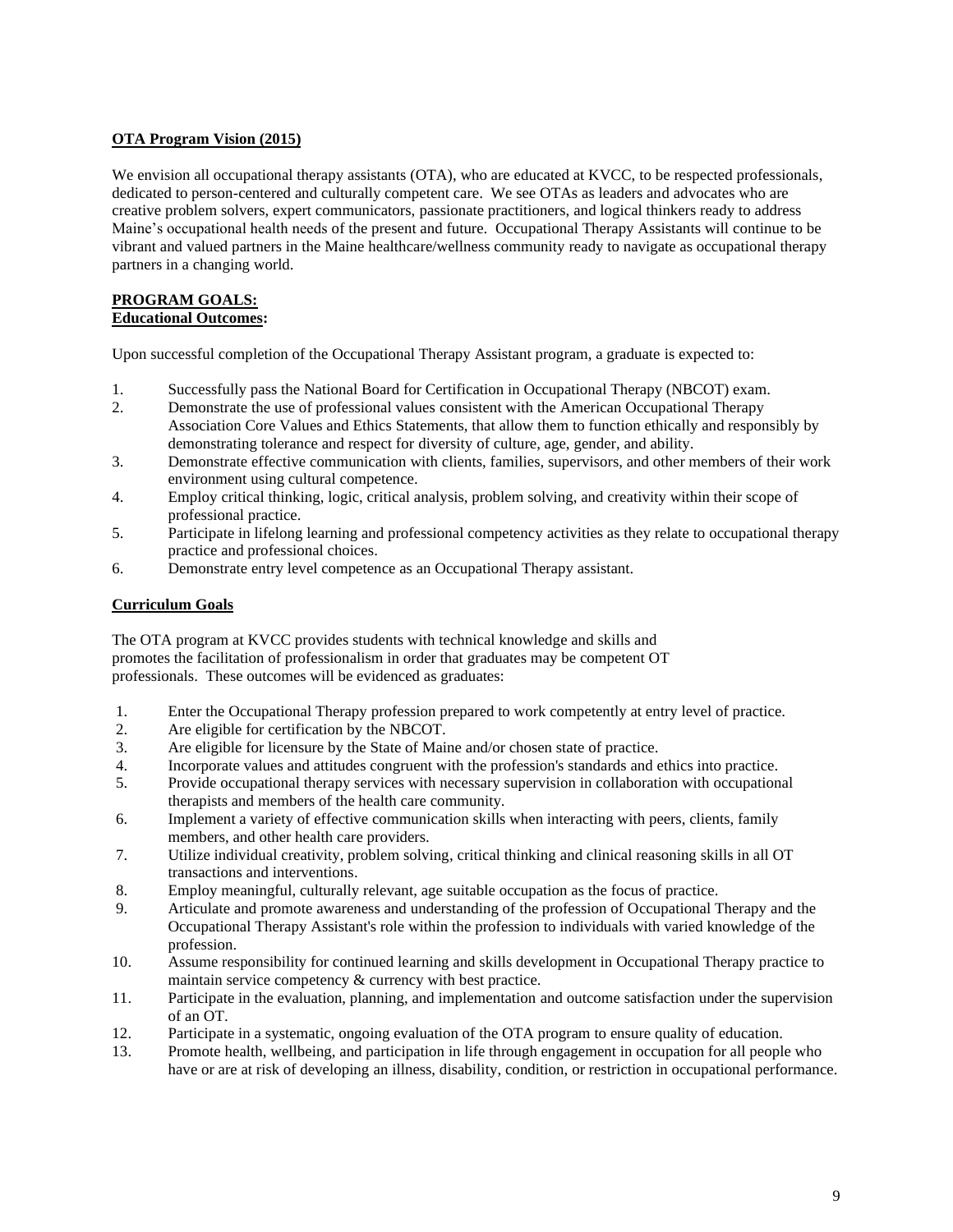## **ESSENTIAL PERFORMANCE SKILLS for PROGRESSION in the OTA PROGRAM**

The KVCC OTA program believes the following essential performance skills are necessary to ensure quality education for all OTA students and safety for prospective clients. It is important to note that Academic Skills vary from Lab and Fieldwork Skills. The performance criteria are different in academic and lab/fieldwork arenas. These are explained within each syllabus/course activity. Lab and FW skills are based on skill performance as determined in each course syllabi.

The following essential performance skills are required of ALL students in the OTA program. ALL students must possess these, and like abilities, and must be able to demonstrate them. Students using accommodations/compensatory techniques/tools must be able to demonstrate these skills safely, accurately, effectively, with competence, and professionalism. *This list is not intended to be exhaustive.*

All essential performance skills will be assessed on a P/F basis throughout the student's tenure in the OTA program. If any student is unable to demonstrate competency in any of the above essential performance skills, he/she may not progress in the program.

The KVCC OTA Faculty believes that the ability to:

- Think critically
- Use emotional/social intelligence and effective communication in all transactions
- Demonstrate persistence and resiliency
- Be ethical in behavior

are all required for success to fulfill the role of a competent occupational therapy practitioner.

Please note that each FW site determines the essential skills needed to keep their clients safe. All students must demonstrate these required skills on FW I and II.

#### **Cognitive Skills:**

The student must:

- 1. understand, conceptualize, and apply information (academically, socially, and clinically) in a timed and/or un-timed environment;
- 2. problem solve effectively as a situation demands;
- 3. prioritize information for proper decision making;
- 4. generalize information for effective use;
- 5. use critical thinking and reasoning when assessing/using information;
- 6. comprehend and follow instructions independently (both verbal and written);
- 7. follow multiple step (4 or more) directions independently;
- 8. attend and focus for extended periods of time;
- 9. interpret information from varied sources independently (oral, written, diagrams, etc.);
- 10. make well informed decisions;

## **Sensory Skills**:

The student must be able to:

Use vision, hearing, touch/palpation, and physical orientation to others for the purpose of demonstrating adequate safety skills, basic clinical skills (including observation, screening, and assessment) and noting necessary supervisory needs.

#### **Physical/Mobility**:

The student must:

- 1. use necessary functional mobility for required tasks, including FW travel;
- 2. use adequate strength/coordination to perform gross/fine motor tasks;
- 3. successfully perform and instruct various basic clinical techniques (transfers, ADLs, etc.);
- 4. deliver information in a clear, concise, succinct, and consistent fashion;
- 5. perform simple and repetitive tasks as needed, independently;
- 6. perform complex and varied tasks as needed, independently;
- 7. move about the environment intentionally in the presence of others.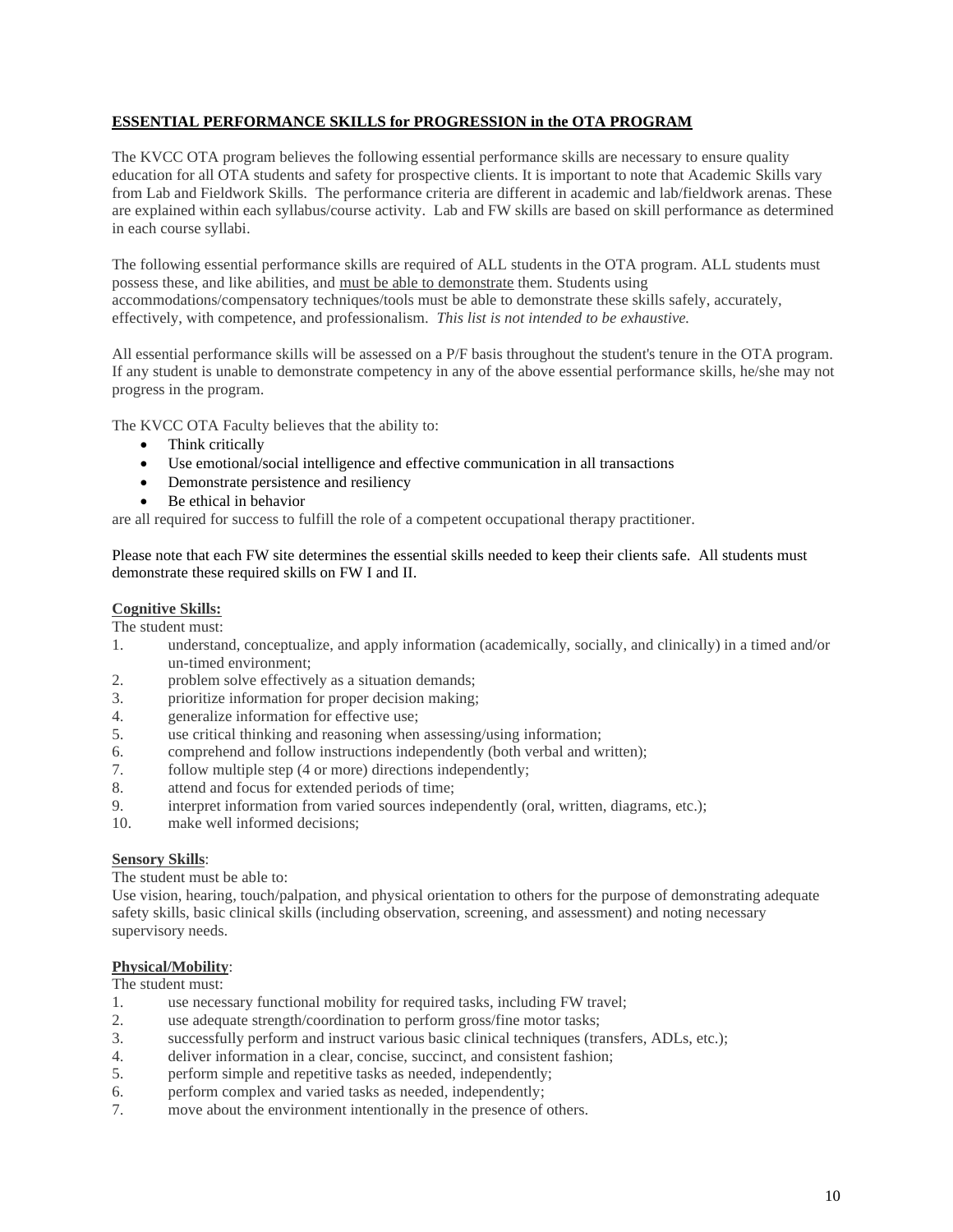#### **Interpersonal/Behavioral Communications**:

The student must:

- 1. consistently demonstrate emotional intelligence and therapeutic qualities with level of OTA learning;
- 2. demonstrate that they can manage their emotional health for full use of their intellectual abilities;
- 3. communicate effectively and clearly with others (i.e.-active listening, verbal, nonverbal, in writing);
- 4. use therapeutic communication autonomously (attend, listen, clarify, explain, facilitate);
- 5. adjust communication for intended audiences;
- 6. accept and carry out responsibility for detailed, complex tasks;
- 7. function independently and as part of a group/team;
- 8. perform all required lab skills in the presence of peers and faculty;
- 9. lead and follow, as required;
- 10. communicate effectively, in all contexts, using accurate verbal and written techniques for all necessary academic and clinical tasks;
- 11. relate to others beyond giving and receiving instruction;
- 12. explain self clearly and support personal/professional actions;
- 13. be confidential (use proprietary information properly);
- 14. overtly convey respect and appreciation for diversity and differences.

## **Professional Skills:**

The student must:

- 1. continuously conduct self in accordance with all KVCC Standards, Student Code of Conduct and the AOTA Code of Ethics;
- 2. maintain poise and flexibility with spontaneous changes and in stressful or changing conditions;
- 3. maintain composure in time compressed and performance based situations;
- 4. identify personal learning needs;
- 5. use effective personal management (including time and resources) and organizational skills;
- 6. demonstrate effective self- awareness and control;
- 7. discuss suitable topics in class/lab and at breaks;
- 8. be on time with attendance, assignments, and projects;
- 9. manage personal issues
- 10. maintain a work pace suitable to a given work load;
- 11. assume responsibility for own actions, without assistance;
- 12. assume initiative and responsibility for learning in all learning environments;<br>13. modify behavior in response to feedback from peers/instructors:
- modify behavior in response to feedback from peers/instructors;
- 14. participate in the OTA Program as an adult learner.

## **Environmental Context:**

#### **The student must:**

- 1. work around and with others effectively;
- 2. use technology functionally;
- 3. manage exposure to environmental demands (including dust, fumes, odors, allergies, human and nonhuman factors) etc.;
- 4. understand and apply knowledge regarding the risk of exposure to infectious agents, secretions, and bodily fluids in all environments;
- 5. comply with KVCC policies/OTA lab policies regarding workplace safety;
- 6. use proper techniques (as stated in OTA lab policy manual) when using supplies, equipment, and technology;
- 7. understand and follow all environmental patterns and changes;
- \* All Essential Performance Skills will be assessed through student self- assessment, peer assessment and/or OTA Faculty assessment throughout each semester. P/F criteria are used. If Faculty determines that a student is not demonstrating performance in any of the above Essential Performance Skills, he/she may not be able to progress in the OTA program.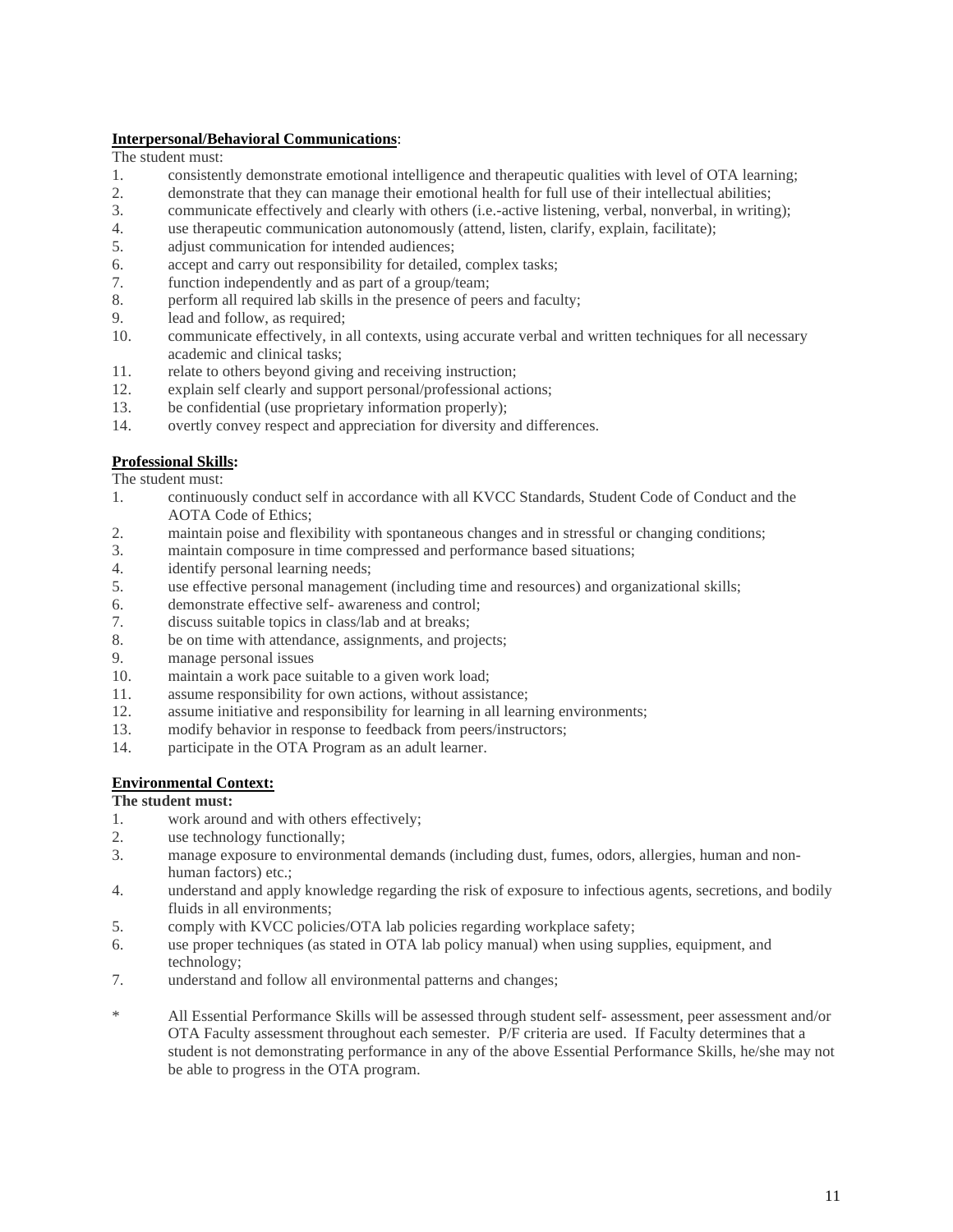## **TECHNOLOGY REQUIREMENT and BRIGHTSPACE**

KVCC uses BLACKBOARDlearn® as its internet interfacing tool and the OTA program uses this technology in its curriculum. All students are required to have their own laptop computers or similar device with the capability to access Brightspace or similar online learning resources. Students must also have access to high speed internet service.

#### **SERVICE LEARNING**

The OTA program uses Service Learning to support student learning.

Service Learning is a method of teaching and learning that strives to integrate academic instruction, critical reflective thinking, and experiential activity. Many OTA courses have Service Learning components. Service Learning is not volunteering and is an out of class activity in the OTA program.

## **NAME TAGS**

All OTA students must have a KVCC student name tag. These are purchased through the KVCC College store first semester, first year. Identification must always be worn when the student may be representing the OTA program. Fieldwork sites will determine identification used.

## **MEMBERSHIP IN PROFESSIONAL ORGANIZATIONS**

The American Occupational Therapy Association (AOTA) and the Maine Occupational Therapy Association (MeOTA) are membership associations. Students become members of AOTA in the first semester of the program with dues associated with OTS101 and OTS 201.

Students are strongly encouraged to become members of MeOTA, as well. Both organizations are excellent resources for professional information and networking. Membership information can be found on their respective websites: [www.aota.org](file:///C:/Users/mmccutcheon/AppData/Local/Microsoft/Windows/Temporary%20Internet%20Files/Content.Outlook/UCOGTV9Y/www.aota.org) and [www.meota.org](file:///C:/Users/mmccutcheon/AppData/Local/Microsoft/Windows/Temporary%20Internet%20Files/Content.Outlook/UCOGTV9Y/www.meota.org)

#### **OTA PROGRAM OF STUDY**

The OTA program is designed to be a 2-year program. General education courses are taken in concurrent with OTA courses. Another option is for students to take their general education courses prior to entering the OTA program. All general education classes must be taken before, or concurrent with the core OTA courses as listed in the Program of Study. All OTA courses must be taken in the following order (see Program of Study). You must get a "C" or better in ALL courses to progress in the program.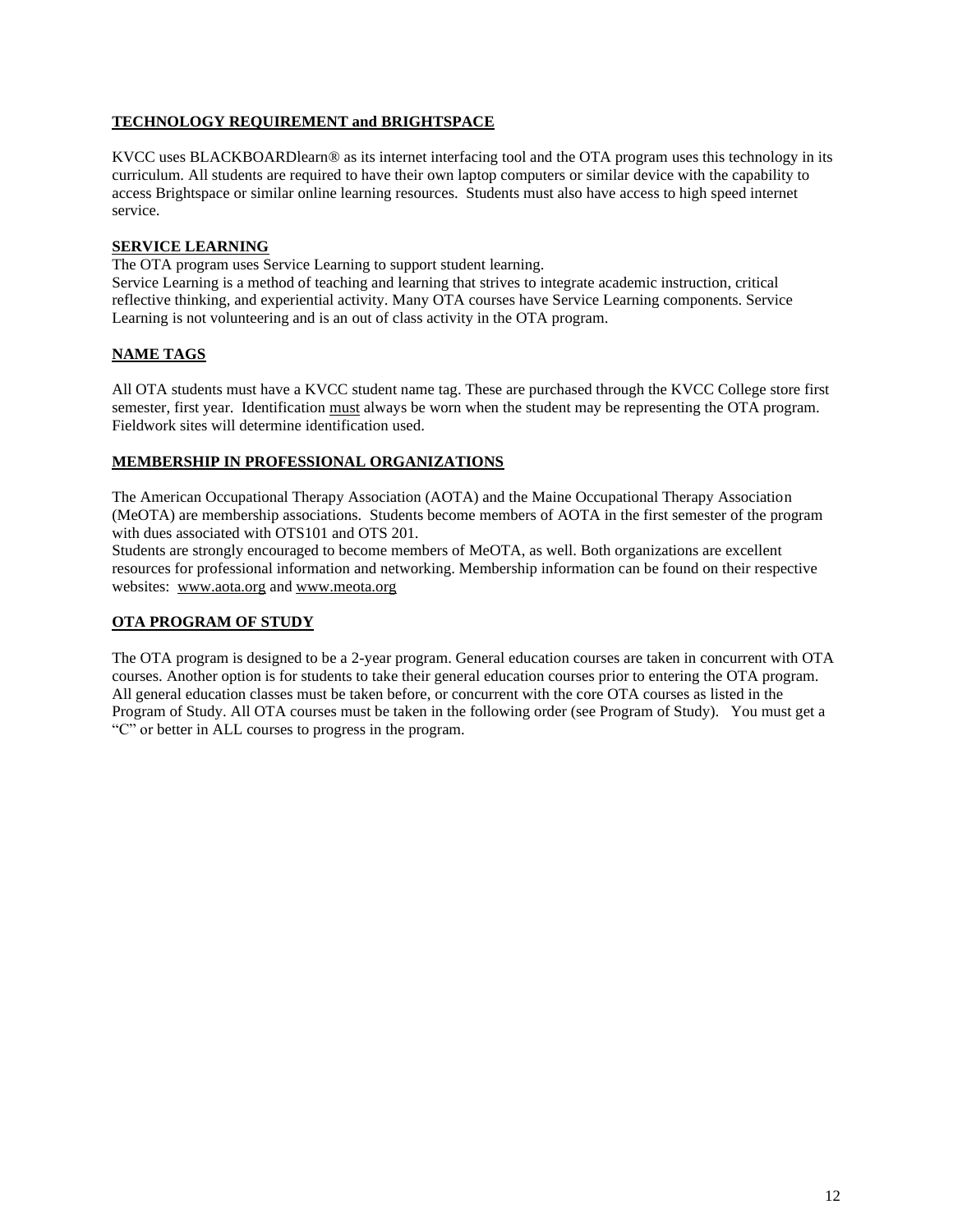#### **PROGRAM OF STUDY**

|        |                               | <b>FIRST YEAR - 1st Semester</b>  | credit hours |  |  |  |
|--------|-------------------------------|-----------------------------------|--------------|--|--|--|
|        | <b>OTS101</b>                 |                                   |              |  |  |  |
|        | <b>BIO213</b>                 |                                   |              |  |  |  |
|        | <b>ENG101</b>                 |                                   |              |  |  |  |
|        | <b>PSY101</b>                 |                                   | 17           |  |  |  |
|        |                               |                                   |              |  |  |  |
|        |                               | <b>FIRST YEAR - 2nd Semester</b>  |              |  |  |  |
| $\ast$ | <b>OTS103</b>                 |                                   |              |  |  |  |
| ∗      | OTS104                        |                                   |              |  |  |  |
| ∗      | OTS122                        |                                   |              |  |  |  |
|        | <b>BIO214</b>                 |                                   |              |  |  |  |
|        | <b>PSY215</b>                 |                                   |              |  |  |  |
|        |                               |                                   |              |  |  |  |
|        |                               |                                   | 18           |  |  |  |
|        |                               | <b>SUMMER SESSION - 5 weeks</b>   |              |  |  |  |
| $\ast$ | OTS105                        |                                   |              |  |  |  |
| ∗      | <b>OTS107</b>                 |                                   |              |  |  |  |
| ∗      | <b>OTS109</b>                 |                                   |              |  |  |  |
|        | <b>COM104</b>                 |                                   |              |  |  |  |
|        |                               |                                   |              |  |  |  |
|        |                               | <b>SECOND YEAR - 1st Semester</b> |              |  |  |  |
| $\ast$ | <b>OTS201</b>                 |                                   |              |  |  |  |
| ∗      | <b>OTS210</b>                 |                                   |              |  |  |  |
| $\ast$ | OTS216                        |                                   |              |  |  |  |
| $\ast$ | <b>OTS222</b>                 |                                   |              |  |  |  |
|        | <b>SOC101</b>                 |                                   |              |  |  |  |
|        |                               |                                   | 16           |  |  |  |
|        |                               | <b>SECOND YEAR - 2nd Semester</b> |              |  |  |  |
| ∗      | OTS206                        |                                   |              |  |  |  |
| ∗      | <b>OTS208</b>                 |                                   |              |  |  |  |
|        |                               |                                   | 12           |  |  |  |
|        |                               |                                   |              |  |  |  |
|        |                               |                                   |              |  |  |  |
|        | * Core OTA Courses            |                                   |              |  |  |  |
|        |                               |                                   |              |  |  |  |
|        | <b>KVCC GENERAL POLICIES:</b> |                                   |              |  |  |  |

The OTA Program generally adheres to the Policies developed by KVCC. The college reserves the right to dismiss students from the college. Please see the KVC[C http://www.kvcc.me.edu/Pages/General/Policies](http://www.kvcc.me.edu/Pages/General/Policies) for a full disclosure of KVCC Policies.

NOTE: Policies are ongoing. If a new College policy is approved during the academic year students and faculty will be notified and expected to follow the policy.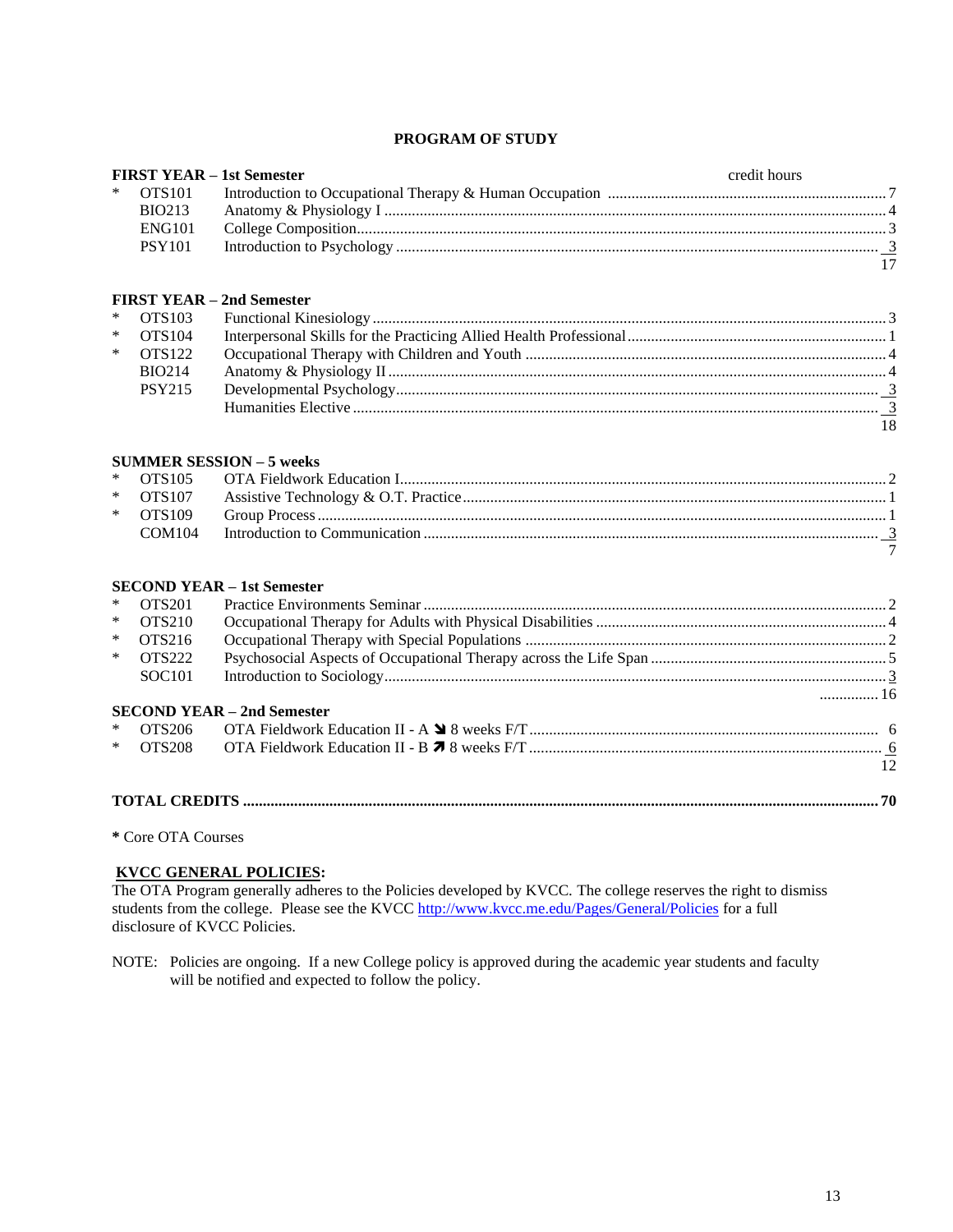## *OTA PROGRAM POLICIES*

#### **ADMISSIONS POLICY**

The OTA Program accepts twenty (22) students every fall. A potential OTA student must be in good standing, as defined by KVCC, for acceptance. Prospective students must complete all prerequisites prior to acceptance. Prerequisites are published on the KVCC OTA website and may also be viewed in the KVCC college catalog. All students are required to attend an accepted student night orientation.

Each student will be assigned an OTA faculty Advisor once accepted into the program. The KVCC Advisee Assignment Process is equitable and randomly determined. Faculty receive email notification from KVCC IT [it@kvcc.me.edu](mailto:it@kvcc.me.edu) with any advisee changes.

The OTA faculty recommends that all applicants study for the TEAS-*V* by using the study guide.

## **ACADEMIC STANDARDS POLICIES AND PROCEDURES**

#### **Grading Requirements**

See specific course syllabi for grading criteria and classroom expectations.

#### **Graduation Requirements**

Please see KVCC's graduation requirement a[t http://www.kvcc.me.edu/CMSContent/Policies/Policy2.20.pdf](http://www.kvcc.me.edu/CMSContent/Policies/Policy2.20.pdf) on the website, in addition to the OTA Program's requirement below.

All students must complete all courses with a "C" or better and satisfactorily complete the Objectives and Competencies (listed below) and the Essential Performance Skills of the OTA curriculum:

#### **OBJECTIVES AND COMPETENCIES NEEDED FOR GRADUATION**

Upon completion of the program the students will be able to:

- 1. understand healthcare and health concepts.
- 2. understand the importance of the philosophical base of OT.
- 3. define the profession and relate its history.
- 4. delineate roles of an OTA/OT.
- 5. understand that occupation is the focus of OT practice.
- 6. define, articulate, and differentiate between the concepts of activity, purposeful activity, occupation, participation, and engagement.
- 7. define and demonstrate knowledge of occupational performance, including its components.
- 8. describe the Model of Human Occupation and other theoretical models used by OT practitioners.
- 9. demonstrate appreciation for the individual's perception of quality of life, wellbeing, and occupation to promote health and prevent injury and disease.
- 10. demonstrate familiarity with occupational therapy intervention theories that frame treatment of persons with psychosocial disabilities.
- 11. demonstrate familiarity with occupational therapy intervention theories that frame treatment of persons with physical disabilities.
- 12. demonstrate familiarity the with occupational therapy intervention theories that frame treatment of persons with developmental disabilities.
- 13. demonstrate familiarity with OT intervention theories of elder care.
- 14. demonstrate how race, class, gender, and culture influence the OCCUPATIONAL THERAPY process.
- 15. demonstrate awareness of the cultural, racial, gender, and age components within occupational choice.
- 16. demonstrate skill in recognizing the importance of context/environment on occupation.
- 17. examine all contexts, including the cultural context of disability, and its effect on occupational performance.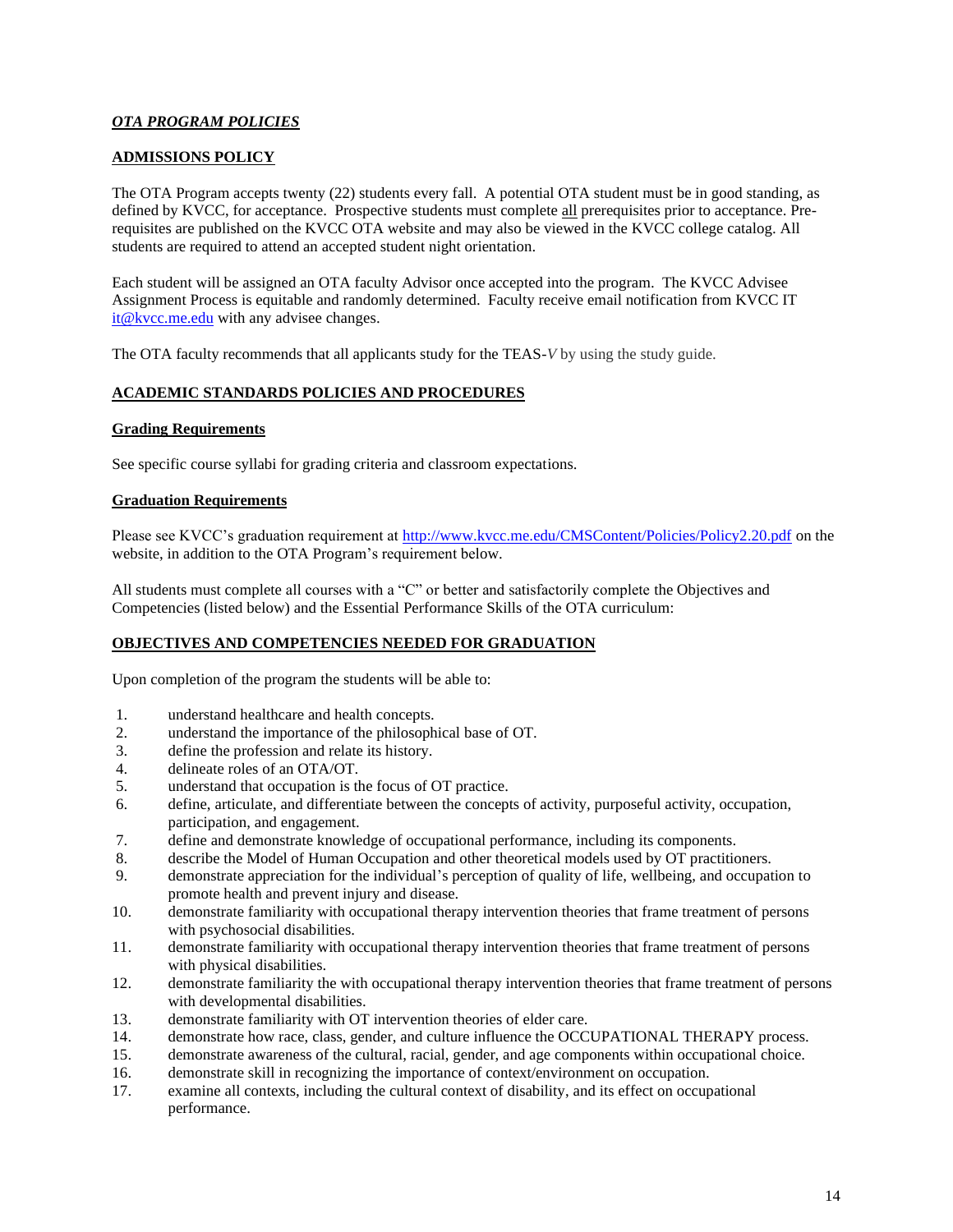- 18. examine the constructs of cultural competence and health literacy in health care and demonstrate competence.
- 19. understand and appreciate the role occupation plays in the promotion of wellness and the prevention of disease and disability.
- 20. analyze an occupation using basic uniform terminology and concepts of OT Practice Framework.
- 21. learn, teach, grade, and adapt an occupation.
- 22. identify barriers which may impair occupational performance and explore how the environment can be used to promote occupational competence.
- 23. perform environmental assessment and adaptation typical of OTA practice.
- 24. demonstrate competence in the safe execution of basic clinical skills.
- 25. describe the major psychiatric/behavioral diagnoses and their influence on occupational performance for the individual, family, and society.
- 26. describe the major physically disabling conditions and their influence on occupational performance for the individual, family, and society.
- 27. describe the major developmentally disabling conditions and their influence on occupational performance throughout the lifespan for the individual, family, and society.
- 28. articulate the roles and functions of the occupational therapy assistant in each practice environment.
- 29. identify the components of the OCCUPATIONAL THERAPY process in all areas of occupational therapy practice.
- 30. gather data for evaluation using assessment skills typical of practice by COTAs in all practice settings.
- 31. formulate general therapeutic outcomes under proper supervision and within guidelines.
- 32. demonstrate an awareness of the impact of culture, gender, race, and age on selection of intervention techniques.
- 33. demonstrate competence in the selection and execution of culturally relevant, gender, race, and age appropriate intervention skills that maximize occupational function of all individuals.
- 34. plan and implement a therapeutic occupational group.
- 35. plan and implement therapeutic occupations that are culturally relevant, gender, race, and age appropriate.
- 36. understand and demonstrate therapeutic use of self, creating an environment which maximizes client
- responses. 37. fabricate adaptive equipment and basic splints.
- 38. demonstrate knowledge and capacity to assess and access assistive technology for clients.
- 39. participate in termination and discharge planning for clients under appropriate supervision.
- 40. communicate professionally using clear, concise, and consistent methods.
- 41. record and communicate the results of health care programming.<br>42. assist with the referral of clients to appropriate resources.
- assist with the referral of clients to appropriate resources.
- 43. demonstrate reliable work habits.
- 44. demonstrate effective professional communication skills (verbal/nonverbal/ written) necessary for practice.
- 45. initiate effective communication with faculty and supervisors and give critical rationale for choices.
- 46. establish meaningful and comfortable relationships with clients.
- 47. establish effective collaborative and cooperative relationships with staff and be able to function as a member of an interprofessional health care team.
- 48. demonstrate good judgment in seeking assistance, responding to feedback, and conducting him/herself ethically and with necessary courtesy and attitudes in client and staff relationships.
- 49. assist the OT with evaluation, program planning, intervention, quality assurance, and service management.
- 50. use the library to conduct limited literature reviews and scholarly research.
- 51. understand the significance of research relative to professional practice.
- 52. understand and adhere to the Occupational Therapy Code of Ethics.
- 53. understand the relationship of the OCCUPATIONAL THERAPY Code of Ethics and OCCUPATIONAL THERAPY Standards of Practice, et al.
- 54. understand basic procedures for management of facility and space, capital and operating budgets, manpower, and purchasing of equipment and supplies.
- 55. participate in the management process involved in the delivery of OT services and quality assurance.
- 56. demonstrate familiarity and appreciation for NBCOT certification and licensure demands.
- 57. demonstrate creative problem solving and critical thinking in all duties and roles of the entry level OTA.
- 58. perform all OTA duties and roles commensurate with learning and identified OTA scope of practice.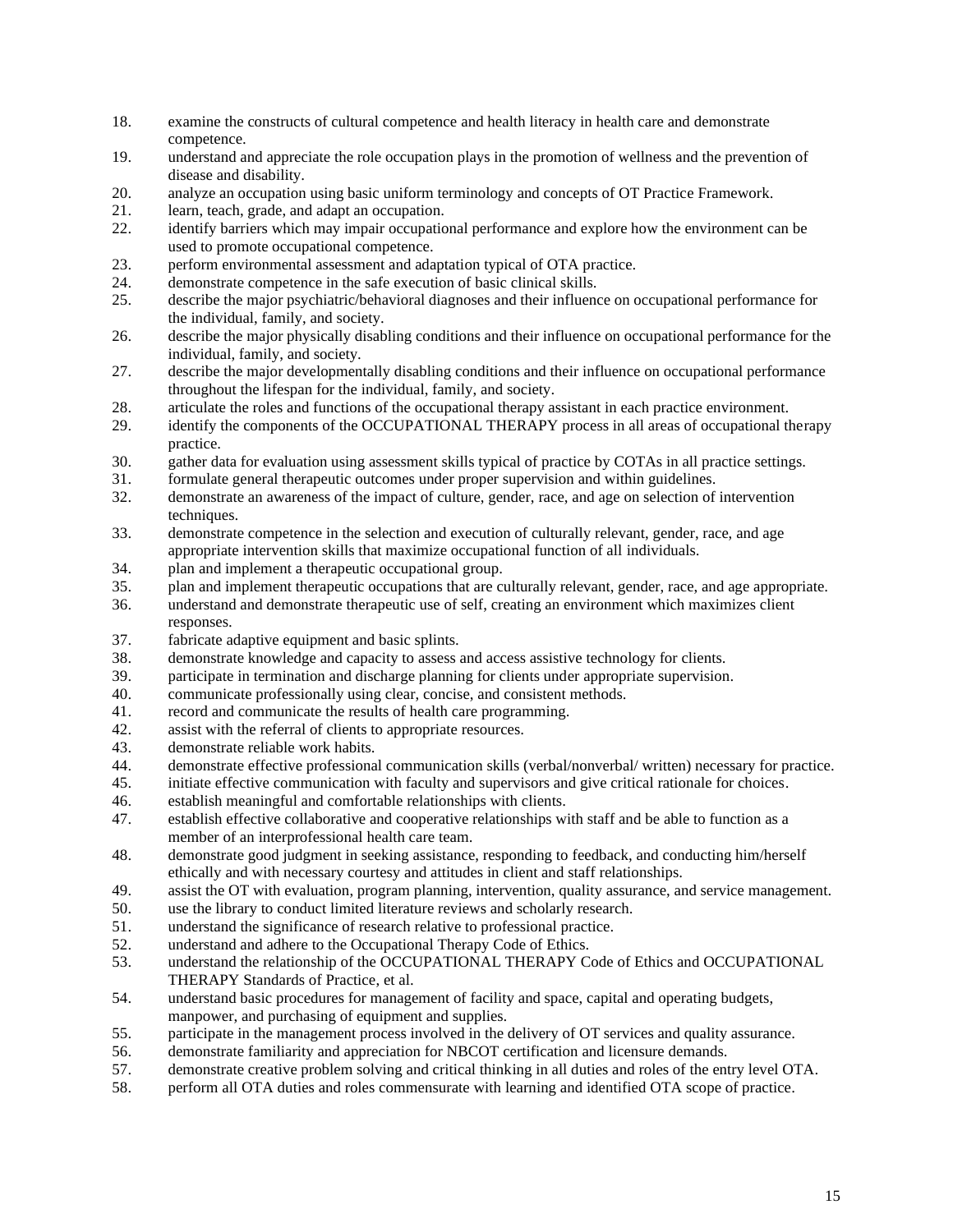## **OTA PROGRAM GRADING CRITERIA CLARIFICATION**

#### **Grading Scale:**

| $\blacktriangle$ | 95-100%       | Outstanding                                            | Proficiency |
|------------------|---------------|--------------------------------------------------------|-------------|
| $A-$             | 90-94%        | Excellent                                              |             |
| $B+$             | 87-89%        | Competency Achieved to High Standard                   | Competency  |
| B                | 83-86%        | Competency Achieved                                    |             |
| $B -$            | 80-82%        | Satisfactory                                           |             |
| $C+$             | 77-79%        | Passing                                                | Adequate    |
| С                | 73-76%        | Passing Marginally                                     | Marginal    |
| $C-$             | 70-72%        | Failure in all OTA theory, lab, and fieldwork courses. | Fail        |
| $D+$             | 65-69%        |                                                        |             |
| D                | 60-64%        |                                                        |             |
|                  | Less than 60% |                                                        |             |

An "A" grade represents a thorough, reasoned, and integrated presentation of material. It demonstrates clear, concise, and consistent management of information. An "A" grade defines outstanding work **100%** of the time.

A "B" grade is given for achieving the basic requirements of a task 75% of the time.

A "C" grade is given for achieving the basic requirements of a task 50% of the time.

## **Grading Rubric:**

The faculty of the OTA program desire to be consistent in assigning grades while providing for flexibility and creativity for both faculty and students. While no grading system is perfect, our faculty experience has prompted us to develop the following as a general guideline for all courses. These guidelines should help to designate "A" work from "B" work. Plus (+) and minus (-) may also be incorporated into the grade at the instructor's discretion.

#### **For a Grade of "A," (100%) the following elements must be present:**

Technical

- 1. All assignments are word processed or typewritten (unless otherwise determined).
- 2. All aspects of the assignment are complete and on time.
- 3. All questions are answered thoroughly, using critical analysis, in complete sentences, except for bulleted items.
- 4. Responses are grammatically correct
- 5. Responses indicate proof-reading that eliminates spelling and punctuation errors.

#### Logical

- 1. Ideas flow logically into one another
- 2. Detailed examples to support responses are evident.
- 3. Critical thinking/evaluation of material is revealed.
- 4. Responses are presented in a reflective, structured, and logical manner.

#### Reflective

- 1. Reflection on the writer's experience is evident.
- 2. Evidence of the writer being thoughtful and responsive of specific situations
- 3. Supplemental resources, reading materials, and personal experiences are integrated into responses.
- 4. The writer provides periodic evidence of original, creative thinking with synthesis and analysis.

#### **For a Grade of "B," (75%) the following elements must be present:**

Technical

- 1. All assignments are word processed or typewritten and are passed in on time.
- 2. All questions have a well-designed answer
- 3. Most questions are answered thoroughly in complete sentences, except for bulleted items.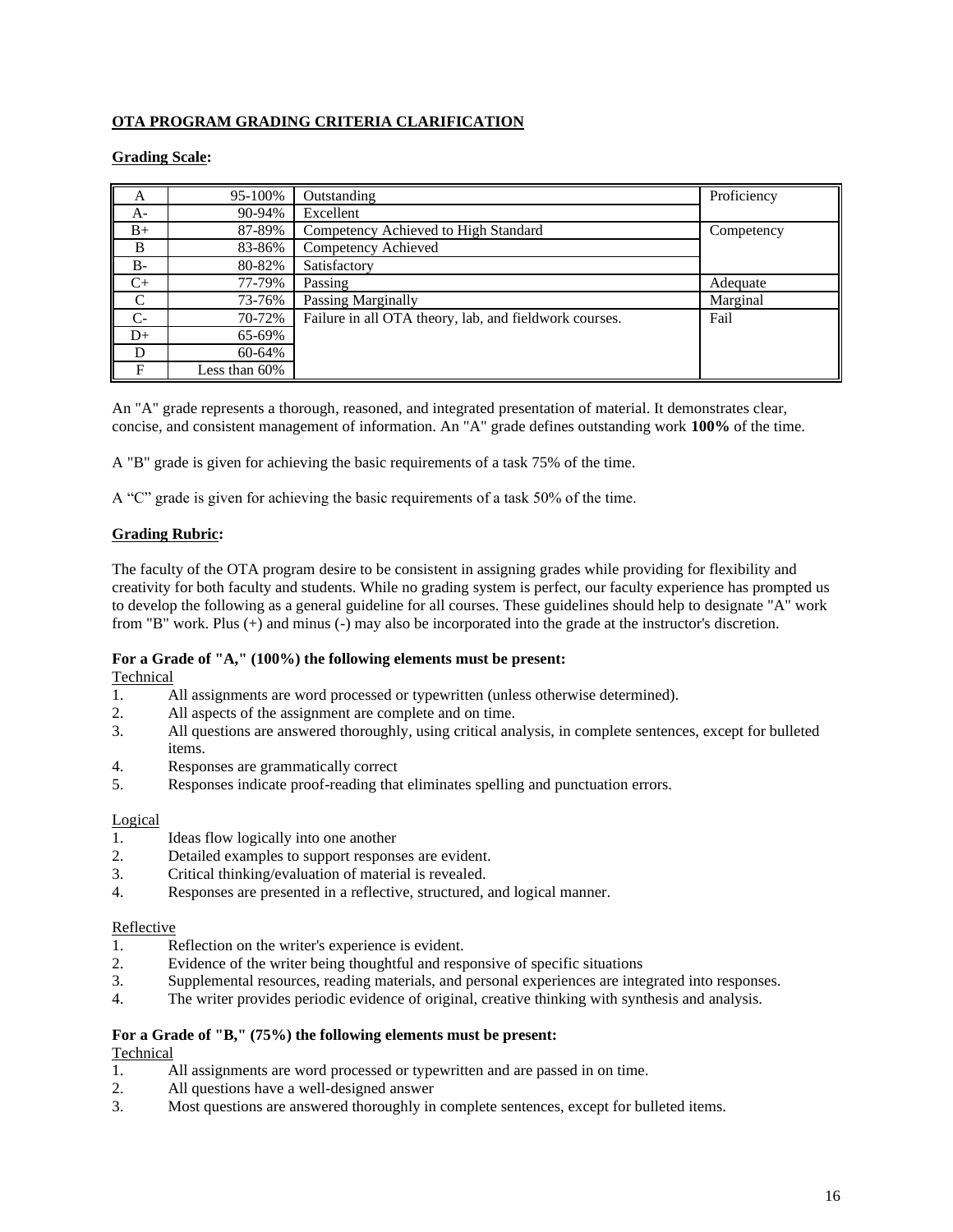- 4. Most responses are grammatically correct.
- 5. Responses indicate proof-reading that eliminates all but a few spelling and punctuation errors.

#### Logical

- 1. Most of the responses are presented logically and sequentially.
- 2. Most responses have some detailed information with periodic examples.
- 3. Critical thinking/evaluation of material is developing
- 4. Most responses are presented in a structured and logical manner

#### Reflective

1. Many, but not all, sections show evidence that the writer has gone beyond repetition of course content by including application to the classroom.

## **For a Grade of "C," (50%) the following elements must be present:**

Technical

- 1. Most assignments are word processed or typewritten.
- 2. Most assignments are passed in on a timely basis.
- 3. Answers are complete 50% of the time.
- 4. Responses are grammatically correct 50% of the time.
- 5. Responses have correct spelling and punctuation 50% of the time.

#### Logical

- 1. Responses are presented logically 50% of the time.
- 2. Responses are sequential 50% of the time.
- 3. Responses demonstrate a basic structure and logical thought.

#### Reflective

1. Responses show evidence that the writer has basic knowledge of course content and/or capacity to apply concepts learned 50% of the time.

#### **GRADING RUBRIC FOR PARTICIPATION**

All OTA courses have specific participation requirements delineated in their syllabus. This rubric is meant to be a guide for those requirements. Please refer to each individual syllabus for point classification. The following scale will be used for all core OTA courses:

- A = Student attends class regularly, actively engages in class bringing relevant information to the discussion (daily)
- $A$ -/B+ = Student attends class regularly, occasionally participates in class asking pertinent questions (weekly)
- $B =$  Student attends class regularly with limited participation/unprepared
- B-= Student attends class, appears distracted, late 5 plus minutes
- $C =$  Student phones instructor prior to class if late or absent (excused  $-i.e.:$  emergency situations, unavoidable circumstances)
- D = Student phones instructor (or leaves message with classmate) after class begins; is late or absent
- (unexcused i.e.: doctor's appointment, alarm clock dysfunction, traffic snarl, dog ate my homework, etc.)  $F =$  Student does not phone, is late or absent (unexcused) regularly

#### **PROFESSIONALISM RUBRIC**

Professionalism is participation in a profession whilst using specific techniques, attributes, and ethics of that profession.

All students in the OTA program are viewed as Occupational Therapy professionals at a student level. This designation requires students to demonstrate professional behavior during the entire OTA program (academic, fieldwork, and social/campus arenas). See Professionalism Criteria and Essential Performance Skills. The following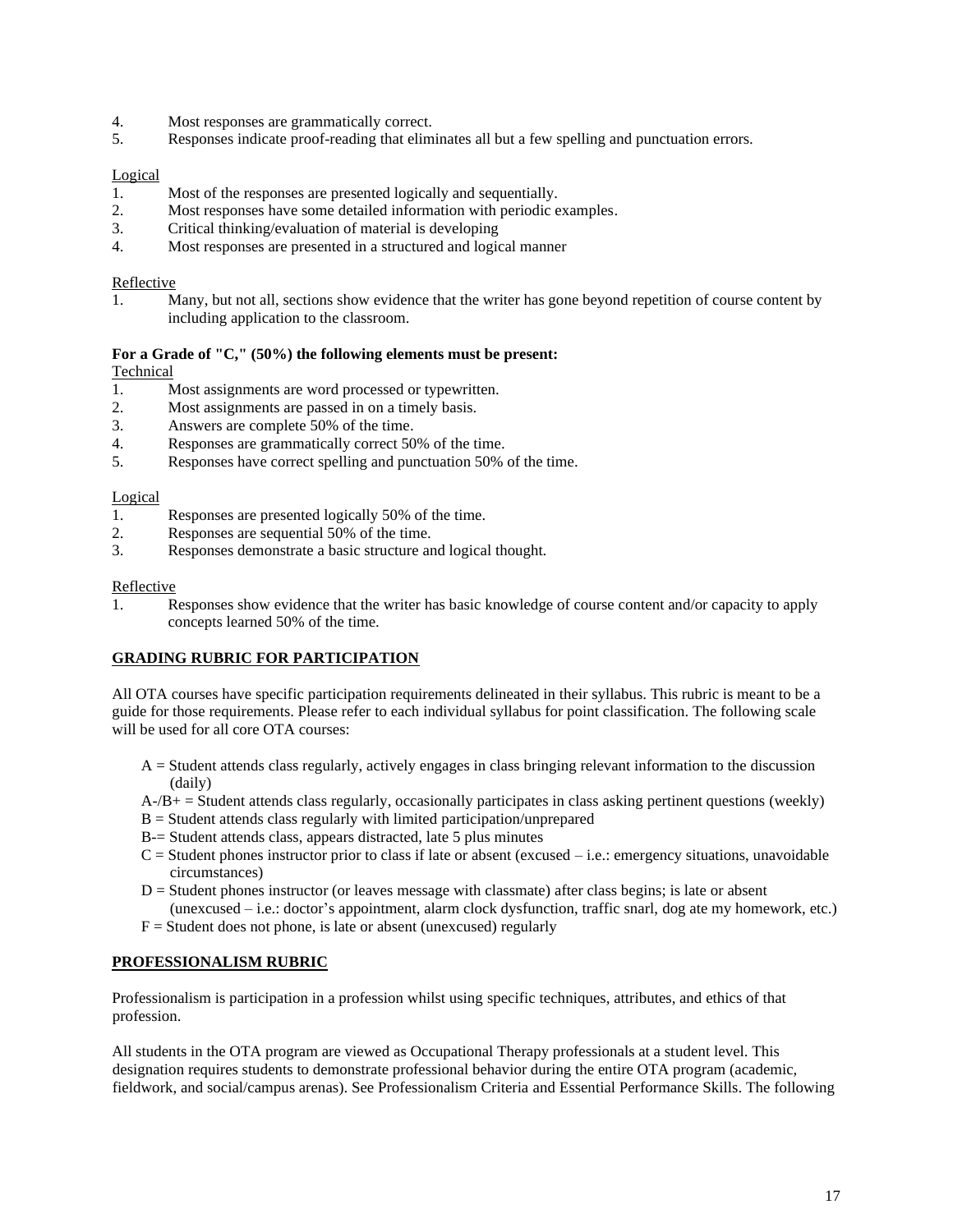scale will be used for all OTA students. Students who are unable to satisfactorily demonstrate professionalism on campus may not be qualified for fieldwork assignments.

- $A =$  Student always (100%) demonstrates professionalism in academics, fieldwork, and in campus/social activities
- B = Student often (75%) demonstrates professionalism in academics, fieldwork, and in campus/social activities.
- $C =$  Student sometimes (50%) demonstrates professionalism in academics, fieldwork, and in campus/social activities.
- C- = Student needs regular prompts to demonstrate (50%) professionalism in academics, fieldwork and in campus/social activities.

#### **ESSENTIAL PERFORMANCE SKILLS RUBRIC**

 $P =$  Student uses all essential skills effectively  $\&$  commensurate with learning level.

 $F =$  Student does not use essential skills effectively and commensurate with learning level.

(Faculty determined)

If the OTA student cannot effectively meet the Essential Performance Skills, they may not be able to move on through the program. The OTA Faculty will determine this.

## **MINIMAL PASSING GRADES**

A grade of C (73%) or above or "P" (Pass) must be maintained in all courses. The following courses are graded on the PASS/FAIL system with criteria listed in each syllabus:

OTS105 OTS107 OTS109 OTS206 OTS208

#### **OTA PROGRAM DISMISSAL POLICY**

Students who either receive a grade lower than "C" or a failing grade in any course will be academically dismissed from the OTA program. This does not mean that you are necessarily dismissed form your college (see college dismissal policy). Students may appeal once to re-enter the program on probationary status. The appeal must occur immediately after the dismissal for probationary status. Students who are academically dismissed a second time or get below a "C" in two or more courses within one semester, are not eligible for probationary status nor are they able to continue in the OTA program. Students are academically dismissed a second time may reapply to the OTA program but cannot re-appeal. Probationary status is based on availability

#### *Appeal Process:*

- 1. The student must appeal in writing to the OTA Program Director no later than one week following receipt of dismissal letter from KVCC.
- 2. The Academic Dean and OTA Program Director will determine whether the student petitioning for probationary status will be granted the requested status.
- 3. Students may appeal once to re-enter the program on probationary status. (see above)

OTS 206 and 208 are separate courses. If for any reason a student is unsuccessful in either FWII experience they will be placed on probationary status and must repeat the FW experience in the same practice environment. A student may repeat an unsuccessful FW only ONCE. If a student fails both OTS206 and OTS208 -they will be dismissed from the OTA Program. *If a student fails OTS206 he/she may formally appeal to make another attempt. This does not affect his/her progression in OTS 208*

Any student who does not consistently demonstrate the Essential Performance Skills (as determined by Faculty) at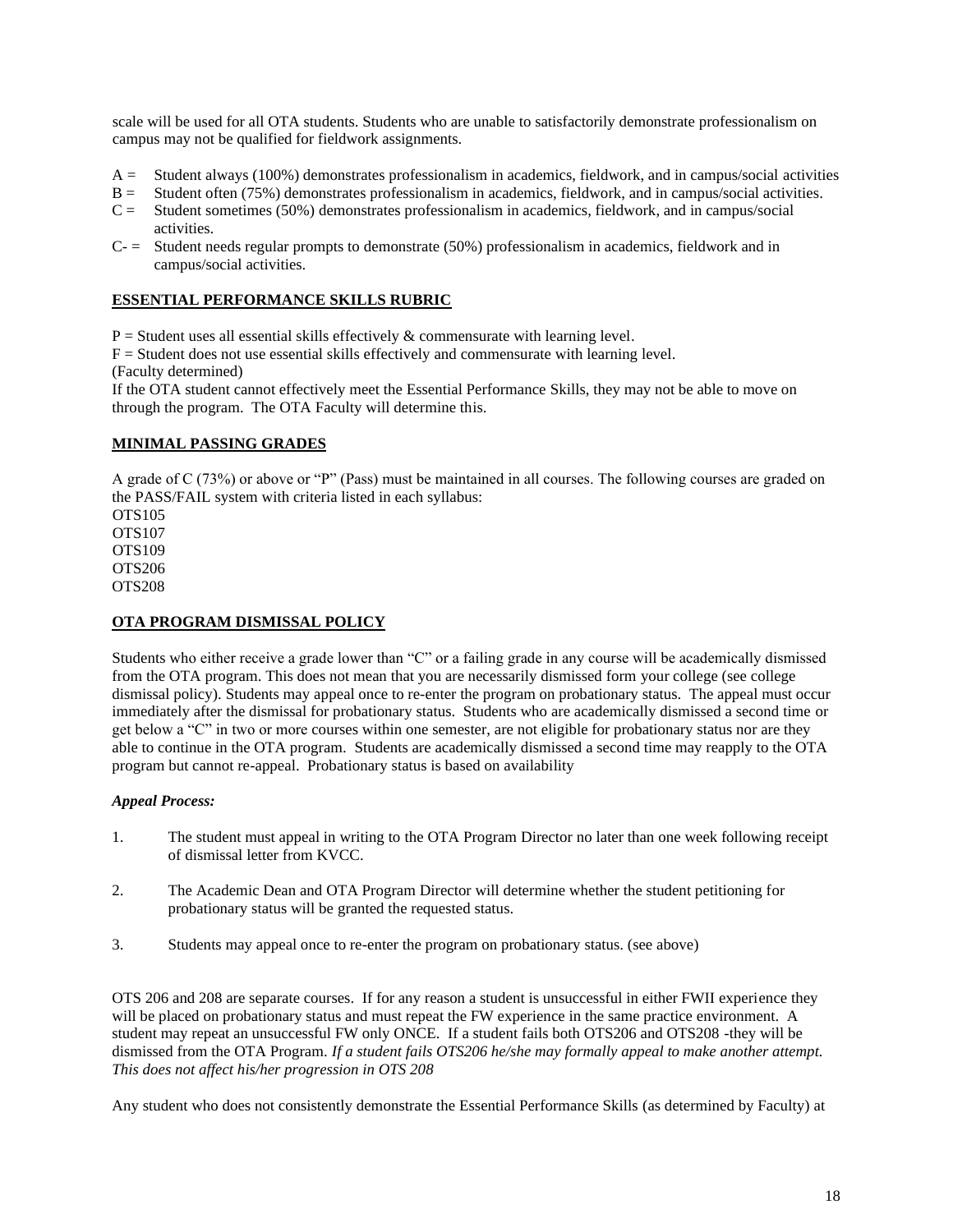any time in the program progression, regardless of numerical score or criteria pass, may not progress through the OTA program.

#### **Inactive Status**

If there is more than a one semester lapse between "a dismissal appeals to return on probationary status" students must re-apply to the program under the general admissions procedures. The student must comply with the current admissions requirements for the program.

## **WITHDRAWAL POLICY**

Students who withdraw from the program in good academic standing for academic or other reasons may apply defer from the program within one academic year by following this procedure:

- 1. The student must meet with their faculty advisor, program director, and a representative of student services, if desired.
- 2. Appropriate withdrawal forms must be completed and signed by all individuals involved.
- 3. Options for completion of the program will be developed by the program director, faculty advisor, student services representative, and student.
- 4. Any student accepting this option is required to appraise OTS101. The schedule will be determined by the OTA Program Director and the student. If the student does not follow through with the determined process, they will not move on in the OTA program. Appraisal for any OTA course is highly recommended and may be required depending on circumstances.

Students granted probationary status will be placed in a part time completion option. *The following is the basic parttime option protocol*:

- 1. OTA (OTS) courses passed with a "C" or better will not necessarily have to be repeated except for mandatory appraisal of OTS101.
- 2. Students are strongly advised to appraise all OTA core (OTS) courses previously taken to maintain currency in OT profession.
- \* *An appraisal in the OTA program is defined as making arrangements with OTA faculty to regularly attend suggested courses as scheduled. This decision must be followed. A fee is not required for this appraisal.*

This option is granted on a space available basis as class size is limited to 22 students. If requests outnumber the available spaces, the date of the earliest written request will be selected.

After one year from withdrawal, re-entry will not be automatically considered. The student must reapply for admission to the program.

#### **READMISSIONS POLICY**

Readmission into the OTA program is not guaranteed. Students who are accepted to re-process through the OTA program must be prepared to:

- 1. Evaluate their initial performance for readiness: academically, emotionally and clinically;
- 2. Determine what they need to do to be successful in their second attempt;
- 3. Develop a plan of action (including re-integration plan and/or updating courses) based on this assessment;
- 4. Share the success plan of action with the OTA faculty;
- 5. Co- sign the success plan with the faculty;
- 6. Follow through on the remediation/re-integration plan and;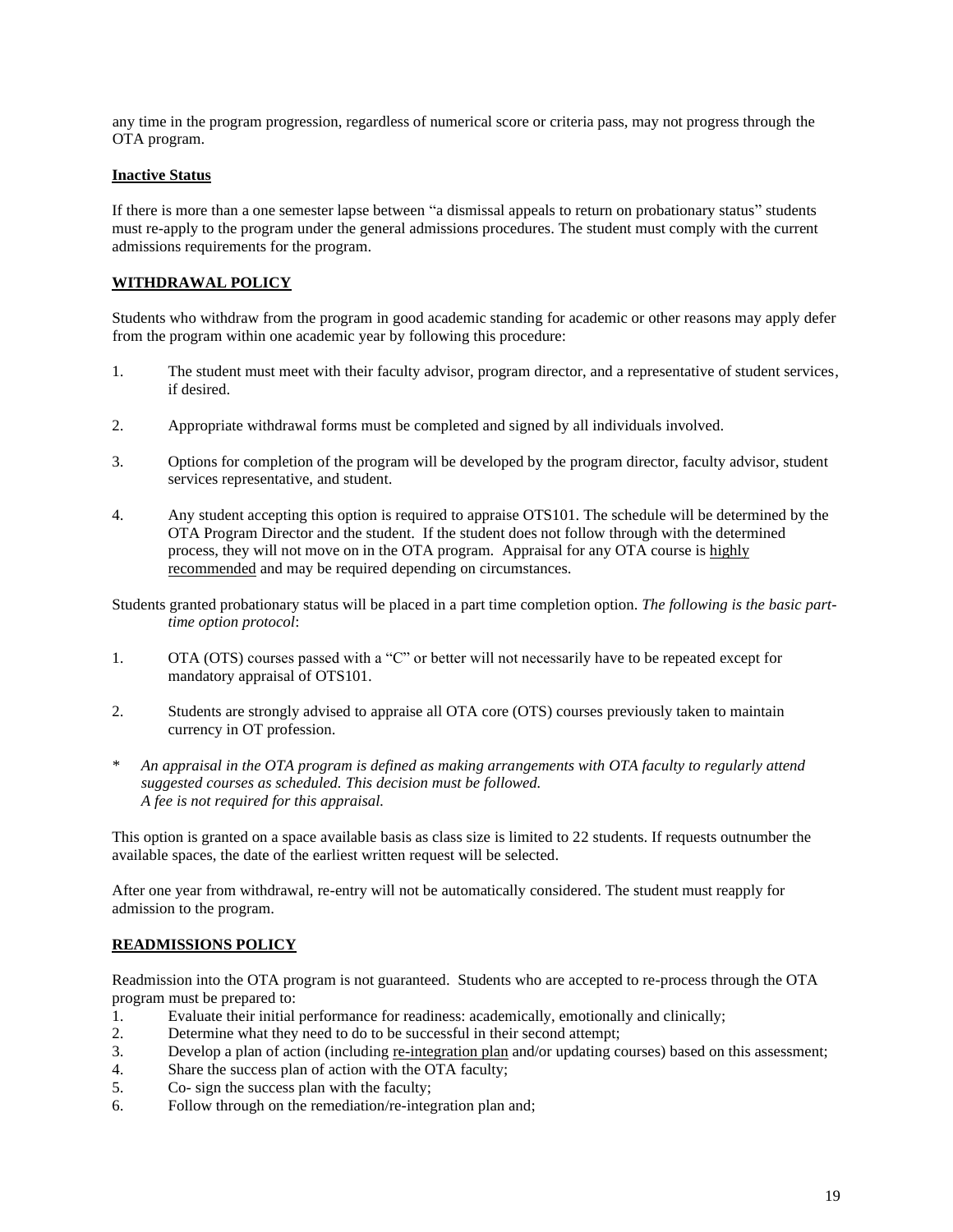#### 7. Complete the KVCC formal protocol

This plan of action will be kept in the student's file.

Any student who fails out of the OTA program and wishes to re-apply must do so within one (1) academic year and must:

- 1. Be in good academic standing
- 2. Formally re-apply meeting all admissions prerequisites (except job shadows).
- 3. Meet with the OTA faculty to develop a remediation plan for success. This plan will be secured in the OTA faculty office in the student's file.

## **RE-INTEGRATION PLAN**

The OTA program follows a Re-Integration Plan into the OTA Program for students who fall out of rotation due to life circumstances, academic/FW failures, and/ or immunization currency failures, etc. Students must be in good academic standing, as defined in the KVCC catalog, to apply for readmission on a probationary status by following this procedure:

#### Academic Coursework

Students must:

- 1. Develop an action plan to be reviewed with OTA faculty. The action plan must include a method for changing the outcome. The OTA faculty will review the plan. When approved this action plan will be signed by all parties. Students may request assistance from student services for support during this process, but students are responsible for creating the plan.
- 2. Students are strongly encouraged to work with first year students in OTS 101 lab and open lab and to find work/volunteer service in healthcare until the needed class begins semester.

All immunizations, CPR and fingerprinting and background check information must be kept current while reintegration occurs. Some students will not have KVCC email available to them during these times. All students must be prepared to share contact information to stay in communication with OTA faculty during these times. Initiation is the responsibility of the student.

## *Formal Course Appraisal (theory + lab components)*

This appraisal is conducted to ensure that the student's skills and knowledge are maintained. There is no charge or evaluation for this *formal course appraisal*.

If the failure occurs in semester two of the first year, the student will be required to sit in a *formal course appraisal* of OTS 101. *Lab and open lab appraisals* are automatically required. *Theory appraisal* is designed to meet each student's needs. Students can choose to appraise any course successfully completed in the spring semester, the following year to keep abreast of changes in the profession.

#### **Fieldwork Re-integration**

#### Fieldwork I

Any student who is unsuccessful on Fieldwork I will be ineligible to complete OTS 107/109 or move forward in the OTA program. They will be required to sit in a *formal course appraisal* of OTS 101. *Lab and open lab appraisals* are automatically required. *Theory appraisal* is designed to meet each student's needs. They may choose to appraise any course successfully completed in the spring semester of the following year but are not obligated to.

#### Fieldwork II

Any student who is unsuccessful on Fieldwork II will:

- 1. Develop an action plan to be reviewed with AFWC. The AFWC will approve. When approved this action plan will be signed by both parties.
- 2. Create a formal appraisal of the class which carries the burden of information at the fieldwork site (example: Intellectual/Developmental Disabilities is a module in OTS216, Pediatrics is OTS 122).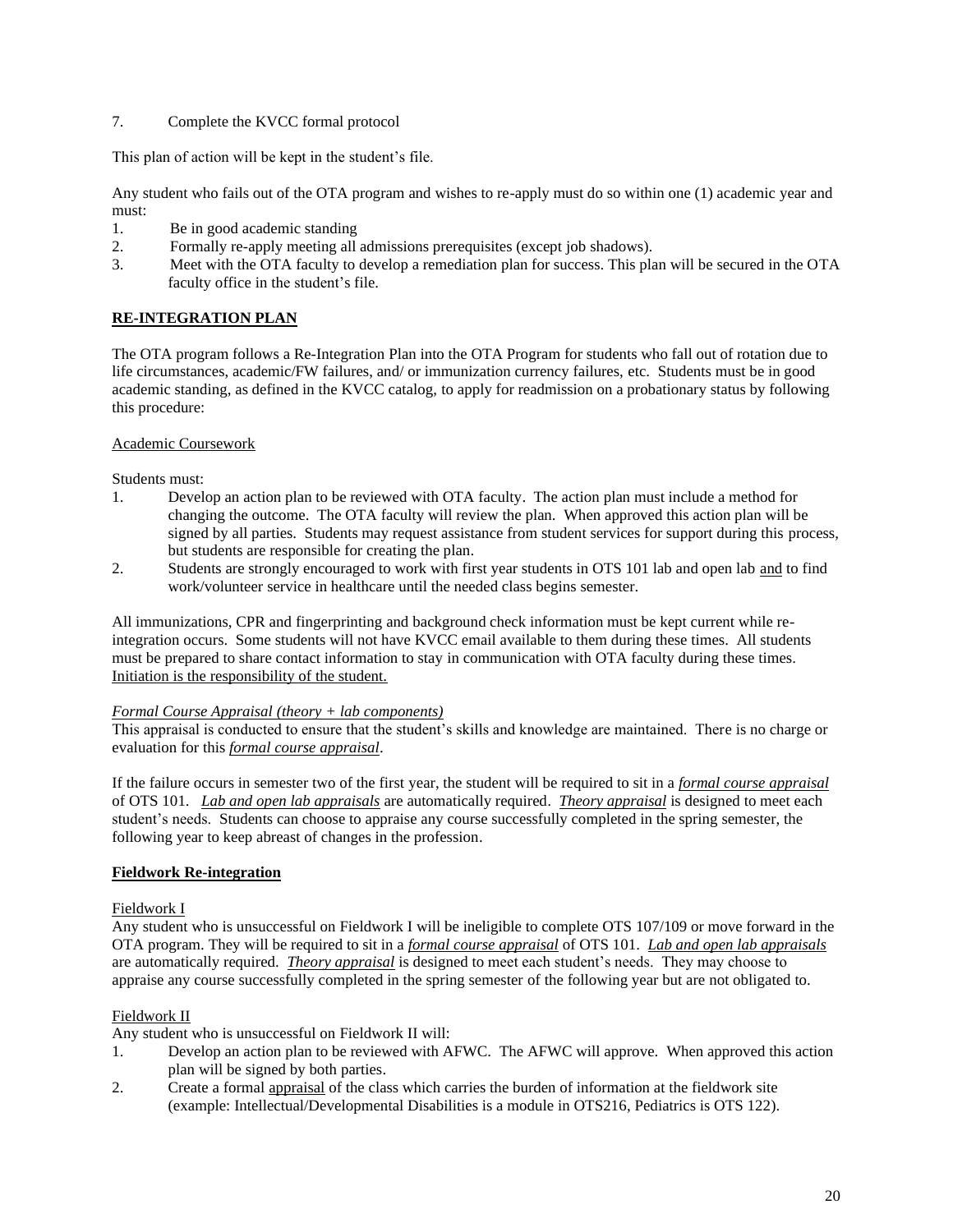3. Students are strongly encouraged to work with first year students in OTS 101 lab and open lab and to find work/volunteer work in healthcare until FWII begins in subsequent spring semester.

All immunizations, CPR and fingerprinting and background check information must be kept current while reintegration occurs. Some students will not have KVCC email available to them during these times. All students must be prepared to share contact information to stay in communication with OTA faculty during these times. Initiation is the responsibility of the student.

## **SEXUAL HARRASSMENT**

Please find and read this information in the KVCC Student Handbook.

## **STUDENT CODE OF CONDUCT**

Please find and read this document in the KVCC Student Handbook.

#### **POLICY ON ACADEMIC DISHONESTY**

Please find and read this information in the KVCC Student Handbook.

#### **GRIEVANCE POLICY**

Please find the full KVCC policy, upon which this policy is based, in the KVCC Student Handbook under policies.

Grievances and Complaints are filed in the secure OTA Faculty office file. A duplicate is in the individual student's file.

## **ACADEMIC GRIEVANCE**

When a question or difference arises between a faculty member and a student concerning a final grade, the following procedure will be followed:

- 1. The student must **FIRST** make an appointment and **meet with the faculty member involved** to discuss the action, bringing any relevant materials such as course outline, originals or copies of papers, lab reports, themes, and examination grades.
- 2. The "next steps" process is outlined in the KVCC Student Handbook.

## **OTA PROGRAM CONFLICT RESOLUTION AND PROGRAM GRIEVANCES POLICY**

Any student or member of the community at large may file a complaint concerning the KVCC OTA program.

#### **CONFLICT RESOLUTION:**

The OTA student has a right to file a complaint and/or seek conflict resolution re: OTA Faculty.

#### **PROCEDURE:**

- 1. The student will speak directly with the person to whom the complaint is being directed.
- 2. If the problem is not resolved at the student: faculty level, the student should take the matter to the OTA Program Director.
- 3. If the problem cannot be resolved at the department level, the student has a right to request a meeting with the KVCC Academic Dean.

KVCC Academic Dean Kennebec Valley Community College 92 Western Avenue Fairfield, ME 04937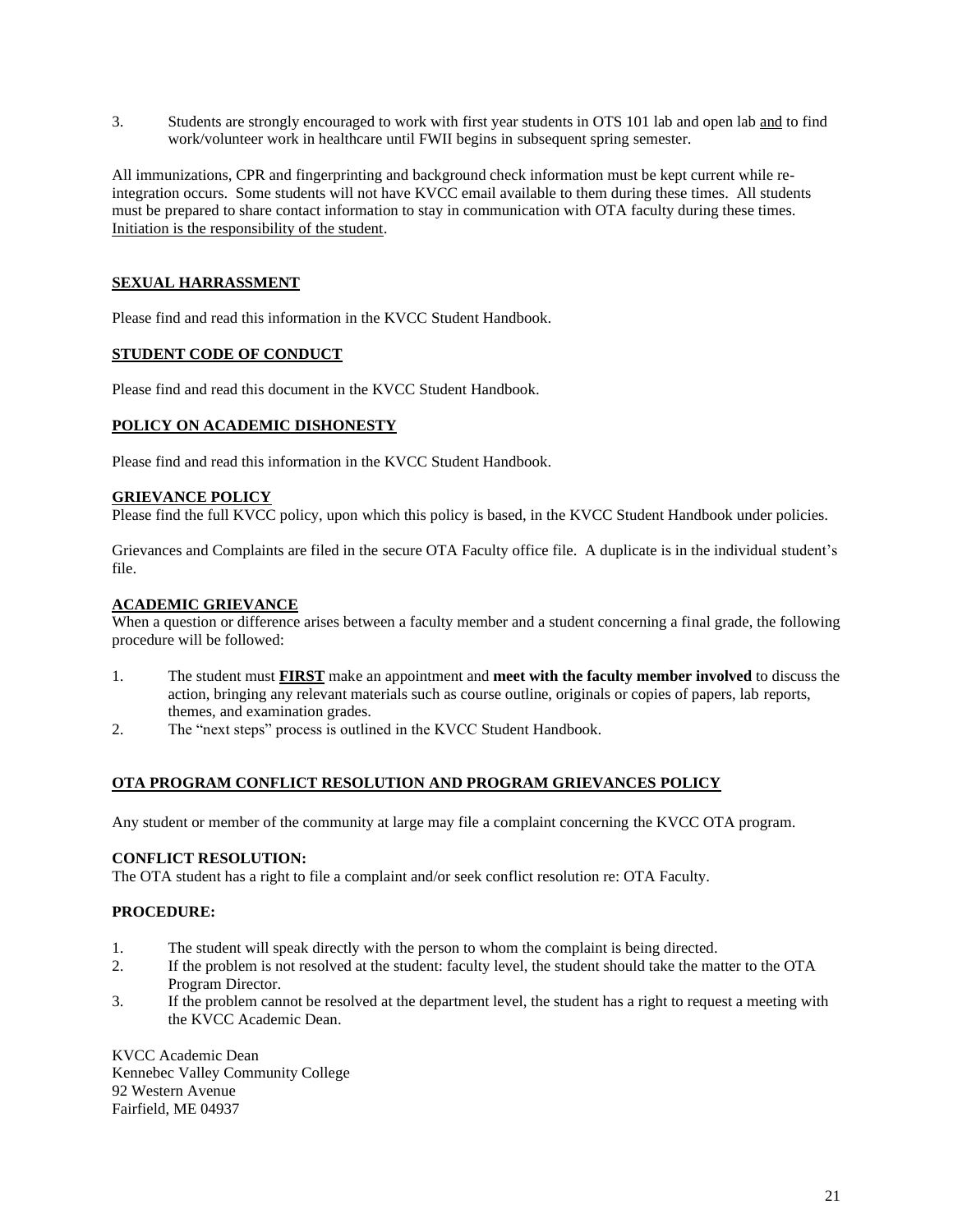(207) 453-5000

#### **GRIEVANCE AGAINST PROGRAM**

The OTA student or member of the community at large has a right to file a grievance against the OTA program.

#### **PROCEDURE:**

The OTA student or community member will contact the KVCC Academic Dean. The grievance shall be registered in writing to:

KVCC Academic Dean Kennebec Valley Community College 92 Western Avenue Fairfield, ME 04937 (207) 453-5000

*If the complaint involves allegations of discrimination under federal laws such as Title IX and Section 504, the complaint shall be registered verbally or in writing to:* 

Affirmative Action Officer and/or ADA Compliance Officer Kennebec Valley Community College 92 Western Avenue Fairfield, ME 04937 (207) 453-5000

The request/complaint must be registered in writing throughout each step of the procedure. All formal complaints will be investigated within (30) days.

#### **OTA ATTENDANCE POLICY**

#### **Demonstration of: Professionalism; Reliability and Responsibility; Effective Communication; Accountability and Initiation Skills**

The OTA Program believes that regular and prompt attendance at each class session is extremely important in demonstrating the above professional skills. It is also our belief that excessive absenteeism or tardiness reflects a student's attitude regarding these above-mentioned skills. Therefore, Faculty cannot provide you with a quality education or reference if you are not present.

Generally, students are expected to attend each class, be responsible for accessing all materials pertaining to the class and knowing about all announcements/schedule changes made in class.

If you are unable to attend a class, for any reason, you **must** contact the course instructor (not a classmate) no later than the day before class; otherwise it will be considered an unexcused absence and will be reported as such. This includes all sections of each lecture/lab. Lecture and lab are equal components to each OTA class.

The OTA program recognizes that sometimes there are circumstances, illness/events/emergencies which are extenuating. For absences of this type, the instructor will consider the mitigating situation and determine if the absence will be counted.

This policy is intended to be a general overview. All OTA syllabi have unique attendance policies supporting the coursework, timeframes, and standards. Each student must be aware of the attendance policy for EACH class.

Attendance at all scheduled classes, including labs, orientations, and lunch meetings is expected and absences are strongly discouraged. In accordance with College policy, attendance will be taken at each class and lab. Attendance is the responsibility of the student. Responsible attendance is a critical element in the essential skills profile.

Any unexcused absence will decrease your final grade by  $1/2$  letter grade. If the total number of absences is extensive (2 or more classes/course), legitimate or not, it may be impossible for a student to meet the objectives of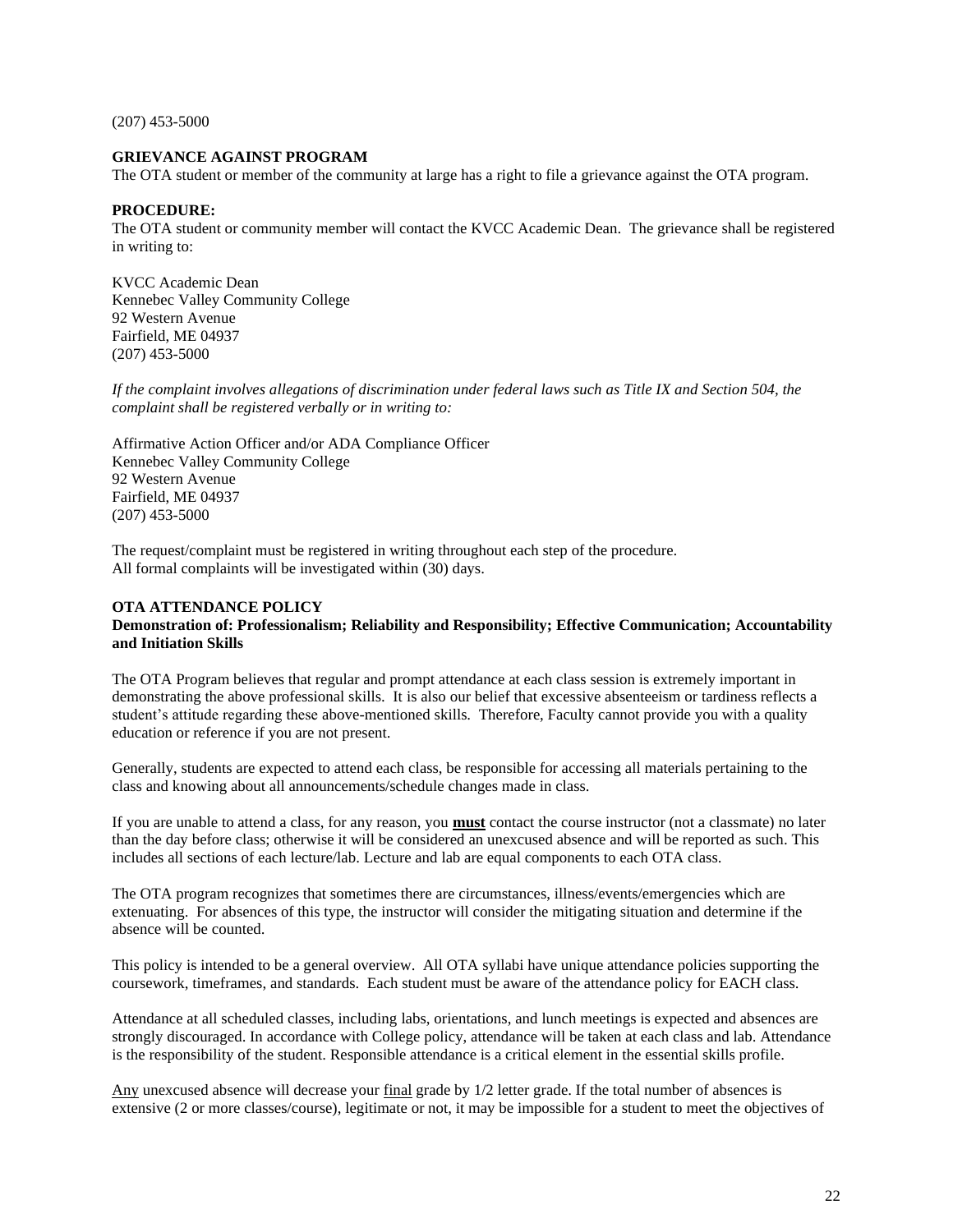the course. In such instances the instructor may dismiss the student from the course.

A student has three (3) academic days to appeal the assessment of an absence. The appeal must be made in writing to the instructor/program director. If the appeal is denied, students have three (3) academic days to appeal to the Allied Health Department Chair. All decisions made by the Chair will be final.

If you are absent on a presentation, project, examination/quiz day, you **must** contact the course instructor regarding this absence **PRIOR** to the in-class activity. It is the student's responsibility to work out a time with the instructor for a make-up test. This must be done by the next academic calendar day. If you do not contact your instructor regarding rescheduling, you will receive a zero for the required work. If you miss a group/team project or presentation you will not receive the apportioned credit for that segment.

Students arriving five (5) minutes after scheduled start time of class will be considered late; three (3) late starts will be considered an absence. Ten (10) minutes or more beyond this time will be assessed an absence. Students are asked to wait until the first break to enter the classroom/lab if tardy; this refers also to class breaks as well.

**Seminar:** Faculty expects students to come to class prepared for active participation in all activities. The student is responsible for the material covered in each session and for the acquisition of all classroom materials. The student is responsible to stay abreast of announcements and changes made in class. The Faculty expects students to come to seminar prepared.

See the OT Student Handbook for the grading, participation, and professionalism rubrics.

#### **TIME MANAGEMENT:**

Effective time management is a professional requirement. All work—paper, projects, reports—are required to be on time (before class begins) as stated on syllabus or as noted in class. Late work will not be accepted and will result in a zero.

#### **COMMUNICATION:**

Effective verbal/non- verbal and written communication is a necessity in the health care field. Accurate spelling, punctuation, and sentence structure are required. This will be considered in each paper/report presented. All reports/papers must be clean copies. Original grading forms, if given, must be used if full credit is to be applied. Please review your grading rubric for outline.

#### **INDIVIDUALS WITH DISABILITIES**

The College is committed to assisting qualified individuals with disabilities to achieve their educational goals in accordance with Section 504 of the Rehabilitation Act of 1973 and Title II of the Americans with Disabilities Act of 1990. While the College is ready to provide reasonable accommodations, students are responsible to request accommodations as soon as they become aware of the need. Documentation of the disability and the need for the requested accommodation must be provided. Please review the Americans with Disabilities Act (ADA) policy index at [http://www.kvcc.me.edu/Pages/General/ADA.](http://www.kvcc.me.edu/Pages/General/ADA)

#### **LATE ASSIGNMENT POLICY**

The Late Assignment Policy for each OTA course is stated on each syllabus. It is the student's responsibility to be aware of each policy. Any late work will be penalized according to individual syllabus. Late work is also judged by Essential Performance Skills criteria.

## **CONFIDENTIALITY/HIPAA POLICY/FERPA**

## *SERVICE LEARNING and FIELDWORK*

Confidentiality is most important in all arenas of healthcare and community service. Federal law (HIPAA) and state laws demand that all healthcare personnel assume an obligation to keep in confidence all that which pertains to a client or a client's affairs. All OTA students are required to keep all information about "clients" completely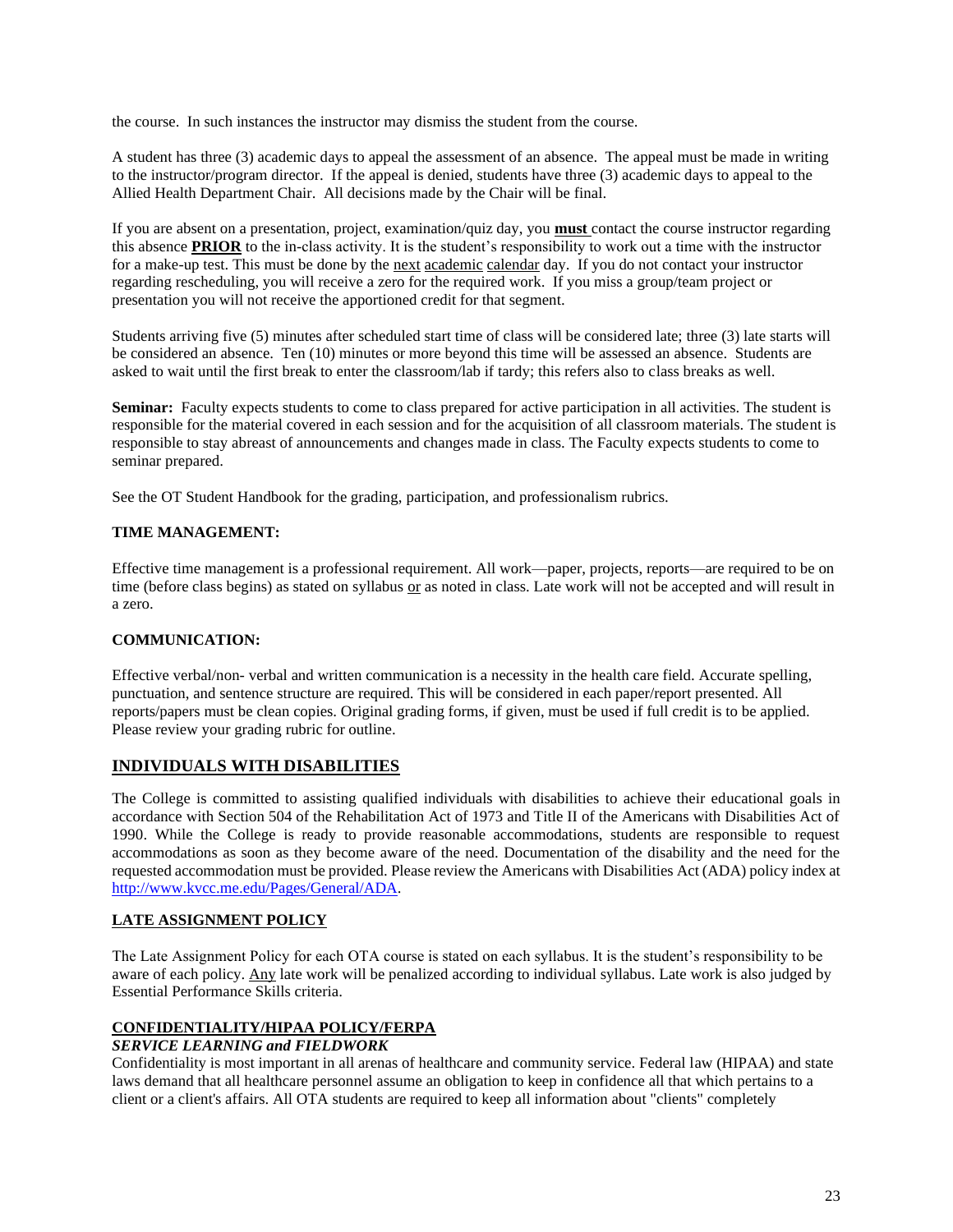confidential. To engage in any discussion for any reason is not only a breach of confidentiality but may also create legal proceedings. Such behavior is sufficient reason for immediate dismissal. This rule includes service learning, Fieldwork I and Fieldwork II and/or any other setting while in the OTA program. All OTA students are required to sign a confidentiality statement each semester indicating that you are aware and understand the need to maintain confidentiality in all aspects of your work as an OTA student. Please note forms in the back of this manual.

#### HIPAA and Students What you **NEED TO KNOW. . .**

As a student performing duties you may have access to the protected health information (PHI) of patients/clients. The fact that an individual is or was a patient/client is PHI.

Federal and state laws, including HIPAA and facility's policies and procedures protect the privacy and security of this PHI.

It is illegal for you to use or disclose PHI outside of the scope of your student duties/role at any facility. This includes oral, written, or electronic uses and disclosures.

## **GUIDELINES FOR THE USE OF PHI**

- You may use PHI as necessary to carry out your student duties.
- ► You may share PHI with other health care providers at the site for intervention purposes.
- ► You may NOT photocopy PHI.
- ► You may not photograph patients/clients.
- ► You must access only the minimum amount of PHI necessary to care for a patient/client to carry out your assignment.
- ► You may NOT record PHI (such as names, diagnoses, dates of birth, addresses, phone numbers, social security numbers, etc.) on any assignments you need to bring back to the classroom.
- You may only access the PHI of patients/clients for whom you are caring when there is a need for the PHI.
- Be aware of your surroundings when discussing PHI. For example: it is not acceptable to discuss PHI in elevators, bathrooms, cafeterias, other public places. You never know who is listening.
- When disposing of any documents with PHI, do NOT put them into a waste can or recycle bin. All PHI must be shredded.
- If you have any questions about the use or disclosure of PHI ask your supervisor.
- Faculty at KVCC is not automatically privy to PHI that you access on service learning or fieldwork.

There are civil and criminal penalties for the breach of unauthorized use and disclosure of PHI.

#### **Class/Lab**

A variety of personal information may be exchanged in the OTA program. Much of this information is not confidential, but proprietary. Please note the difference and use respect and discretion.

Unauthorized photos or audio taping of peers/faculty (in class) *without approval* is unacceptable and will be treated as a breach of student conduct and ethical behavior.

#### **FERPA**

The Family Educational Rights and Privacy Act (FERPA) (20 U.S.C. § 1232g; 34 CFR Part 99) is a Federal law that protects the privacy of student education records. The law applies to all schools that receive funds under an applicable program of the U.S. Department of Education.

The OTA program complies with FERPA rules for each OTA student.

#### **TECHNOLOGY and SOCIAL MEDIA ETIQUETTE (cell phone, recording devices and computer/ laptop/ tablets, Facebook, etc.)**

*Purposeful use of the above technology in opposition of these policies is unethical. Students may be asked to leave the program if unacceptable use is determined.*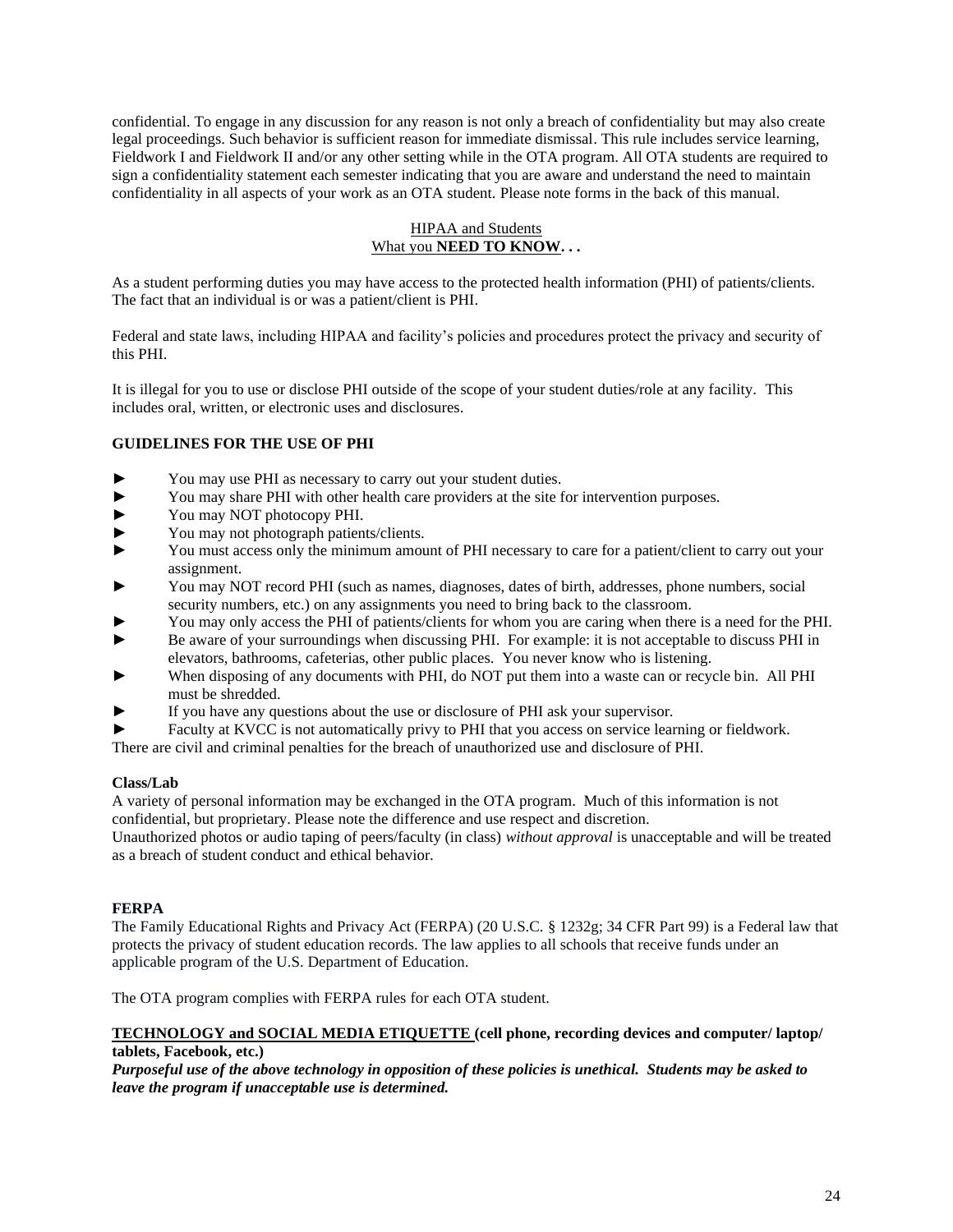Live cell phones are **not** permitted to be turned on while students are in OTA classes, activities, lab activities or service learning. Cell phones are **not permitted at any fieldwork setting**. We suggest that cell phones be left in your car, or turned off and in your bag prior to class/lab/SL. No cell phone is to be on your person during class. If you have an emergency/urgent need to keep your cell phone live you must discuss need of use with instructor prior to class/lab. Students who do not comply with this etiquette may be asked to leave class. This will be documented as an unexcused absence.

Laptops/tablets are to be used only for class use: note taking and/or for documented accommodations. The OTA faculty request that if you use a laptop/tablet for note taking in class that you consider your classroom context as laptops/tablets may be distracting to other students. If you are using a laptop/tablet for accommodations and need to sit close to the front, please discuss this situation with the OTA faculty. Online browsing, shopping, Facebook, email contacts, etc. are always prohibited in any OTA class. If you use your laptop/tablet for anything other than immediate classroom work (example: note taking) you will be asked to leave. This is not in accordance with our policies of respect and professionalism and will be documented as an unexcused absence.

Auditory recording devices, et al, may be used in class/lab however, if a student plans to record a class he/she must make the OTA professor aware prior to and must be responsible to turn off the recording device at breaks and during confidential class discussion. No recording (video or audio) is acceptable without permission from OTA faculty.

## **FACEBOOK ETIQUETTE**

Unprofessional use of Facebook, including talking about peers, posting unprofessional personal photos and/ or those taken in lab (which are proprietary), discussing KVCC faculty and/or FW supervisors may have unintended negative consequences. Behavior unbecoming of an occupational therapy professional (student level) may be grounds for dismissal and may also hold negative implications for future employment.

#### **PROFESSIONAL DRESS and HYGEINE**

Please use proper hygiene and be prepared to dress as a professional while in the OTA program Professional appearance is an important means of instilling confidence in others regarding your skills. It is expected that each student's appearance will reflect respect for self and others. Students are required to dress professionally as required for the task at hand while in lab and class. Attire for fieldtrips varies from place to place. Hair, artificial nails, nail length, nail polish, and jewelry may directly impact others. Fragrances (perfumes, scented hand lotions, hair products, etc.) should be avoided as they may cause discomfort and interact with allergies. If your hair is shoulder length or more be prepared to tie it back or up during lab activities. Professional discretion must be used as to coverage and fit of clothing; however the following is unacceptable at any time:

- 1. Low cut clothing is not acceptable due to the nature of OTA tasks. Cleavage/undergarments and midriff area should not be visible.
- 2. Shirts or blouses tied at the midriff, clothing improperly fastened, or anything item that allows skin to show on stomach or lower back when arms are raised or when bending over)
- 3. Halters, backless dresses or tops, spaghetti straps, tube tops, tight tank tops, or muscle shirts unless covered, at all times, by an outer garment.
- 4. See through clothing
- 5. Exposed undergarments
- 6. Short skirts or short shorts.
- 7. Caps and hats
- 8. Piercings are expected to be removed if they cause physical concern or cause undue attention; tattoos are expected to be covered if they cause undue attention in class. Rules regarding dress, hygiene, piercings, and tattoos may be set by individual FW sites.

Attire for Fieldwork-Level I and II will depend on the dress desired by each facility. Piercings may need to be removed and tattoos may need to be covered for Fieldwork participation.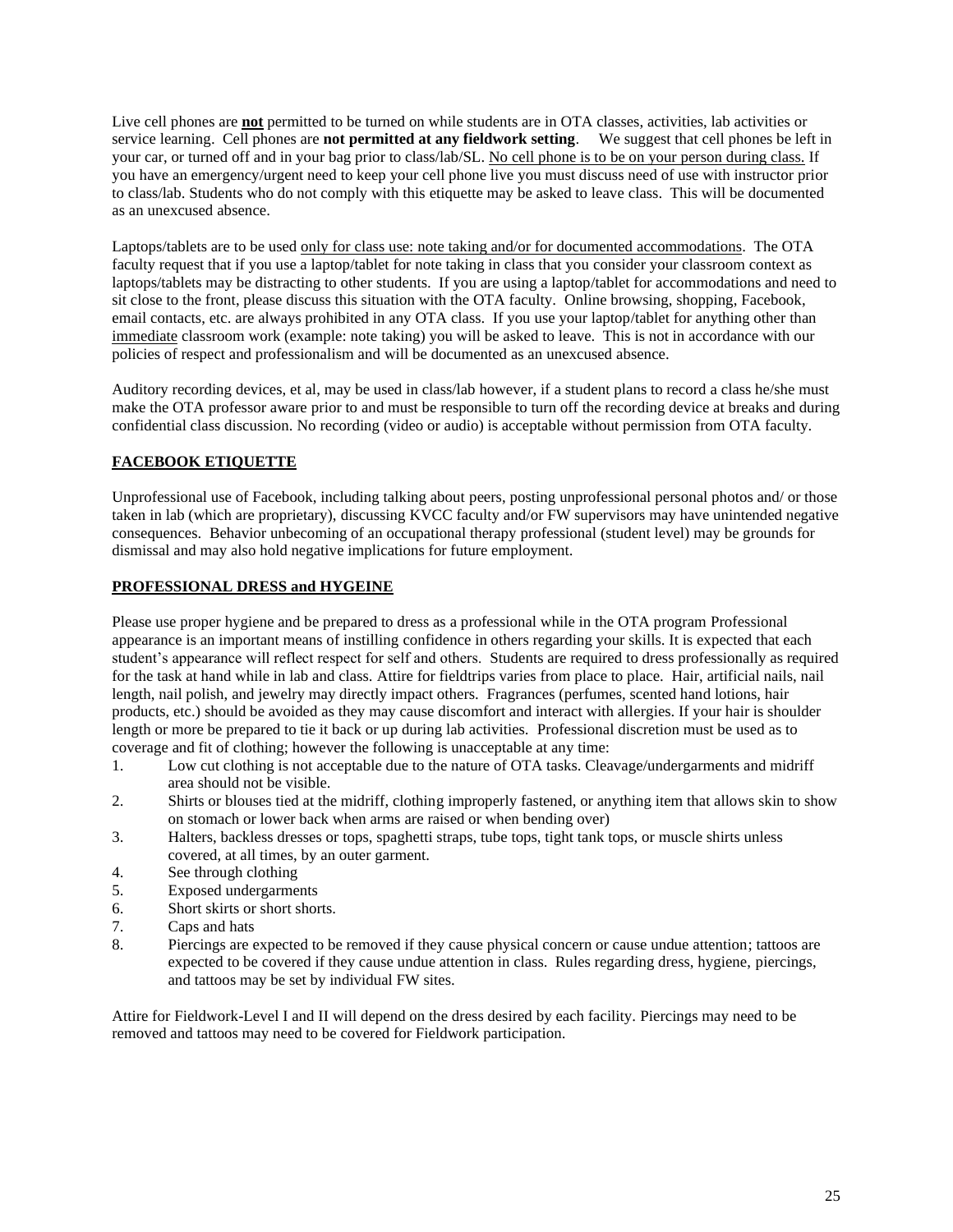## **TOBACCO POLICY**

Please make yourself aware of KVCC's Tobacco policy, found at KVCC Student Handbook. All students must follow the Tobacco Policy on campus and the tobacco policies at all fieldwork sites. KVCC is a tobacco free campus.

## **CREDIT FOR LIFE (WORK) EXPERIENCE**

See<http://www.kvcc.me.edu/CMSContent/Policies/Policy2.08.pdf> for KVCC Policy.

#### **STUDENT GUIDELINES and POLICIES FOR OTA Program/LAB**

*Each semester every student will choose a "role" to fulfill within the program. These roles support the efficiency and safety of all participants. Each student is required to fulfill this obligation.* 

The OTA program complies with all KVCC safely policies. All faculty and students are required to read, understand, and abide by KVCC's "Lock Down" policy and Emergency Evacuation policy and procedures.

The OTA Program strives to provide the KVCC community with a safe and healthful work environment. Serious attempts will be made to minimize recognizable hazards. It is the intent of the Program to comply with all occupational health, safety, and fire regulations and recommended practices.

The OTA Lab Policy Manual can be found in the OTA lab K-212. The policies in the manual include other learning labs associated with the OTA program. Each OTA student is required to read and sign the corresponding form designating they have read and understand this policy within the first two weeks of the semester. Both reading and sign off are mandatory. All activity in the lab must be safe and according to the policies and procedures outlined.

The OTA lab is for the use of the OTA program and OTA students only. No one else is to be in the OTA lab without permission. All OTA students are responsible for keeping the OTA lab in order and "picked up." You will be responsible for care of the contents in the OTA lab.

Students and faculty are responsible for the thoughtful care of all equipment used in the lab. Any person willfully damaging, degrading, or demonstrating ill use of furniture/equipment/materials will be financially responsible for repairs or replacement.

The OTA Program is responsible for maintaining a safe environment for students in the lab during educational activities. Students will receive instruction on proper use prior to utilization for lab learning activities.

The following must be observed while participating in activities in the OTA lab, room 212 King Hall:

- 1. Clothing which is suitable to lab instruction must be worn. This may change depending on lab activities and student responsibilities.
- 2. All people, materials, and equipment must be handled with respect. This means awareness of diversity issues as well as returning all equipment and supplies to the designated place. Keeping the kitchen, refrigerator, adaptive equipment, and assistive devices clean and in working order is expected.
- 3. All/any damaged or hazardous materials must be reported to the OTA faculty or program director immediately.
- 4. Foods and beverages may not be permitted. This decision is made according to activity.
- 5. All equipment/materials, computers, storage, and kitchen area must be kept clean, orderly, and re-stocked according to protocol.
- 6. Students must only use OTA lab with the knowledge of the OTA faculty.
- 7. Any student who sustains an injury while in the OTA lab must report the incident to OTA faculty immediately and fill out an incident report.
- 8. Any student who has allergies to foods, latex, dust, etc. must inform instructors.
- 9. All students/faculty must comply with KVCC safety policies including hazardous materials (see OTA Lab Policy manual).

Requests for scheduled lab use (for peer: peer):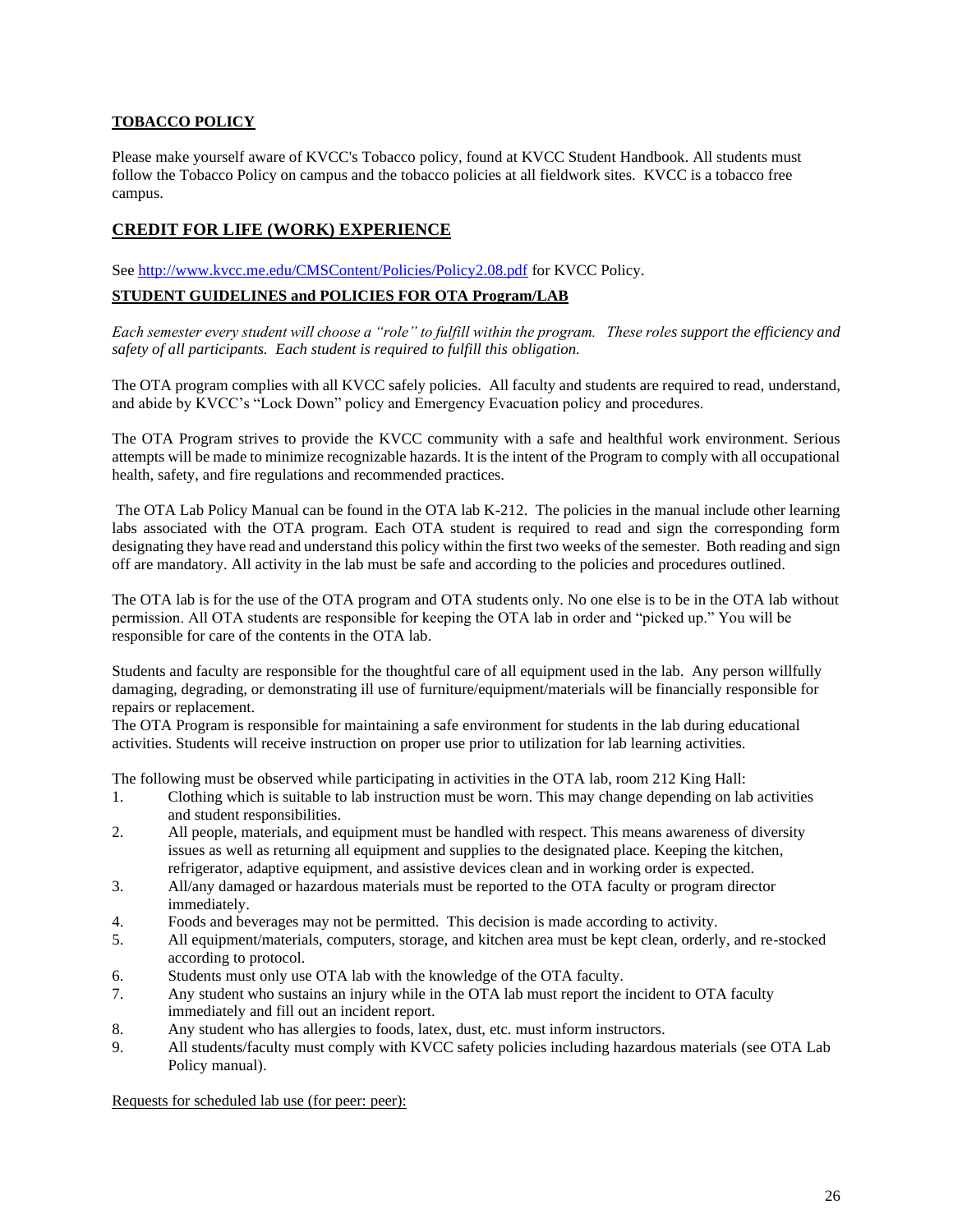The use of lab for peer practice, peer tutoring and/or peer workgroups is at the discretion of the faculty member responsible for the learning. The protocol for use is as follows:

- 1. Student(s) make a request to faculty responsible for course with which the practice/tutoring is warranted.
- 2. This request must be made, in advance, at least one day ahead of use time. The request must be in writing. Please include day, timeframe (beginning to end), number of students involved and a student contact responsible for the space.
- 3. A copy of this request will be forwarded to the Director of Maintenance for security purposes. The student requesting must understand the safety policies, take responsibility for the lab and for the safety of peers while in the lab.
- 4. Students must alert maintenance when they are occupying the lab and when they vacate the lab.
- 5. Students are responsible to turn off lights and lock doors upon leaving.
- 6. If a student has not demonstrated professional behaviors pre-request, access may be denied.
- 7. Any request in which safety might be an issue (transfer practicing, use of weights, splinting, use of electrical materials, will be denied.
- 8. The kitchen appliances are not to be used during any peer to peer lab use.
- 9. No items are to be removed from the lab; all items must be returned to their original place after use.
- 10. Sharps are to be kept in their secured position in the lab.

#### Universal Precautions (UP) and Infection Control

Students must use proper hygiene techniques and UP techniques, when indicated. Washing hands, tables, collective and individual areas is a must in between activities and classes.

Gloves must be worn if a student has a lesion/open wound on his/her upper extremities.

Maintenance must be contacted if there is a contamination issue or if there is a safety issue in the lab.

All students will be responsible for the general cleanup of the lab.

- Classroom area cleaned/disinfected daily
- Kitchen area cleaned/disinfected daily
- Appliances/equipment cleaned after personal use, once /week if indicated
- Kitchen tools are to be washed, dried, and put away after each class day
- Linens are to be placed in the laundry bag for laundry pick up after each use. This includes sheets, towels, etc. used for lab
- Assistive technology and adaptive equipment are to be wiped down with antiseptic solution available in the lab. This includes: mats, wheelchairs, canes, walkers, AE, therapy balls, etc.

Any student using the lab must be aware of, understand and comply with any KVCC Policy regarding campus security and safety.

#### **IMMUNIZATIONS and LEGAL DOCUMENTATION**

All matriculated students born after 1956 are required by Maine State Law to show proof of immunizations for measles, mumps, rubella, and diphtheria/tetanus. Additional immunizations are required in the OTA Program in order to meet the requirements of the clinical facilities. Documentation must be received prior to attending any classes. For further information, contact the Admissions Office at 207-453-5131, or toll free 1-800-528-5882, extension 5131.

#### **Immunizations:**

Without proper documentation of the necessary immunizations, students will not be able to complete the OTA program. Changes in immunizations or legal requirements may occur at any time. The financial burden of any requirements belongs to the student.

Students who have been accepted into the OTA program must agree to work with an outside agency to collect, document and track required personal healthcare/legal information (immunization status, BLS/CPR, healthcare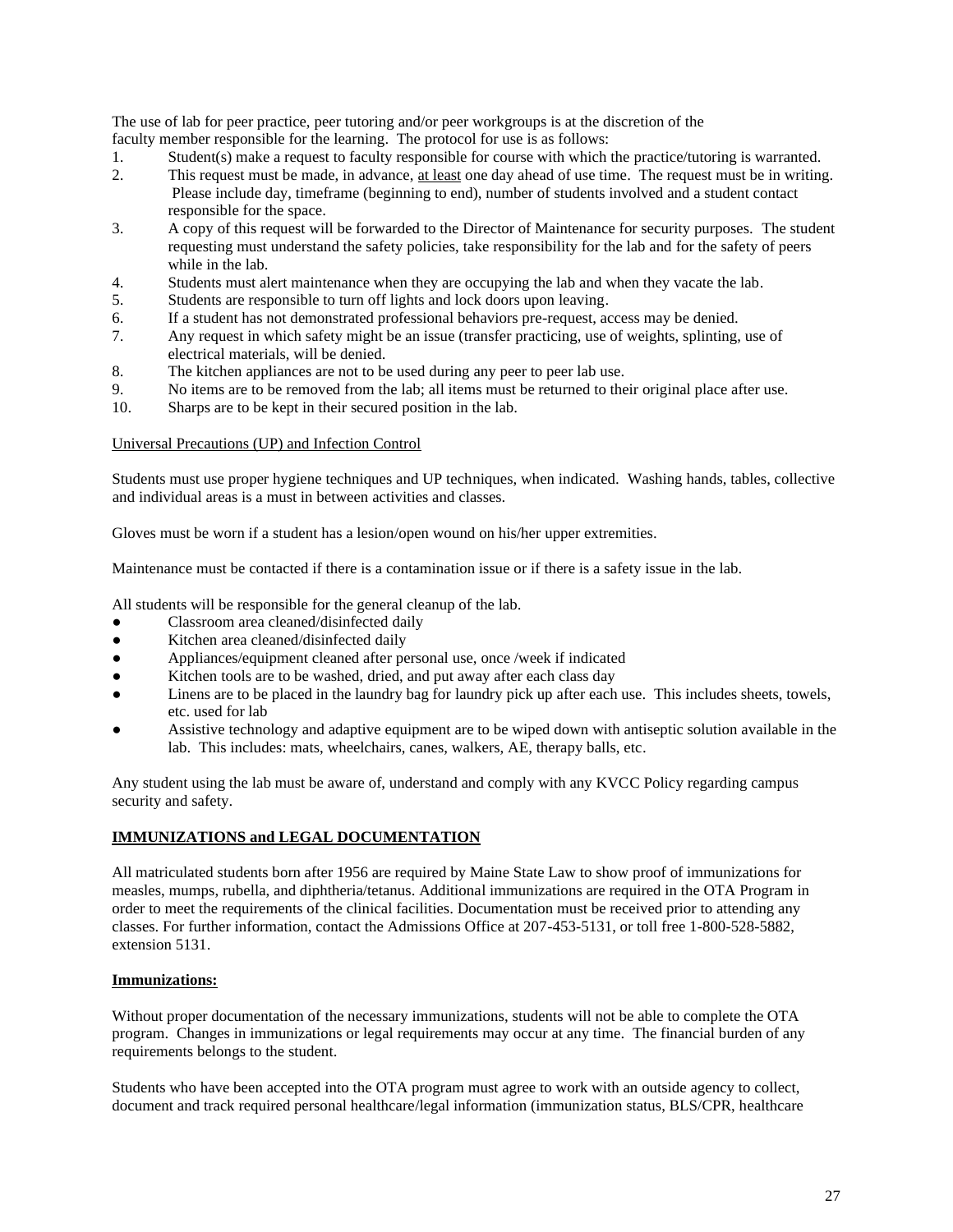background checks, DOE fingerprinting etc.) as required by the OTA program. Each student is responsible for the cost of these services. Students are required to meet the OTA program's deadlines for developing and maintaining a current personal healthcare information portfolio. Immunizations, CPR, fingerprinting, background checks, etc. are the requirement of the FW sites. The OTA program must comply with the site's requests. In addition, drug testing may be a requirement of clinical education sites. Students will be responsible for the cost of such testing if required by the site.

You must be re-immunized if your diphtheria/tetanus is out of date, or if you received your measles/rubella vaccines on or before your first birthday. Re-immunization is highly recommended if the MMR (measles, mumps, and rubella) vaccine was given before 1980. Blood titers may be drawn to prove immunity at the student's expense. Your doctor/health care professional's signature along with immunity status must be provided to the College whenever a titer is done.

Even with extenuating circumstances students will not be permitted to participate in any fieldwork experience if ALL immunizations are not current by February  $15<sup>th</sup> (AY-#1)$ . A copy of the immunization tracking form must be maintained and on file. Laboratory information will not be accepted as verification of immunization compliance.

\*All immunization information, background check and fingerprinting protocol are subject to change based on CDC rules and regulations and FW site determinations.

Immunization and legal documentation requirements can vary at any time while you are in the OTA program. Please note that **you** are responsible for tracking, accessing, and maintaining a current record of your immunizations and background information. The following is a *sample system* for tracking your immunization needs:

- 1. Review the requirements.
- 2. Track previous immunizations on the KVCC tracking form.
- 3. Plan a new timeline for acquiring any new immunizations by the second week of December, first semester.
- 4. Make an appointment with your healthcare provider.
- 5. Have your doctor/healthcare provider complete the Allied Health Department immunization requirement tracking form (available from the Enrollment Services Center). All students are required to have their doctor/healthcare provider complete the KVCC immunization form, with the proper immunity status noted as either immune or not immune for all titers and positive or negative for PPD test. The OTA program will not accept lab reports.
- 6. Make a clean copy from the white original top sheet; keep the original for your records.
- 7. When complete, and signed by your doctor/healthcare provider, provide a copy of this form to OTA Academic Fieldwork Coordinator (AFWC). This is due December 19, Semester 1. Extenuating circumstances must be reported to the AFWC prior to the end of first semester. If any immunization/legal documentation is outstanding, you must provide a date for completion to the AFWC at this time. **Fieldwork will NOT be scheduled until this information is complete and documented as such.**

#### **All immunizations must be completed (and or the Hepatitis B series in progress with a documented date of completion) prior to December, year one.**

All immunizations are at the expense of the OTA student. Immunization requirements can change and do. The following immunizations are currently required for all those students in the OTA program:

#### **Allied Health Programs** (EMS, HIM, MAS, MLT, OTA, PTA, and RAD)

Below are the required immunizations for our Allied Health programs. These are not part of the admission process to these programs; however, proof of vaccination for the following infectious diseases must be submitted prior to working in all healthcare facilities for fieldwork or clinical placement.

- Proof of immunization against Tetanus, Diphtheria and Pertussis (TDAP) within the last ten (10) years
- Proof of immunization against Measles, Mumps & Rubella (MMR) or Titer; if non-immune, requires additional MMR Vaccinations
- Proof of a negative 2-step test for Tuberculosis (PPD), or equivalent (TSPOT Blood Test)
- Proof of immunization against Hepatitis Series B and Titer (6+ month process). If non-immune, a waiver is required.
- Proof of immunization against chicken pox and a Varicella Titer if non-immune, two (2) doses of Varicella vaccine is required followed by a Varicella Titer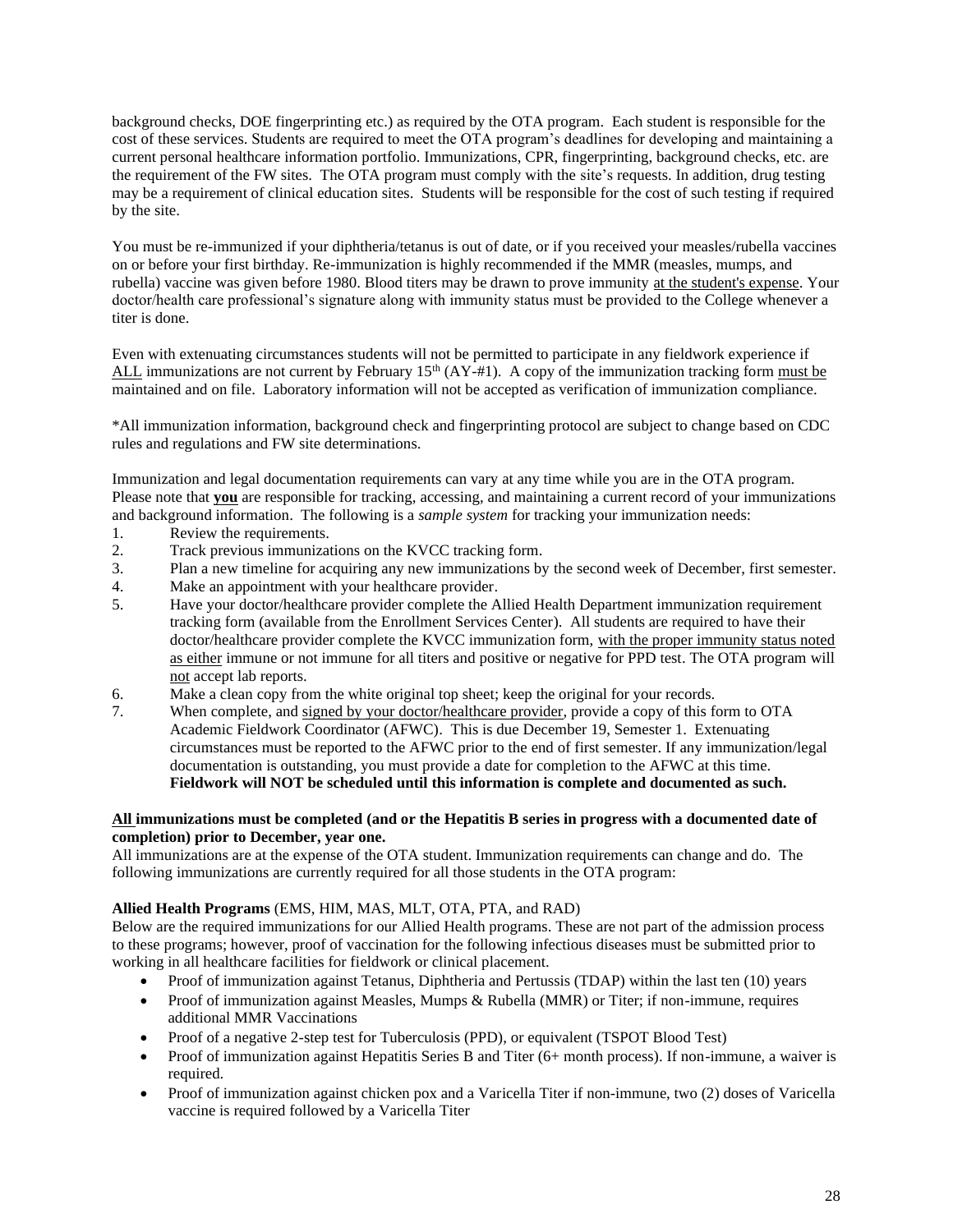• Influenza vaccines may be required annually depending on healthcare facility requirements

**Exceptions:** The following protocol must be followed:

#### Medical Exemption**:**

- 1. Attach a dated, signed statement from your doctor requesting a medical exemption to your immunization form.
- 2. Attach a dated/signed personal statement acknowledging your understanding of the risks to your immunization form.
- 3. Both statements must be submitted to the Academic Fieldwork Coordinator six months prior to any fieldwork experience.

Philosophical/Religious Exemption:

- 1. Attach a dated/signed personal statement acknowledging your understanding of the risks to your immunization form.
- 2. The statement must be submitted to the Academic Fieldwork Coordinator six months prior to any fieldwork experience

Please note that as an OTA practitioner you cannot deny OT intervention based on your own or your client's medical, philosophical, or religious views.

It must be understood that all students who are exempt for any reason will be required to leave the college/fieldwork site if there is an outbreak of any disease for which an exemption has been given. Also note that some medical institutions will not accept students without proper immunization for fieldwork education.

**All students are required to obtain, track, and complete immunization requirements independently**. Each student's healthcare provider must sign the forms. All students are required to sign a release of information which allows the College to comply with clinical agency requirements which may include sharing of individual student health information.

## **Special Circumstances:**

If you know that you have a special circumstance, please contact the AFWC immediately.

Students who are non-immune to Hepatitis B (Hep B) must receive counseling from their doctor/health care provider and complete and sign the Hep B Indemnification Form. Choice of fieldwork rotations may be limited for students who are non-immune to Hep B. A booster and or new series may be required. Students can request these forms from the Academic Fieldwork Coordinator.

Students must receive the varicella titer/vaccination from their health care provider. (See immunization agreement)

*Note:* If a student who is non-immune to varicella is exposed to chickenpox the student will not be permitted to attend any fieldwork rotation until the incubation period has ended.

*The OTA program's immunization requirements are developed based on CDC guidelines and are therefore a work in progress. New information received from the CDC may affect the immunization policies which appear in this handbook. Students are highly encouraged to listen closely for new alerts and changes to immunization policies which may occur in class/OTA meetings.* 

## **CPR**

*Current CPR Certification: Basic Life Support (BLS) from the American Heart Association is required in the OTA*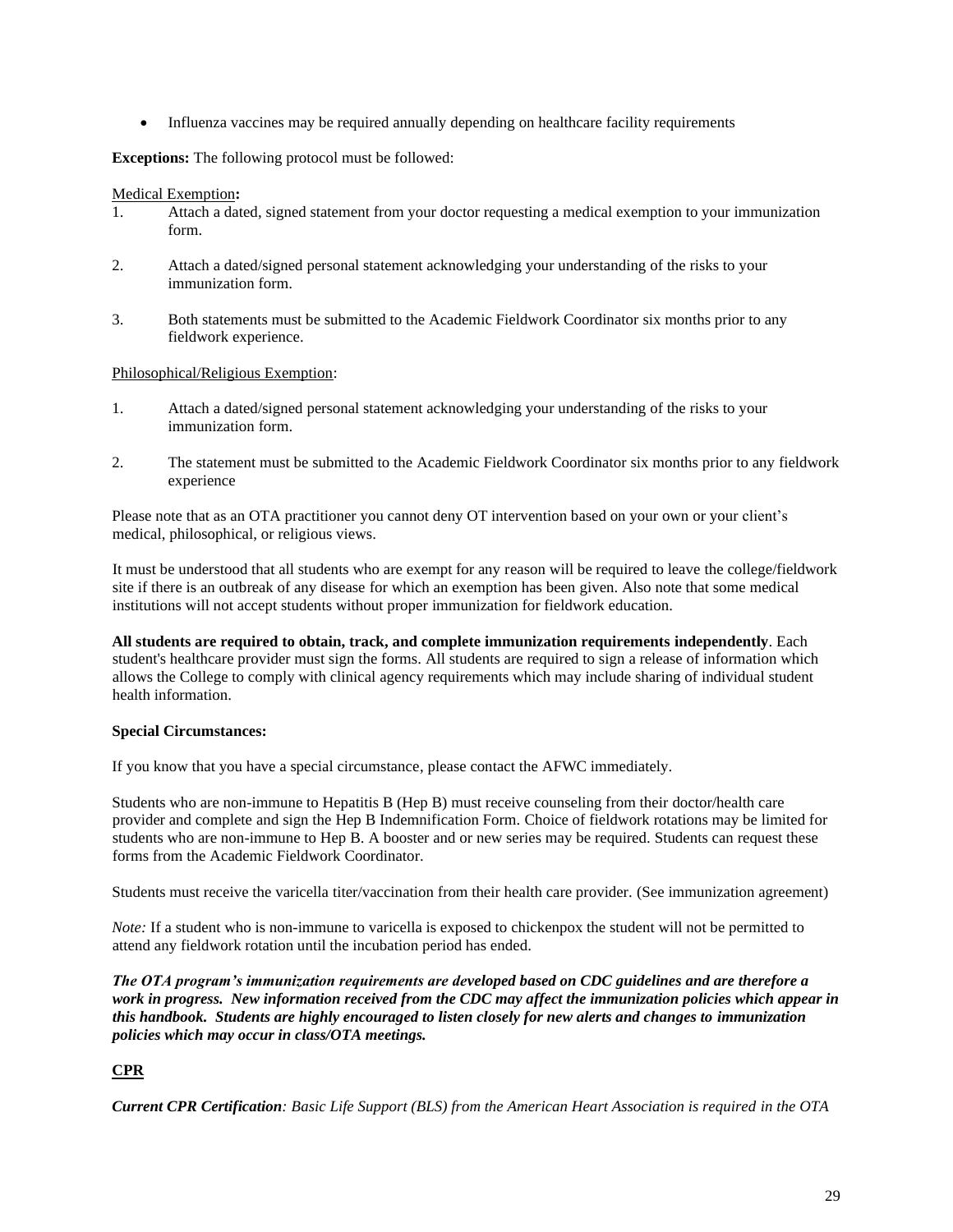#### *Program*

Basic Life Support (BLS) for the Healthcare Provider course is required. This is a 2-year certificate provided after training with the American Heart Association. Online certification is not acceptable. Proof of certification must be current and on file in the OTA Department faculty office prior to any fieldwork experience. Fieldwork will not be scheduled without proof of completion. This is due by December 1, first semester, first year.

#### **Blood Borne Pathogens Exposure, Treatment and Testing**

#### Infectious Diseases

Applicants who consider a career in the OTA profession should be aware that during the course of their education and subsequent employment, they will be working in situations where exposure to infectious diseases is probable. This is an occupational risk for all health care workers. Persons should not become health care workers unless they recognize and accept this risk. Proper education and strict adherence to well-established infection control guidelines, however, can reduce the risk to a minimum. Thorough education in infection control procedures is an integral part of each health care program.

In the event of blood borne pathogen exposure (BPE) any student at KVCC must refer to the Blood Borne Pathogen Policy developed and utilized by KVCC students and employees.

## Exposure to Latex

Additionally, applicants should be aware that exposure to natural rubber latex (NRL) is likely. Individuals exposed to NRL products may develop allergic reactions such as skin rashes; hives; nasal, eyes, or sinus symptoms; and, rarely, shock.

#### **LEGAL ISSUES Fingerprinting/Background Checks**

## **PLEASE NOTE:**

#### Criminal Background Checks

Applicants to certain programs need to note that a criminal background check will likely be required while enrolled in the program or as a condition of employment in the field. Certain internship and/or practicum sites, such as health care facilities, may limit or deny clinical privileges to those students who have a prior or current criminal record.

Should a clinical facility refuse to permit a student to complete a clinical rotation based upon the student's criminal background check, the student may not be able to complete the program. In the event a student is denied placement at a clinical site the College will likely be required to enter an academic dismissal from the program.

Additionally, certain licensing boards may refuse to issue a license to practice based upon prior or current criminal offense (s).

#### **Costs**

Costs associated with required immunizations, criminal background checks, finger printing (when applicable) and admission testing are the responsibility of the applicant.

Fieldwork sites require extensive background checks and Maine's Department of Education (DOE) fingerprinting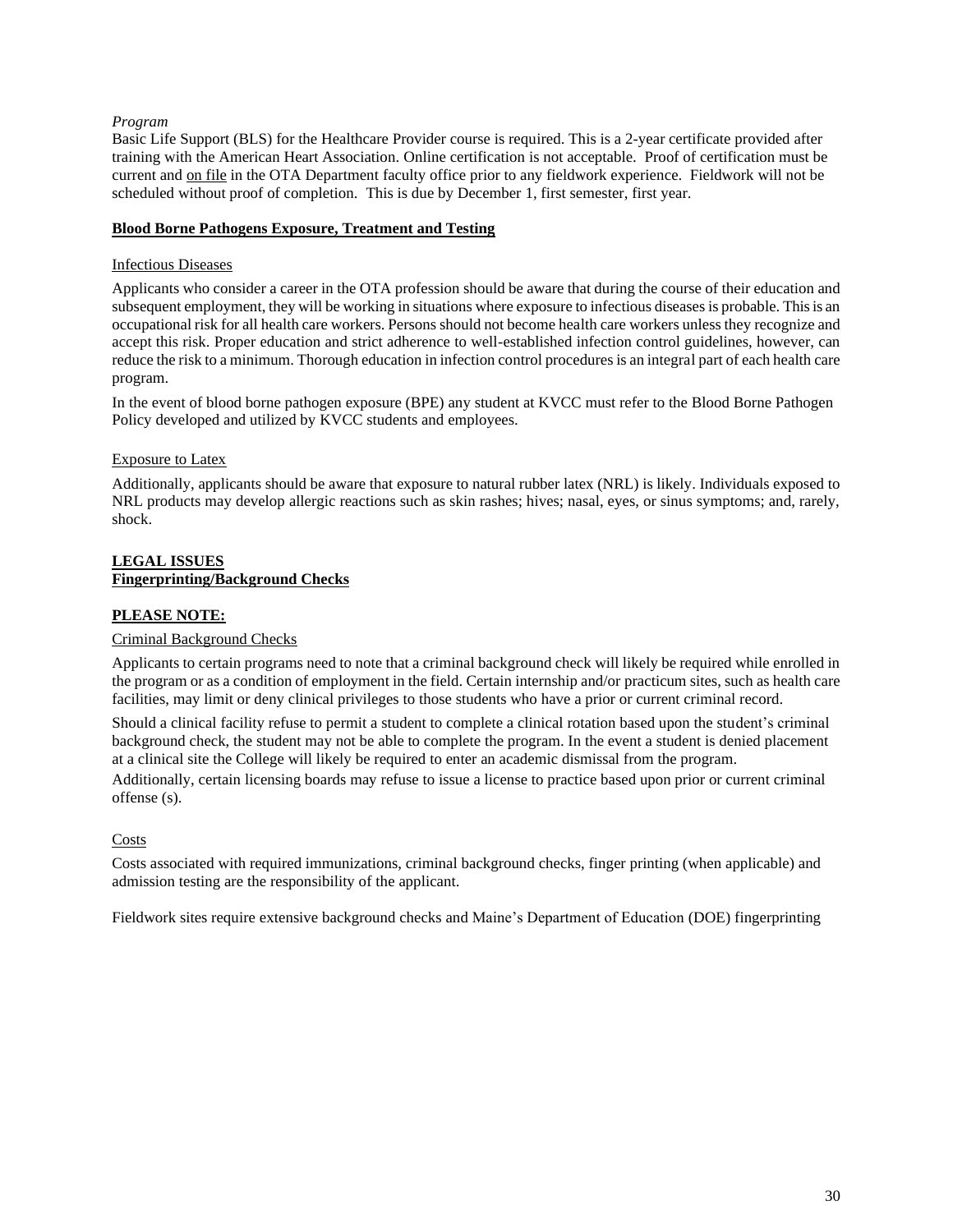student participation. These checks are monitored by the student and are acquired at the student's expense. All students need printed verification of status. The outcome may affect academic learning experiences and FW opportunities.

Students who become out of rotation, for any reason, will need to re-new their background check. The cost of the update is assumed by the student.

#### **Felony Conviction**

Any student with a felony conviction must be prepared for the following consequences:

- 1. inability to complete academic work due to service learning requirements.
- 2. inability to complete Level I and/or Level II fieldwork.
- 3. inability to sit for NBCOT certification exam.
- 4. inability to obtain state licensure for OTA.

## **FIELDWORK EDUCATION**

#### FIELDWORK EDUCATION

Fieldwork education is a crucial part of the preparation of the occupational therapy assistant and is integrated as a component of the KVCC OTA curriculum design. The experiences provide students with the opportunities to carry out professional responsibilities under supervision and for role modeling. (Adapted from ACOTE, 2011 Standards)

The Academic Fieldwork Coordinator for the KVCC is responsible for the program's compliance with ACOTE fieldwork education requirements and student requirements (immunizations, background checks and CPR, etc.), for assessing quality of sites, for coordinating contracts, and for working with students to ensure "the best fit" for each student's educational needs.

KVCC has more than 150 FW sites. This raw number is adequate to meet the needs of all students but not all contracted settings accept OTA students annually. All KVCC OTA students participate in five fieldwork experiences in total (including level I and II). No student will attend any setting/facility twice. At this time, no student should expect FW outside of Maine due to legal limitations.

#### Level I Fieldwork (FWI)

"The goal of Level I fieldwork is to introduce students to the fieldwork experience, to apply knowledge to practice, and to develop understanding of the needs of clients". (ACOTE, 2011 Standards)

Level I FW at KVCC OTA consists of 3 one-week experiences in a variety of settings. It is primarily observation with limited participation. Level I Fieldwork occurs during the summer session between the first and second years. Level I Fieldwork is a 2-credit course and is imbedded in the 5-week intensive summer semester with OTS 107 and OTS 109. Some students may need to complete COM 104 in the summer semester as well. This is typically completed after the 5-week OTA program intensive. Students must successfully complete all semester 1 and semester 2 coursework and must register for this summer course prior to its commencement.

#### Level II Fieldwork (FWII)

"The goal of Level II fieldwork is to develop competent, entry-level, generalist occupational therapy assistants. Level II fieldwork must be integral to the program's curriculum design and must include an in-depth experience in delivering occupational therapy services to clients, focusing on the application of purposeful and meaningful occupation. It is recommended that the student be exposed to a variety of clients across the life span and to a variety of settings". (ACOTE, 2011 Standards)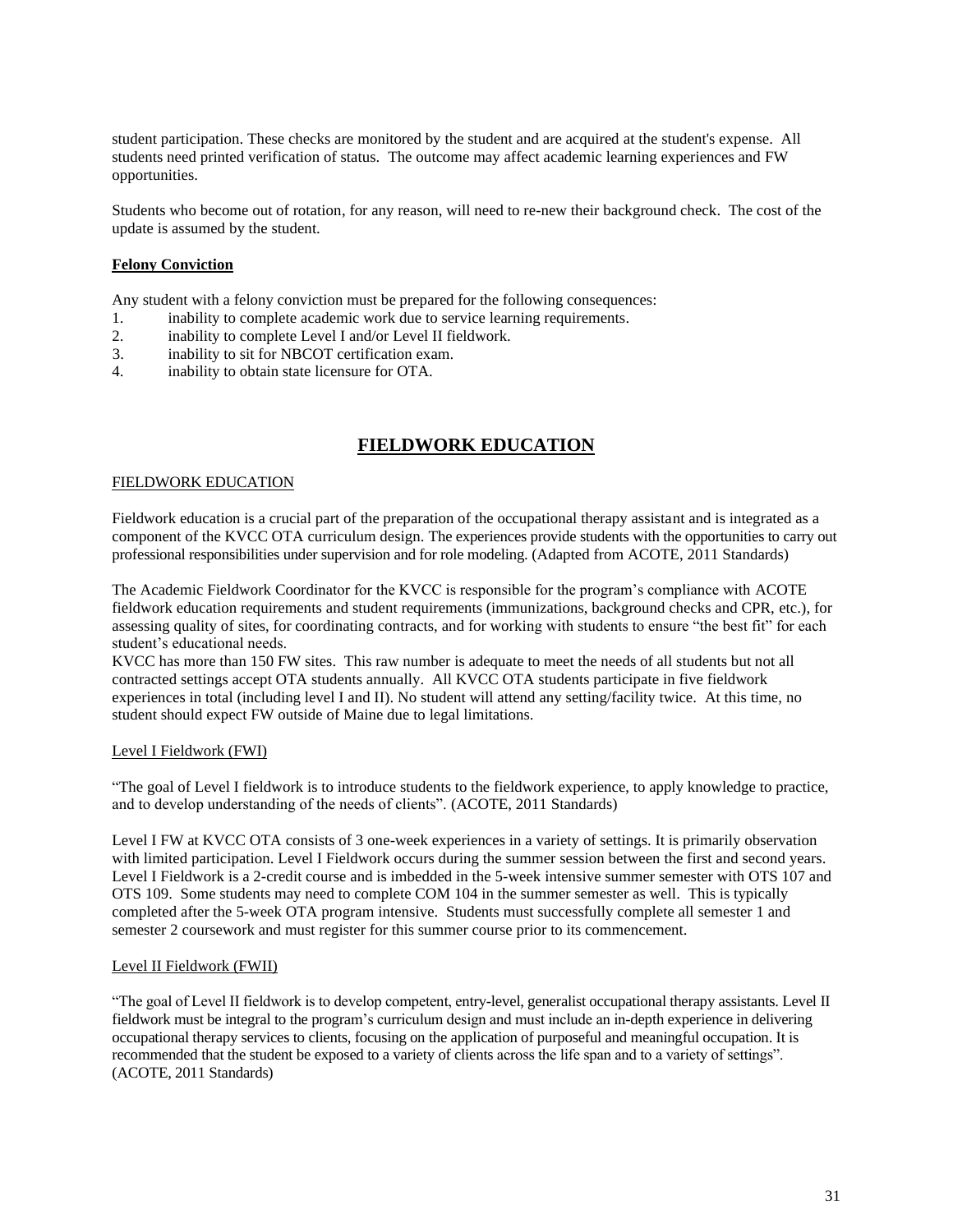FWII consists of *a* minimum of 16 weeks' full-time Level II fieldwork (2 separate eight-week fieldwork experiences) during the spring semester of the second year. These may be completed on a part-time basis as defined by the fieldwork placement in accordance with the fieldwork placements usual and customary personnel policies if it is at least 50% of a full-time equivalent at that site.

During Level II Fieldwork students will participate as entry-level OTAs with duties and skills commensurate with service competency. The Level II Fieldwork experiences are in two different settings. It is not customary to have a Level I and Level II experience at the same site. Students may participate in one (1) non-traditional experience. All OTA students must complete 16 weeks of Level II Fieldwork within 18 months following completion of the didactic portion of the program. Fieldwork Level II is only offered spring semester.

A student who fails either OTS 206 or OTS 208 can complete the FWII the following spring semester; other options may be considered for those who have withdrawn for health reasons or other extenuating circumstances. This process takes approval from the Academic Dean.

#### *Please Note:*

The fieldwork component(s) of the Occupational Therapy Assistant program are to be undertaken *only* by those students who: a.) have successfully completed all academic prerequisite course work; b.) who are current with *all required* immunizations; c.) who are currently CPR certified; d.) who have completed State of Maine (DOE) fingerprinting and independent background check with success and e.) who have demonstrated adequate performance in all the Essential Performance Skills (EPS) including academic, professionalism, self-awareness, and an ability to work with others (as noted in Essential Performance Skills and through the rubric standards). Immunization, background check and fingerprinting tracking and CPR deadlines are student responsibilities. It is recommended that all checks, immunizations, and CPR certification be completed prior to the start of the first semester. All checks, immunizations and CPR certification *are required to be complete* by the end of the first academic semester.

\*OTA Faculty holds the right and responsibility to assess and determine all realms of FW readiness, academic and professional including EPS, for each student. This is a collaborative effort between each student and faculty based on essential skills of an OTA student at KVCC. The process is outlined in this OTA student handbook.

#### Fieldwork Placement

Students must be aware that placement assignments are not guaranteed and may require reassignment to a different placement at any time before or during a Fieldwork rotation. Fieldwork placements are developed through a collaborative process between the fieldwork site, student, and fieldwork coordinator. Priority is given to educational need, experience, and availability of sites.

#### Legal Issues

KVCC OTA Program requires fingerprinting and background checks for student participation in both FW I and FW II. This requirement corresponds with the demands of FW sites. These checks are at the student's expense. Expenses may change at any time.

It is important to note that a *Felony Conviction* may make a student ineligible to complete Level I and or Level II FW.

#### **PERSONAL PERFORMANCE SUMMARIES/EXIT INTERVIEWS**

All OTA students are required to complete a Personal Performance Summary (PPS). This summary is designed in coordination with the Essential Performance Skills for the OTA student. This summary is completed by the student at the end of the first semester/second year. This PPS is an opportunity for students to acknowledge and reflect on skills needed to be successful on Level II fieldwork. After completing the assessment students will participate in an Exit Interview with OTA faculty to define strengths, limitations, and develop goals for level II fieldwork. The PPS and Exit Interview assist in the development of a professional plan for success on fieldwork. All OTA students are required to sign a release form allowing for shared communication with fieldwork educators as necessary and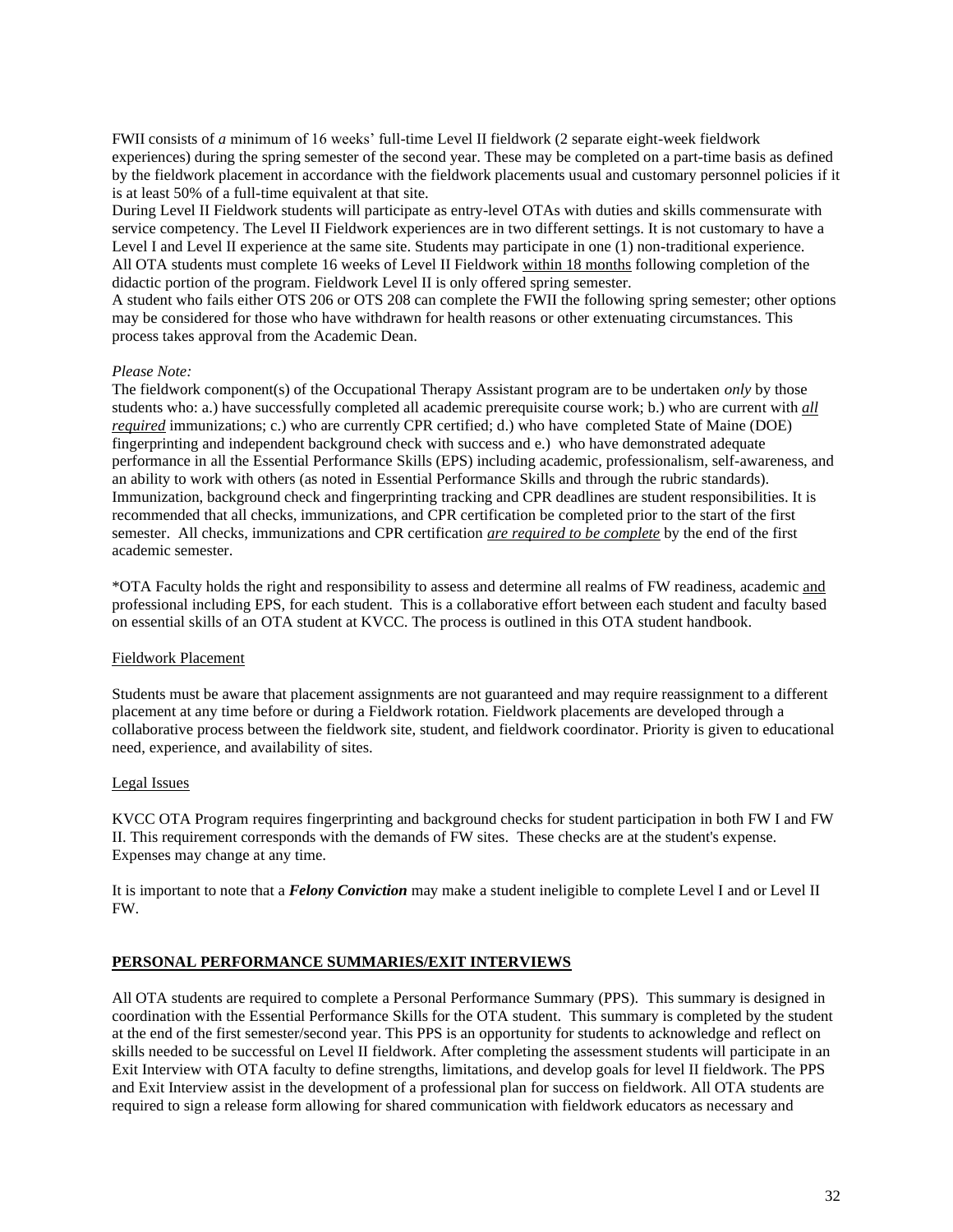pertinent to the academic fieldwork transition. Information discussed will be of an academic and OTA "skill" nature. Disclosures regarding special learning needs are confidential and students are encouraged to discuss this with FW educators individually. Fieldwork educators are considered to be adjunct faculty members of the OTA program. Some pertinent information about learning may be shared.

## **FIELDWORK READINESS**

Assessing fieldwork readiness is a collaborative effort between each student and the OTA faculty. An assessment of a student's self-awareness and interpersonal skills may be made by faculty using input from Level I assessments, Personal Performance Summaries (PPS), Essential Performance Skills, classroom observations, and student interview. Based on this assessment, program faculty will jointly prepare a Fieldwork Recommendation Form (FRF) for particular students. An FRF is completed after the PPS, by faculty, in the event that an OTA student has not demonstrated adequate competency in any or all of the following: OTA courses, OTA Essential Performance Skills and Program Rubrics, and Objectives and Competencies needed for graduation. The process is as follows:

- 1. The PPS is completed by student and reviewed by faculty;
- 2. An interview is scheduled;
- 3. If problems/discrepancies are flagged a meeting is scheduled;
- 4. Faculty prepares an FRF and discusses results with student;
- 5. The student may request a copy of the FRF. The original will be kept on file in the OTA Faculty office.
- 6. Decision to move ahead to fieldwork (with a plan) or to develop a remedial plan will be made.

Faculty may complete an FRF on students who successfully complete all prerequisite occupational therapy courses. The FRF & PPS will be used as a resource in making assignments for Level II Fieldwork and, when suitable, as supporting documentation for a student that faculty does not recommend for Level II Fieldwork for reasons other than grades.

#### **Assessment of Fieldwork Readiness**

Assessing Fieldwork readiness is a collaborative effort between each student and faculty. The process is as follows:

- 1. An assessment of readiness tool is completed by both students and faculty.
- 2. Individual discussion is scheduled if problems/discrepancies are noted.
- 3. A plan is developed, and criteria addressed.
- 4. Decision to continue is made.

#### **Minimal Passing Grades/Grading Criteria**

All fieldwork experiences are graded PASS/FAIL. OTA fieldwork education grades are based on Student Fieldwork Evaluation Forms and various assignments. Evaluation forms are completed by Fieldwork Educators/On-Site Supervisors.

**Level I Fieldwork -** A grade of "C" (73%) must be maintained on all three (3) experiences. Various external assignments must be handed in for successful completion of Level I fieldwork.

The OTA Faculty has the right and responsibility to determine the final grade.

**Level II Fieldwork -** Students must attain a competency as noted on the AOTA Fieldwork Performance Evaluation (FWPE) to successfully complete Level II (70%). This grade does not necessarily correspond to KVCC's grading structure. OTA skills, critical thinking, ethics and professionalism, and communication are some of the graded categories for Level II FW. Students must attain a 3 or better in some categories at the final evaluation to be considered for passing. The Academic Fieldwork Coordinator will review each evaluation, with comments. Students who demonstrate ethical and/or safety concerns may not be successful. Passing is determined based on the final score and the coordinating comments of supervisor.

#### **Fieldwork Failure and Return to the OTA Program**

Please see the OTA Re-integration plan as it applies to FW in this handbook.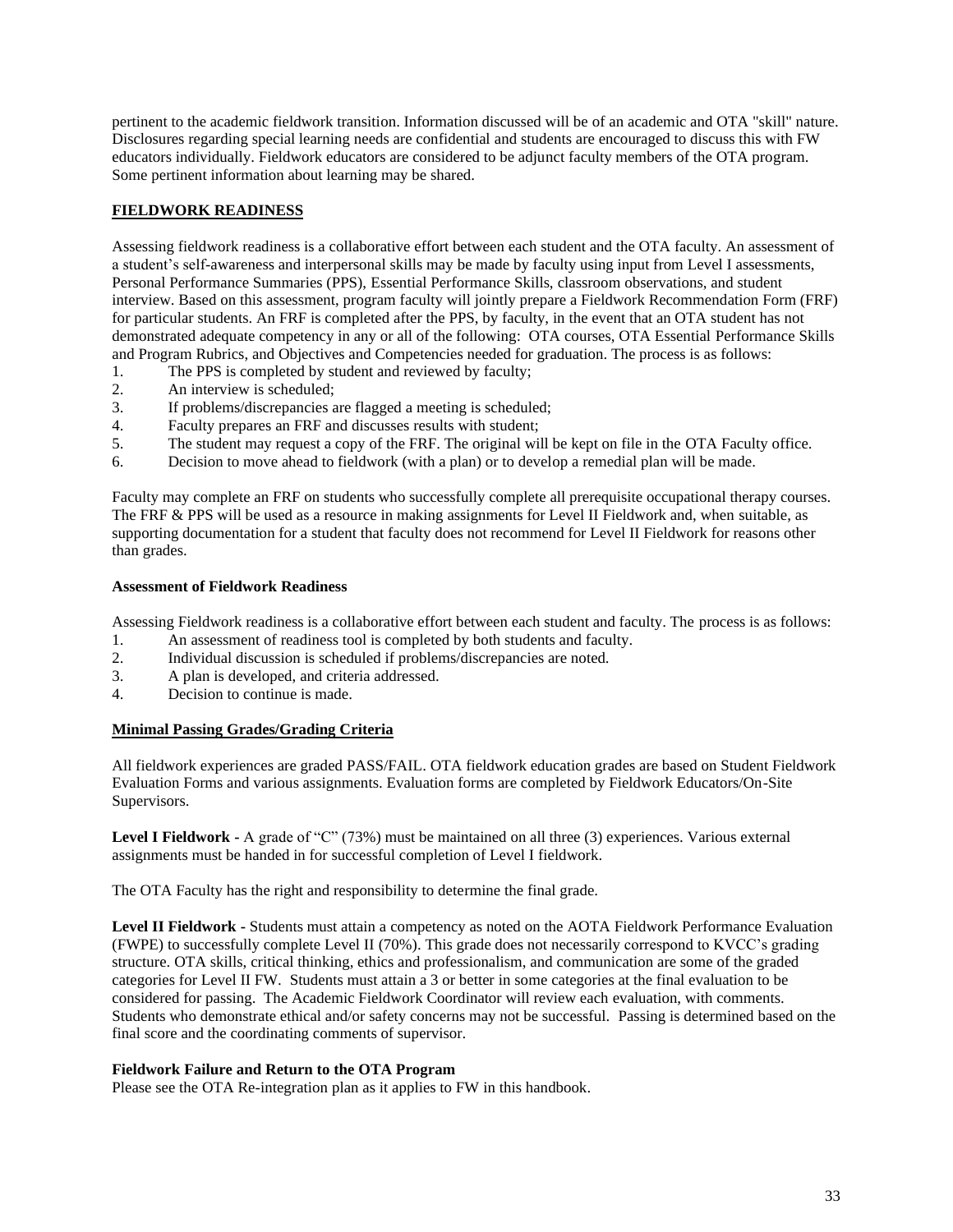#### **Attendance**

Attendance at fieldwork (both Level I and Level II) is mandatory for completion.

Level I fieldwork is full-time at three different practice environments. These sites are staggered between OTS 107 and OTS 109 in the summer semester. If you must miss time you must notify the OTA program director and your site supervisor prior to the start of the workday.

Level II fieldwork is full-time unless special arrangements have been made. If you must miss time from your fieldwork experience, it is your responsibility to notify the facility and/or your supervisor prior to the start of the day. According to ACOTE, you may miss two (2) days. All other days must be made up. Snow days and vacation days will be viewed on a case by case basis. Students on Level II fieldwork are responsible to follow the attendance policy and time requirements for the fieldwork site.

**Level II Fieldwork does not comply with the KVCC calendar**. **Please do not plan for vacation during level I or level II FW schedules/semester.** This may jeopardize your ability to complete the program in the scheduled timeframe.

#### **Social Media and Cell phone use on Fieldwork**

Students are not to use social media or cell phones on fieldwork. Those who use social media and/or cell phones at any Level I or Level II Fieldwork setting may be jeopardizing their successful completion of the fieldwork experience.

#### **Travel/Living Expenses**

Fieldwork Education Partners throughout New England are used by the OTA program. Students may have to commute a distance to a Fieldwork Education center or assume a temporary residence. Students are responsible for accessing and/or providing their own travel and living expenses. In some cases, housing and/or meals are provided at no charge or at a discount by the Fieldwork Education center. While not a requirement, students are strongly advised to have a car available.

#### **Critical Incident Report**

Any directly observed action or inaction by a student which jeopardizes the physical and/or emotional safety of another student, client, or other personnel will result in the filing of a Critical Incident Report by the instructor or Fieldwork Supervisor. All Critical Incident Reports will be reviewed by the Academic Fieldwork Coordinator, the Program Director, and the Academic Dean. This review process may result in the student being placed on probation for the remainder of the school year or dismissal from the program.

#### **Professional Liability Insurance**

Malpractice insurance is required by the College for all students in the health-related programs. This is a group policy with coverage to a limit of \$1 million per incident to a maximum of \$3 million per year. Coverage must be maintained through all semesters in which the student is enrolled.

Students should note that coverage is in force **ONLY** when acting as a student, and will **NOT** cover any aide, volunteer, service learning or paid positions held by the student.

#### **Accidental Insurance**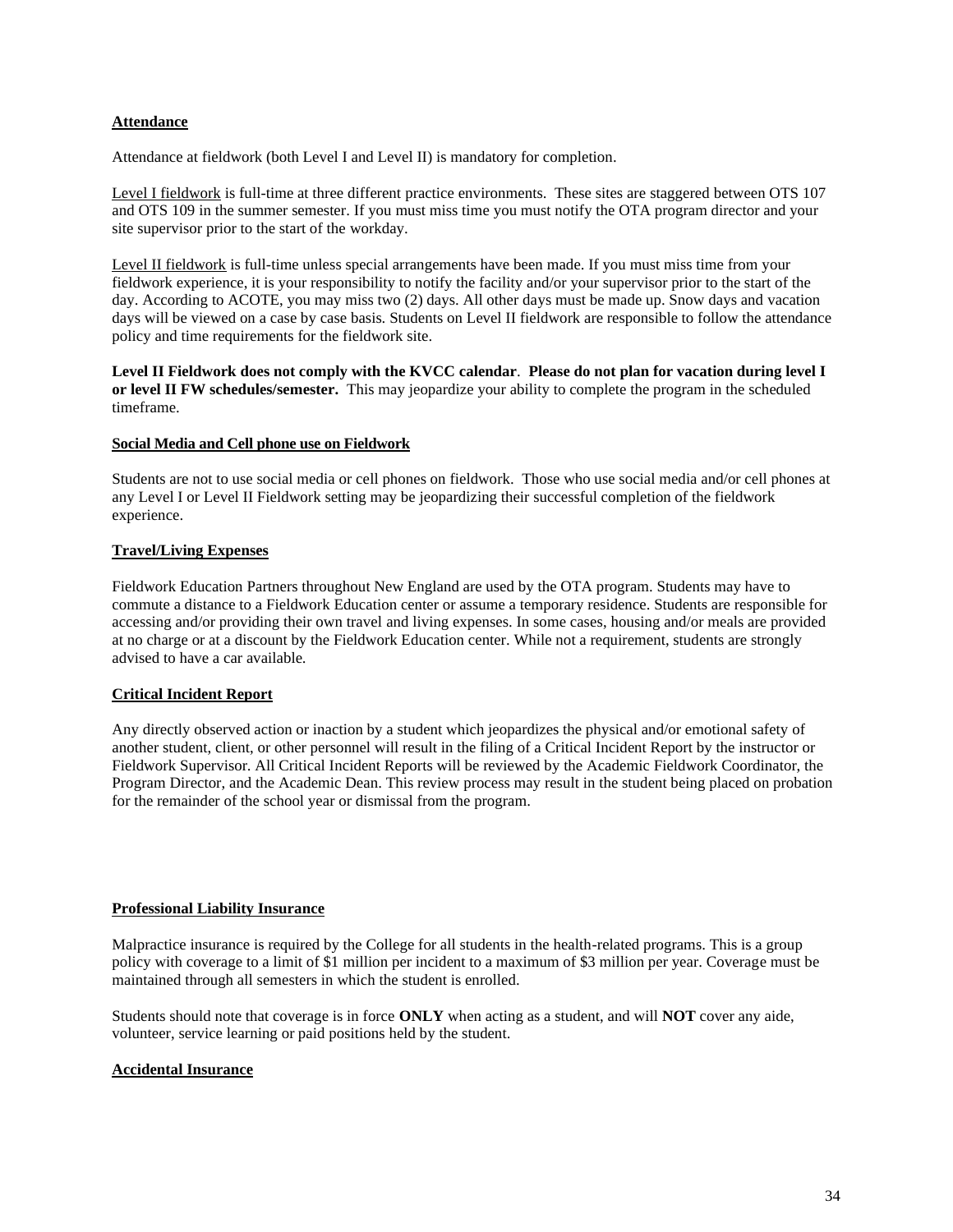All Allied Health students are required to have accidental insurance. It is included in your program costs. You may sign a waiver identifying your own insurance coverage. Waiver forms are available in the Business office.

Any accident/injury incurred on campus or on fieldwork must be reported to KVCC immediately.

#### **PROFESSIONALISM**

As defined, professionalism is participation in a profession whilst using specific techniques, attributes, and ethics of that profession.

All students in the OTA program are viewed as Occupational Therapy professionals at a student level. This designation requires students to demonstrate professional behavior during the entire OTA program (academic, fieldwork, and social/campus arenas {with peers and faculty}). Professional behaviors include but are not limited to: effective verbal communication and interaction skills, effective time/personal management skills, active participation in all OTA program activities, properly demonstrated hygiene and effective grooming, and acceptable attire for a given situation. Professional behavior also includes safe and ethical judgment and conduct, demonstrated self-awareness, proper cooperation and collaboration, accepting and applying feedback, giving adequate feedback, commitment to learning, reliability, demonstrating initiative, and using proper presentation of information (typed, neat, orderly, and clean paperwork/projects). Students are expected to adhere to all KVCC policies and to all Fieldwork site policies.

## **A FELONY CONVICTION MAY RESTRICT INDIVIDUALS FROM OBTAINING STATE LICENSURE.**

#### **ACCREDITATION/LICENSURE/CERTIFICATION**

The Occupational Therapy Assistant Program is accredited by:

Accreditation Council for Occupational Therapy Education (ACOTE) 6116 Executive Boulevard, Suite 200, North Bethesda, MD 20852-4929. (301)652-2682 [www.acoteonline.org](http://www.acoteonline.org/)

Graduates of the program are eligible to sit for the national certification examination for the occupational therapy assistant administered by the National Board for Certification in Occupational Therapy (NBCOT). Information about NBCOT and the certification exam can be found at:

**NBCOT** 12 South Summit Avenue Suite 100 Gaithersburg, MD 20877 (301) 990-7979 Website: [www.nbcot.org](http://www.nbcot.org/)

Students have the right to full disclosure of national OT/OTA program pass rates. To compare Kennebec Valley Community College OTA Graduates' performance on the NBCOT Certification Exam go to this link to examine pass rates for all OTA programs.

**[https://secure.nbcot.org/data/schoolstats.aspx](https://mail.kvcc.me.edu/owa/redir.aspx?C=myiQq_ctTU2Sbh4o8-1MNmVYRlonidEIDV0AsC3SIlNcb7TBr8T7DdAyR24sWeZ2qR6-Q3sakFw.&URL=https%3a%2f%2fsecure.nbcot.org%2fdata%2fschoolstats.aspx)** .

After successful completion of this exam, the individual will be a Certified Occupational Therapy Assistant (COTA). The State of Maine requires licensure for all occupational therapy practitioners. For further information regarding state licensure, contact the:

> State of Maine Board of Occupational Therapy Practice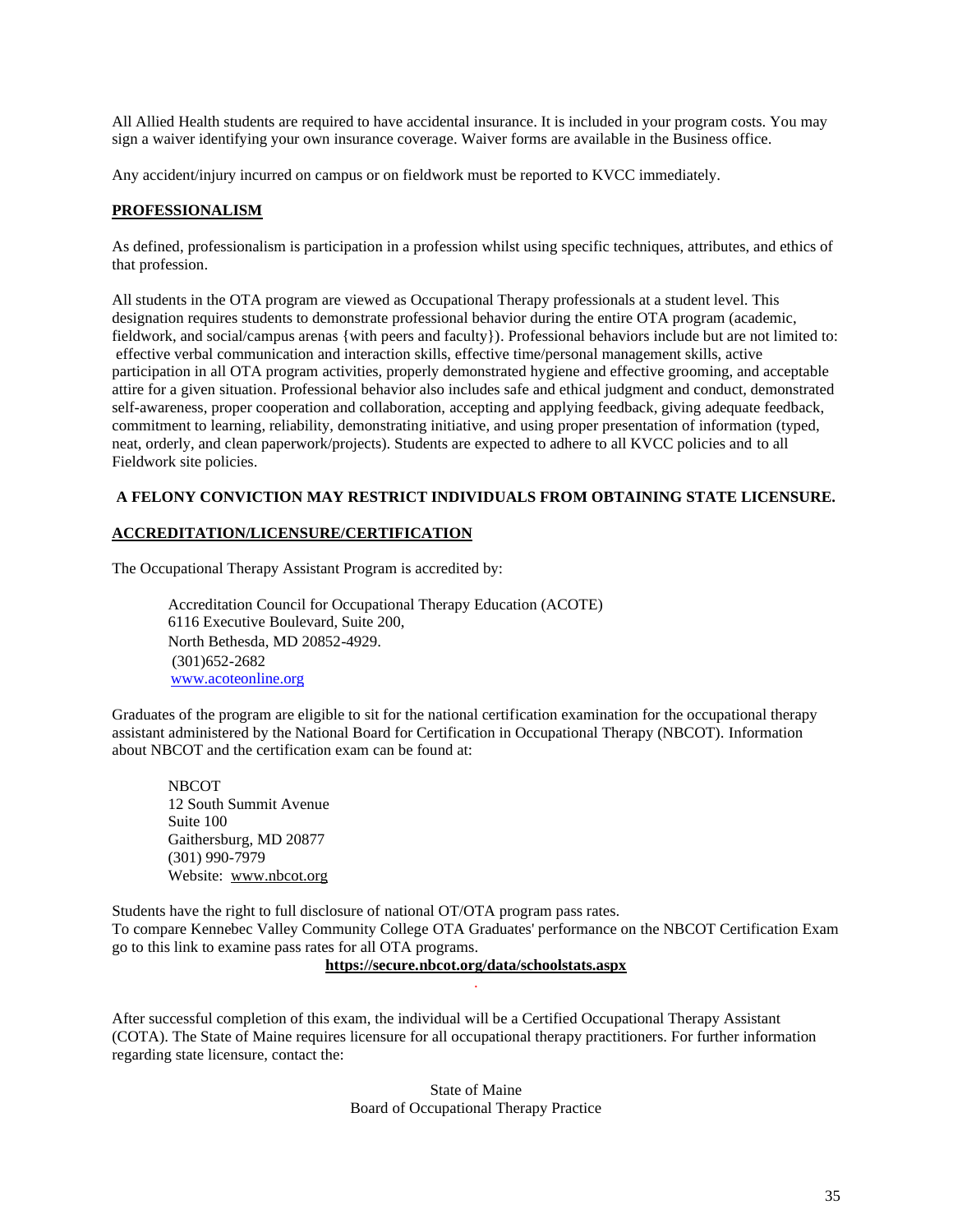#### 35 State House Station Augusta, ME 04937 (207) 624-8603 or 624-8626. [www.maine.gov](http://www.maine.gov/)

## **A felony conviction may affect a graduate's ability to sit for the NBCOT certification and therefore attain state licensure.**

## **Transcript Requests**

Students requiring academic transcripts for any purpose (NBCOT, Licensure, Academic Institution change, etc.) must use the KVCC Request for Academic Transcript form. There is a transcript fee for each request. A copy of this form is in the back of this handbook.

## **TRANSFERABILITY to Occupational Therapy Programs**

KVCC has positive relationships with all OT programs in the state. Applicants to occupational therapy education program must be aware of the specificity of educational requirements for preparation at each level.

OTA and OT level occupational therapy educational programs are two distinct paths of study leading to complementary, but different practice roles. Counseling of prospective students should reflect the differences in career development.

Therefore:

- 1. all professional level occupational therapy students applying for admission to associate level occupational therapy programs,
- 2. all associate level occupational therapy students applying to professional level occupational therapy programs, and
- 3. all occupational therapy students wishing to move within the same occupational therapy education level but between institutions, are subject to individual college requirements and articulation policies. Students cannot assume automatic transfer of credits or preference in admission.

## **DISABILITY SERVICES (2018)**

Pursuant to the Rehabilitation Act, the Americans with Disabilities Act and the Maine Human Rights Act, the College is committed to providing reasonable accommodations to students who have a documented disability and are otherwise qualified within the meaning of those laws. In accordance with state and federal laws, KVCC is committed to assisting students with disabilities to achieve their educational goals.

## **As a student with a documented disability, you may request reasonable accommodation(s) in this course to mitigate the effects of this disability.**

## **To request accommodation(s), you must:**

- contact the College's Counselor at 207.453.5160 or disability 2@kvcc.me.edu and provide current, appropriate documentation from a qualified professional of a disability
- make a timely request for accommodation, and

You will be provided with a letter requesting accommodation for your faculty member.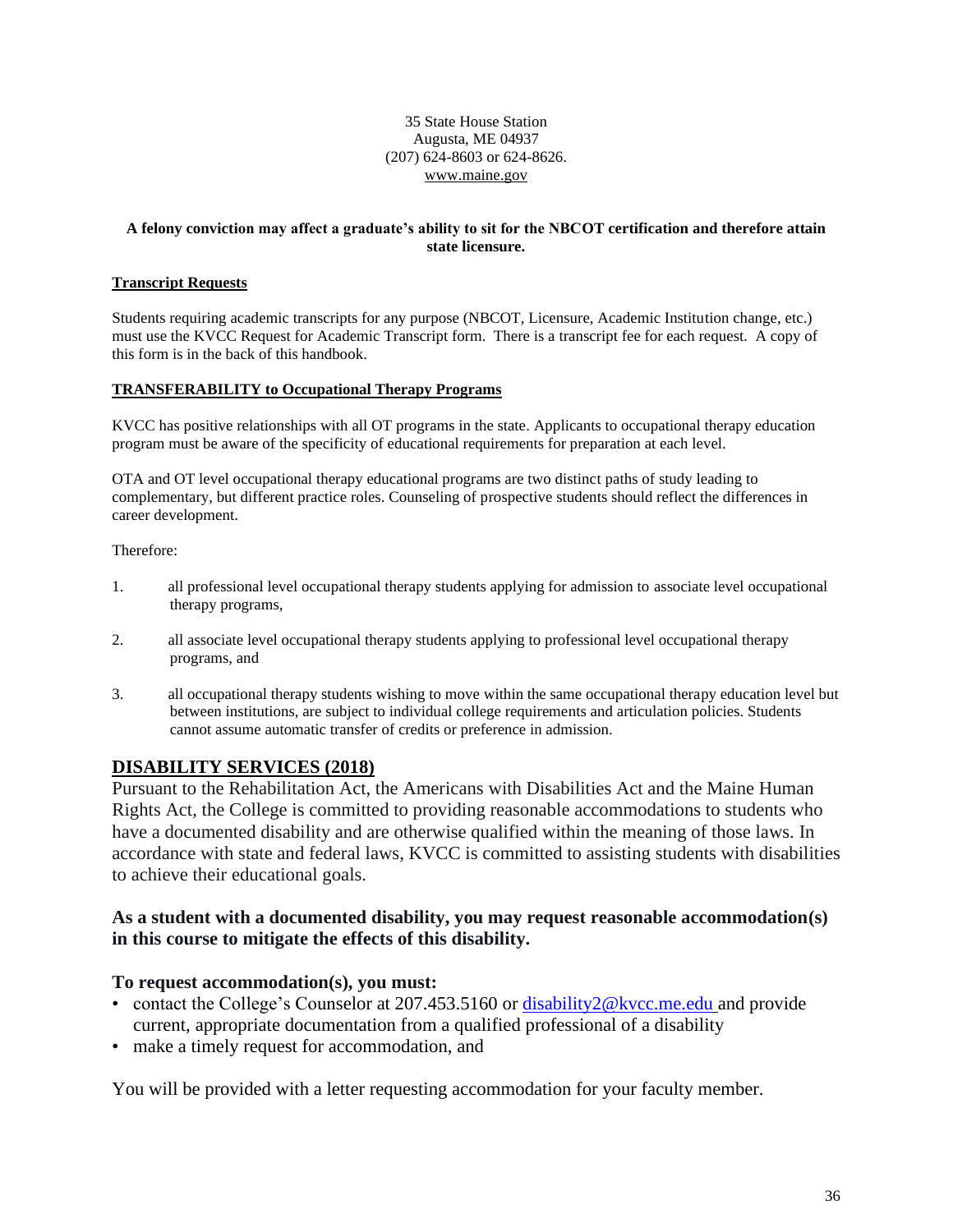Accommodations will not be provided until the faculty member receives this letter. This letter is created with the College's Counselor and is supported by the documentation of stated disability

## **NOTICE OF NON-DISCRIMINATION, EQUAL OPPORUNITY AND AFFIRMATIVE ACTION (2018)**

Kennebec Valley Community College does not discriminate as proscribed by federal and/or state law on the basis of race, color, religion, national origin, sex, sexual orientation, age, genetic information, disability, marital, parental or Vietnam era veteran status in specified programs and activities. Inquiries about the College's compliance with, and policies that prohibit discrimination on, these bases may be directed to:

Affirmative Action & Title IX Officer Dean of Student Affairs, 130 Frye 92 Western Avenue, Fairfield, Maine 04937 Telephone: 207.453-5019 Maine Relay Service: 800-457-1220 Fax: 207-453-5010 E-mail: knormandin@kvcc.me.edu Internet: www.kvcc.me.edu

and/or

United States Department of Education Office for Civil Rights 33 Arch Street, Suite 900 Boston, MA 02110 Telephone: 617-289-0111 TTY/TDD: 617-289-0063 Fax: 617-289-0150 E-mail: OCR.Boston@ed.gov Internet: http://www.ed.gov/about/offices/list/ocr/index.html?src=oc

and/or

Maine Human Rights Commission (MHRC) 51 State House Station Augusta, ME 04333-0051 Telephone: 207-624-6050 TTY/TDD: 207-624-6064 Fax: 207-624-6063 Internet: http://www.state.me.us/mhrc/index.shtml

and/or

Equal Employment Opportunity Commission 475 Government Center Boston, MA 02203 Telephone: 617-565-3200 1-800-669-4000 TTY: 617-565-3204 1-800-669-6820